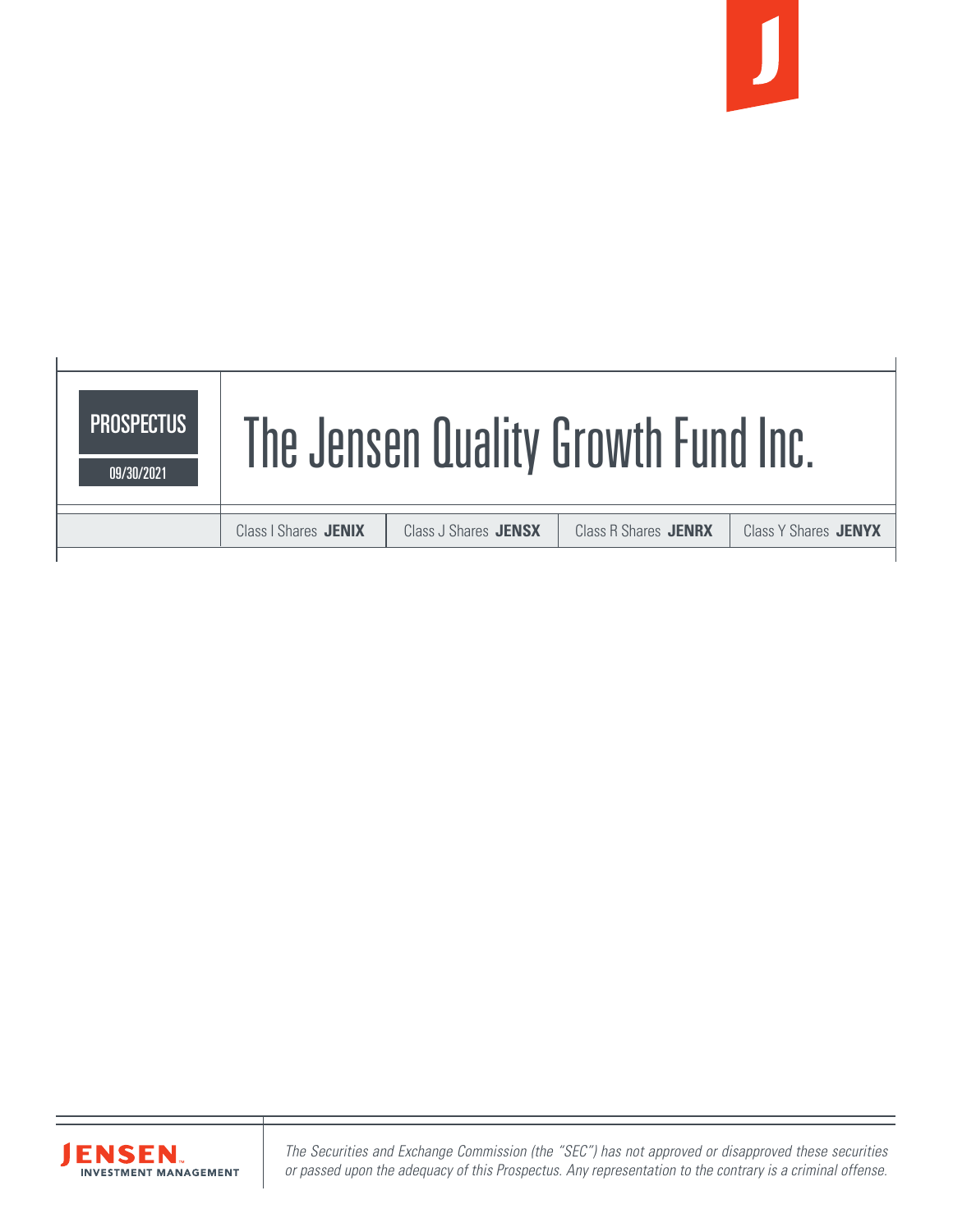## The Jensen Quality Growth Fund Inc.

**Class J Shares Class I Shares Class R Shares Class Y Shares** 

5500 Meadows Road, Suite 200 Lake Oswego, OR 97035-3623 800-992-4144 www.jenseninvestment.com

## **TABLE OF CONTENTS**

| SUMMARY SECTION          | 2              |
|--------------------------|----------------|
|                          | $\overline{2}$ |
|                          | $\overline{7}$ |
|                          | $\overline{7}$ |
|                          | $\overline{7}$ |
|                          | 9              |
|                          | 10             |
|                          | 11             |
|                          |                |
|                          | -11            |
|                          |                |
|                          | 12             |
|                          |                |
|                          |                |
|                          | - 15           |
|                          | 15             |
|                          | 19             |
| DISTRIBUTIONS AND TAXES. | 23             |
|                          | 24             |
|                          | 24             |
|                          | 24             |
|                          | 25             |
|                          | 26             |
|                          | -31            |
|                          |                |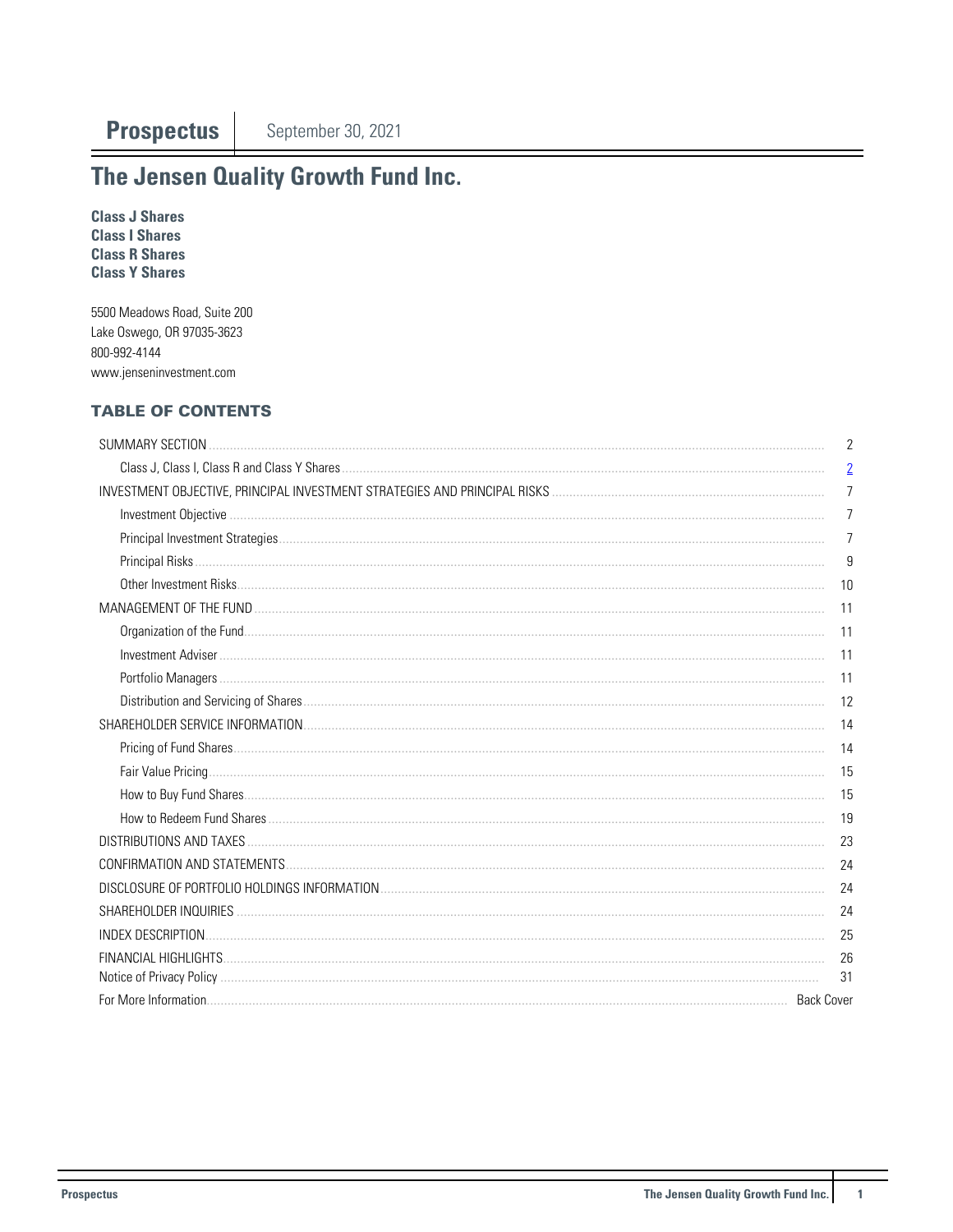## <span id="page-2-0"></span>Summary Section

#### **Investment Objective**

The objective of The Jensen Quality Growth Fund Inc. (the "Fund"), is long-term capital appreciation.

## **Fees and Expenses of the Fund**

This table describes the fees and expenses that you may pay if you buy, hold and sell shares of the Fund. You may pay other fees, such as brokerage commissions and other fees to financial intermediaries, which are not reflected in the table and example below.

#### **Shareholder Fees**

(fees paid directly from your investment)

|             | Class J   Class I   Class R   Class Y |             |       |
|-------------|---------------------------------------|-------------|-------|
| <b>None</b> | None                                  | <b>None</b> | None. |

#### **Annual Fund Operating Expenses**

(expenses that you pay each year as a percentage of the value of your investment)

|                                                              | <b>Class J</b> | <b>Class I</b> | <b>Class R</b> | <b>Class Y</b> |
|--------------------------------------------------------------|----------------|----------------|----------------|----------------|
| Management<br>Fees                                           | 0.48%          | 0.48%          | 0.48%          | 0.48%          |
| Distribution and<br>Shareholder<br>Servicing (12b-1)<br>Fees | 0.25%          | None           | $0.50\%$       | None           |
| Shareholder<br>Servicing Fee <sup>(1)(3)</sup>               | <b>None</b>    | በ በ6%          | 0.17%          | <b>None</b>    |
| Other Expenses <sup>(2)</sup>                                | $0.09\%$       | $0.07\%$       | 0.11%          | 0.04%          |
| <b>Total Annual</b><br><b>Fund Operating</b><br>Expenses     | 0.82%          | 0.61%          | 1.26%          | $0.52\%$       |

 $(1)$  Class I shares are subject to an annual shareholder servicing fee not to exceed 0.10% of average daily net assets of the Class I shares.

- <sup>(2)</sup> Other Expenses include custodian, transfer agency, and other customary Fund expenses not listed above and are based on the previous fiscal year's expenses. In addition, Other Expenses for the Class J shares include sub-transfer agency fees paid to certain financial intermediaries who maintain omnibus accounts in the Fund and provide shareholder recordkeeping and servicing to their customers who own shares of the Fund.
- <sup>(3)</sup> Class R shares are subject to an annual shareholder servicing fee not to exceed 0.25% of average daily net assets of the Class R shares.

#### **Example**

This example is intended to help you compare the cost of investing in the Fund with the cost of investing in other mutual funds. The Example assumes that you invest \$10,000 in Class J or Class R or \$250,000 in Class I or \$1,000,000 in Class Y of

the Fund for the time periods indicated and then redeem all of your shares at the end of those periods. The Example also assumes that your investment has a 5% return each year and that the Fund's operating expenses remain the same. Although your actual costs may be higher or lower, based on these assumptions your costs would be:

|                | 1       | 3        | 5        | 10       |
|----------------|---------|----------|----------|----------|
|                | Year    | Years    | Years    | Years    |
| Class J        | \$84    | \$262    | \$455    | \$1,014  |
| <b>Class I</b> | \$1,558 | \$4,884  | \$8,507  | \$19,053 |
| <b>Class R</b> | \$128   | \$400    | \$692    | \$1,523  |
| <b>Class Y</b> | \$5,316 | \$16,675 | \$29,073 | \$65,269 |

## **Portfolio Turnover**

The Fund pays transaction costs, such as commissions, when it buys and sells securities (or "turns over" its portfolio). A higher portfolio turnover rate may indicate higher transaction costs and may result in higher taxes when Fund shares are held in a taxable account. These costs, which are not reflected in the total annual fund operating expenses or in the example, affect the Fund's performance. For the fiscal year ended May 31, 2021, the Fund's portfolio turnover rate was 12.33% of the average value of its portfolio.

## Principal Investment Strategies

To achieve its objective, the Fund invests in equity securities of approximately 25 to 30 companies that satisfy the investment criteria described below. Equity securities in which the Fund invests as a principal strategy consist primarily of publicly traded common stocks of U.S. companies. Generally, each company in which the Fund invests must, as determined by the Fund's investment adviser, Jensen Investment Management, Inc. (the "Adviser"):

- Have consistently achieved a high return on equity over the prior ten years;
- Be in excellent financial condition; and
- Be capable of sustaining outstanding business performance.

These companies are selected from a universe of companies that have produced long-term records of consistently high returns on shareholder equity. In order to qualify for this universe, each company must have a market capitalization of \$1 billion or more, and a return on equity of 15% or greater in each of the last 10 years as determined by the Adviser. The Adviser determines on an annual basis the companies that qualify for inclusion in the Fund's investable universe.

The Fund may purchase securities when they are priced below their intrinsic values as determined by the Adviser. The Fund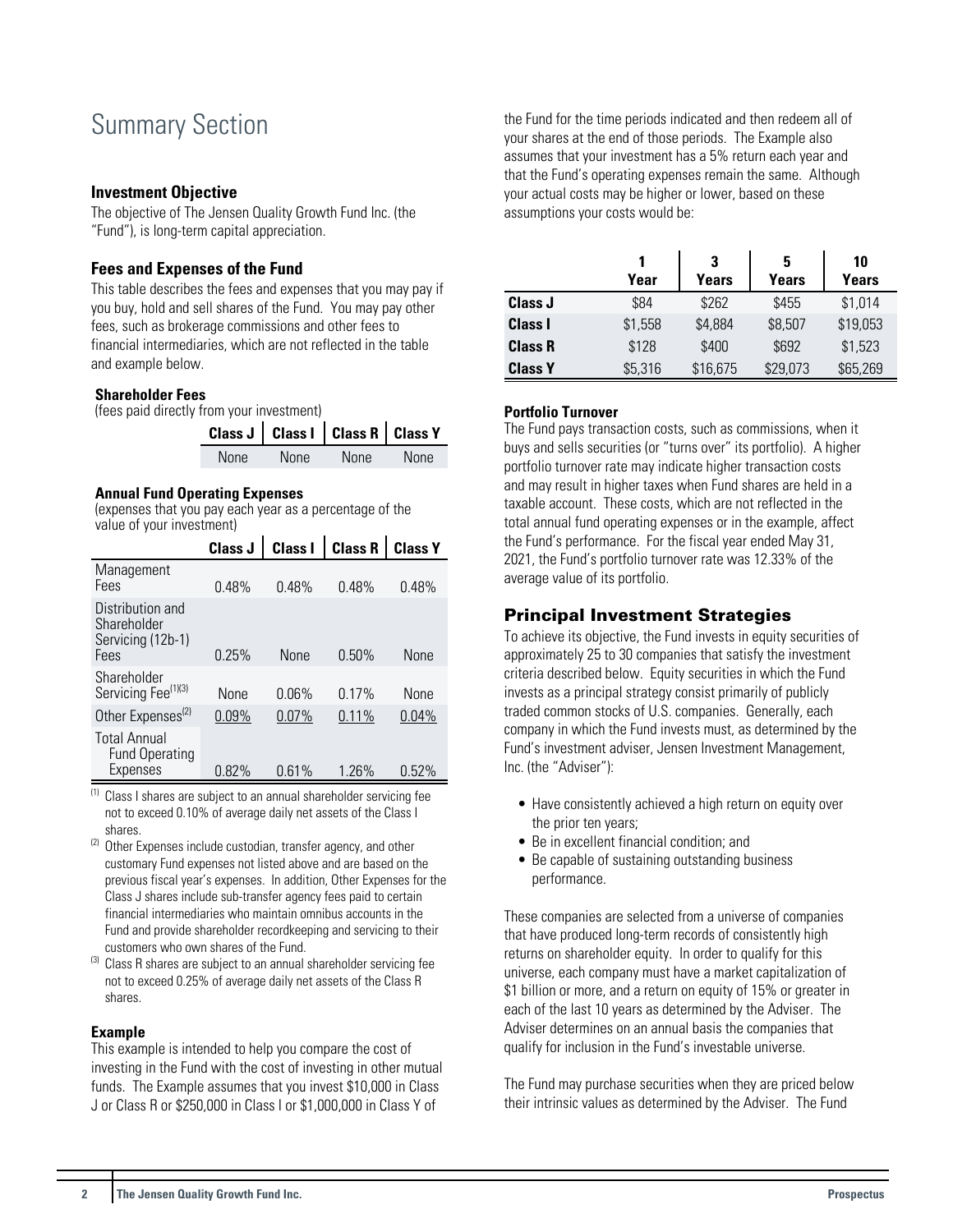may sell all or part of its position in a company when the Adviser has determined that another qualifying security has a greater opportunity to achieve the Fund's objective. In addition, the Fund generally sells its position in a company when the company no longer meets one or more of the Fund's investment criteria. In the event that the company no longer satisfies the investment criteria and the failure is due to an extraordinary situation that the Adviser believes will not have a material adverse impact on the company's operating performance, the Fund may continue to hold and invest in the company.

The Adviser expects to include in the Fund's investment portfolio at any time securities of approximately 25 to 30 primarily U.S. companies. The Fund must always own the securities of a minimum of 15 different companies in its portfolio. The Fund strives to be fully invested at all times in publicly traded common stocks and other eligible equity securities issued by companies that meet the investment criteria described in this Prospectus.

The Fund is non-diversified, which means that a relatively high percentage of its assets may be invested in a limited number of issuers of securities.

## Principal Risks of Investing in the Fund

Before investing in the Fund, you should carefully consider your own investment goals, the amount of time you are willing to leave your money invested, and the amount of risk you are willing to take. Remember, in addition to possibly not achieving your investment goals, that **you could lose money by investing in the Fund**. The principal risks of investing in this Fund are:

- Stock Market Risk The market value of stocks held by the Fund may decline over a short, or even an extended period of time, resulting in a decrease in the value of a shareholder's investment.
- Management Risk

The Adviser may be incorrect in its judgment of the value of particular stocks. The investments chosen by the Adviser may not perform as anticipated. Certain risks are inherent in the ownership of any security, and there is no assurance that the Fund's investment objective will be achieved.

• Recent Market Events Risk

U.S. and international markets have experienced significant periods of volatility in recent years due to a number of economic, political and global macro factors including the impact of the coronavirus (COVID-19) as a

global pandemic and related public health issues, growth concerns in the U.S. and overseas, uncertainties regarding interest rates, trade tensions and the threat of tariffs imposed by the U.S. and other countries. These developments as well as other events, such as potential changes in U.S. income tax policies and increases in the U.S. inflation rate, could result in further market volatility and negatively affect financial asset prices, the liquidity of certain securities and the normal operations of securities exchanges and other markets. As a result, the risk environment remains elevated. The Adviser will monitor developments and seek to manage the Fund in a manner consistent with achieving the Fund's investment objective, but there can be no assurance that it will be successful in doing so.

• Non-diversification Risk

The Fund is a non-diversified mutual fund and is permitted to invest a greater portion of its assets in the securities of a smaller number of issuers than would be permissible if it were a "diversified" fund and therefore, it may be more sensitive to market changes than a diversified fund. Accordingly, the appreciation or depreciation of a single portfolio security may have a greater impact on the net asset value ("NAV") of the Fund.

• Company and Sector Risk

The Fund's investment strategy requires that a company selected for investment by the Fund must have attained, among other criteria, a return on equity of at least 15 percent per year for each of the prior 10 years as determined by the Adviser. Because of the relatively limited number of companies that have achieved this strong level of consistent, long-term business performance, the Fund at times is prohibited from investing in certain companies and sectors that may be experiencing a shorter-term period of robust earnings growth. As a result, the Fund's performance may trail the overall market over a short or extended period of time compared to what its performance may have been if the Fund was able to invest in such rapidly growing, nonqualifying companies.

• Large-Cap Company Risk

Larger, more established companies may be unable to respond quickly to new competitive challenges such as changes in consumer tastes or innovative smaller competitors. Also, large-cap companies are sometimes unable to attain the high growth rates of successful, smaller companies, especially during extended periods of economic expansion. The Adviser considers companies with market capitalizations in excess of \$10 billion to be large-cap companies.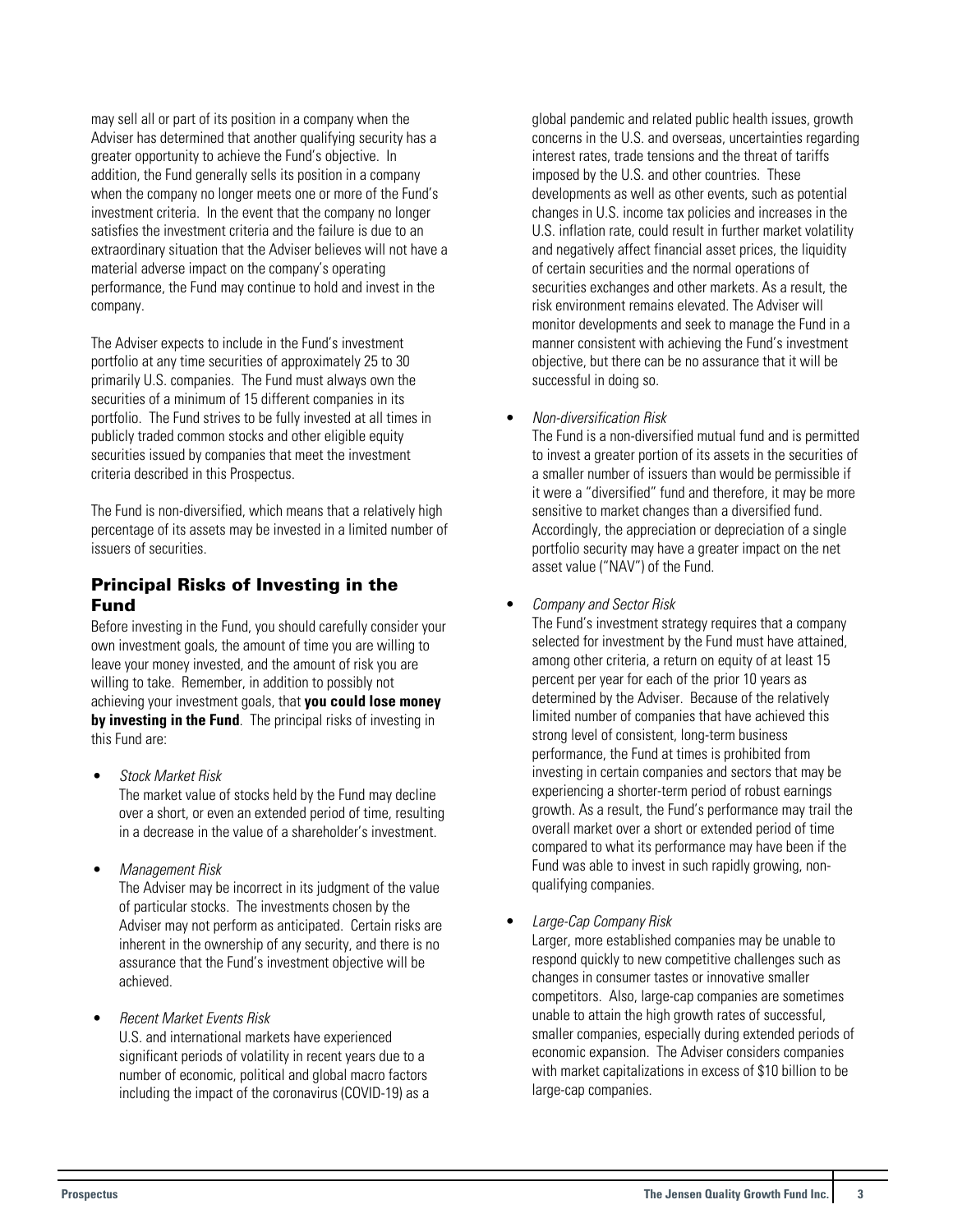## • Growth Stock Risk

The prices of growth stocks may be more sensitive to changes in current or expected earnings than the prices of other stocks and may be out of favor with investors at different periods of time. Compared to value stocks, growth stocks may experience larger price swings.

#### **Investment Suitability**

The Fund is designed for long-term investors who are willing to accept short-term market price fluctuations.

## **Performance**

The performance information on the following page demonstrates the risks of investing in the Fund by showing changes in the Fund's performance from year to year and by showing how the Fund's average annual total returns for one, five and ten years compare with those of a broad measure of market performance. The Fund's past performance, both before and after taxes, is not necessarily an indication of how the Fund will perform in the future. Updated performance information is available on the Fund's website at www.jenseninvestment.com or by calling the Fund toll-free at 800-992-4144.

## The Jensen Quality Growth Fund Inc. - Class J Shares<sup>(1)</sup>



Annual Total Return as of December 31\* of Each Year

<sup>(1)</sup> The returns shown in the bar chart are for Class J shares. The performance of Class I, Class R and Class Y shares will differ due to differences in expenses.

\*The Fund's year-to-date total return for the Class J shares as of June 30, 2021 was 10.78%.

During the ten-year period shown on the bar chart, the Fund's best and worst quarters for the Class J shares are shown below:

Best Quarter: 17.26% (2nd quarter 2020)

Worst Quarter: -17.27% (1st quarter 2020)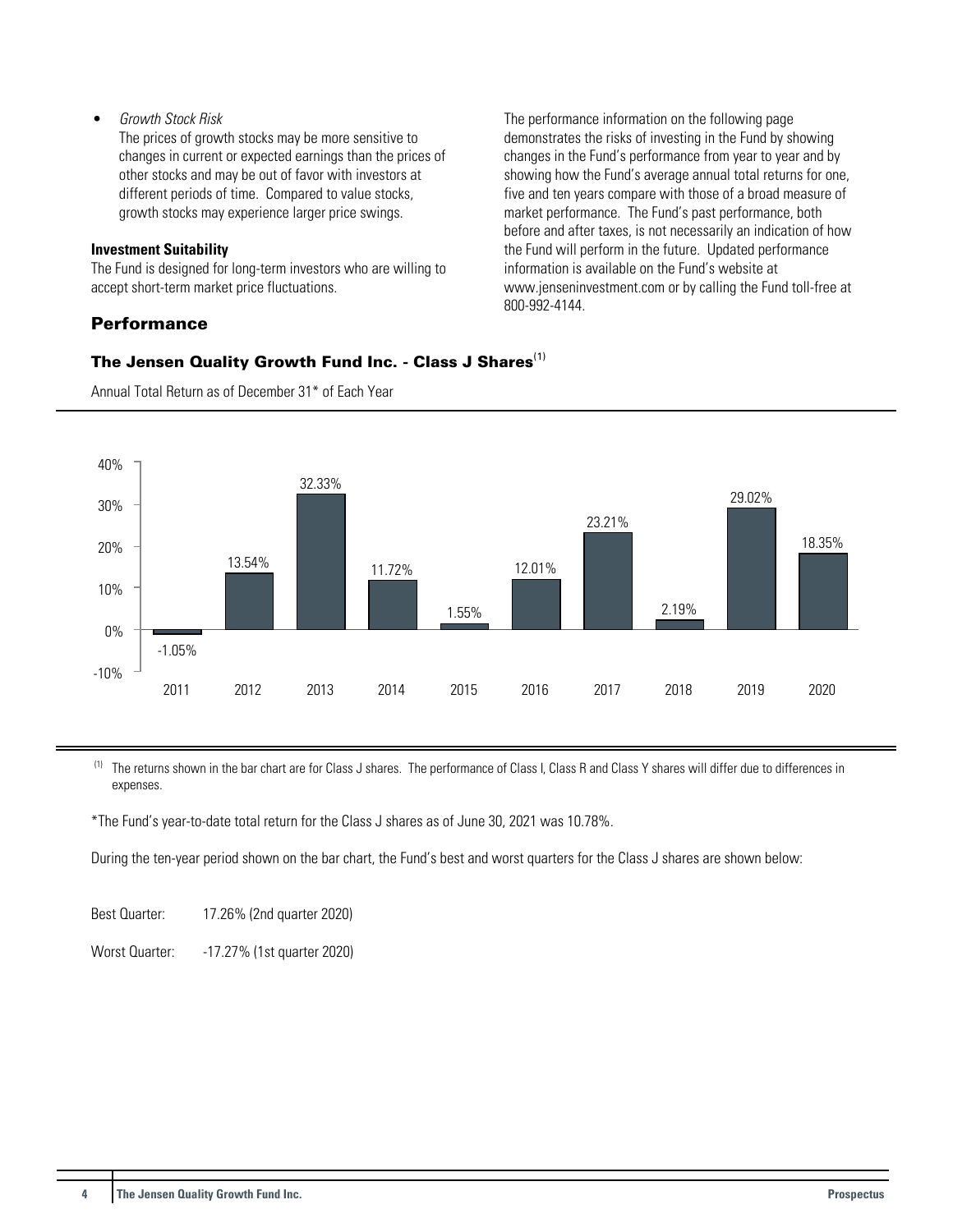| <b>Average Annual Total Returns</b><br>For the Periods Ended December 31, 2020 | One Year | 5 Years | 10 Years | Life of Fund<br>(9/30/2016) |
|--------------------------------------------------------------------------------|----------|---------|----------|-----------------------------|
| <b>Class J Shares</b>                                                          |          |         |          |                             |
| <b>Return Before Taxes</b>                                                     | 18.35%   | 16.58%  | 13.77%   | N/A                         |
| <b>Return After Taxes on Distributions</b>                                     | 15.66%   | 14.70%  | 12.28%   | N/A                         |
| Return After Taxes on Distributions and Sale of Fund Shares                    | 12.66%   | 13.07%  | 11.17%   | N/A                         |
| <b>Class I Shares</b>                                                          |          |         |          |                             |
| Return Before Taxes                                                            | 18.62%   | 16.87%  | 14.07%   | N/A                         |
| <b>Class R Shares</b>                                                          |          |         |          |                             |
| <b>Return Before Taxes</b>                                                     | 17.77%   | 16.13%  | 13.38%   | N/A                         |
| <b>Class Y Shares</b>                                                          |          |         |          |                             |
| Return Before Taxes                                                            | 18.70%   | N/A     | N/A      | 17.30%                      |
| S&P 500° Index<br>(reflects no deduction for fees, expenses or taxes)          | 18.40%   | 15.22%  | 13.88%   | 16.05%                      |

After-tax returns are calculated using the historical highest individual federal marginal income tax rates and do not reflect the impact of state and local taxes. Actual after-tax returns depend on each investor's individual tax situation and may differ from those shown. Furthermore, the after-tax returns shown are not relevant to those who hold their shares through tax-deferred arrangements such as 401(k) plans or Individual Retirement Accounts ("IRAs"). After-tax returns are shown for the Class J shares only and after-tax returns for the Class I, R and Y shares will vary.

## Management

#### **Investment Adviser**

Jensen Investment Management, Inc. is the Fund's investment adviser.

## **Portfolio Managers**

The Fund is managed by the Adviser's investment team for the Fund, which is composed of:

| Portfolio Manager   | Years of Service<br>with the Fund | <b>Primary Title</b>                                 |
|---------------------|-----------------------------------|------------------------------------------------------|
| Eric H. Schoenstein | <b>Since 2004</b>                 | Chief Investment<br>Officer and Managing<br>Director |
| Robert D. McIver    | <b>Since 2005</b>                 | President and<br><b>Managing Director</b>            |
| Kurt M. Havnaer     | Since 2007                        | Portfolio Manager                                    |
| Allen T. Bond       | <b>Since 2011</b>                 | Head of Research and<br><b>Managing Director</b>     |
| Kevin J. Walkush    | <b>Since 2011</b>                 | Head of ESG and<br>Portfolio Manager                 |
| Adam D. Calamar     | <b>Since 2013</b>                 | Portfolio Manager                                    |

## Purchase and Sale of Fund Shares

You may purchase or redeem shares by mail (The Jensen Quality Growth Fund Inc., c/o U.S. Bank Global Fund Services, P.O. Box 701, Milwaukee, WI 53201-0701 (for regular mail) or 615 East Michigan Street, 3rd Floor, Milwaukee, WI 53202 (for overnight or express mail)), by telephone at 800-992-4144, on any day the New York Stock Exchange is open for trading, or by wire. Investors who wish to purchase or redeem shares of the Fund through a financial intermediary should contact the financial intermediary directly. The minimum initial and subsequent investment amounts are as follows:

|                       |                | Minimum Investment Amount |  |  |  |
|-----------------------|----------------|---------------------------|--|--|--|
|                       | <b>Initial</b> | <b>Additional</b>         |  |  |  |
| Class J Shares        | \$2,500        | \$100                     |  |  |  |
| <b>Class I Shares</b> | \$250,000      | \$100                     |  |  |  |
| <b>Class R Shares</b> | \$2,500        | \$100                     |  |  |  |
| Class Y Shares        | \$1,000,000    | \$100                     |  |  |  |

These minimums may be waived for accounts held in qualified retirement or profit sharing plans, and/or omnibus accounts established by financial intermediaries where the investment in the Fund is expected to meet the minimum investment amount within a reasonable time period as determined by the Adviser. Registered investment advisors and broker-dealers may generally meet the minimum investment amount by aggregating multiple accounts with common ownership or discretionary control within the Fund.

## Tax Information

The Fund's distributions will be taxed as ordinary income or long-term capital gains, unless you are a tax-exempt investor or are investing through a tax-deferred arrangement, such as a 401(k) plan or an IRA. You may be taxed later upon withdrawal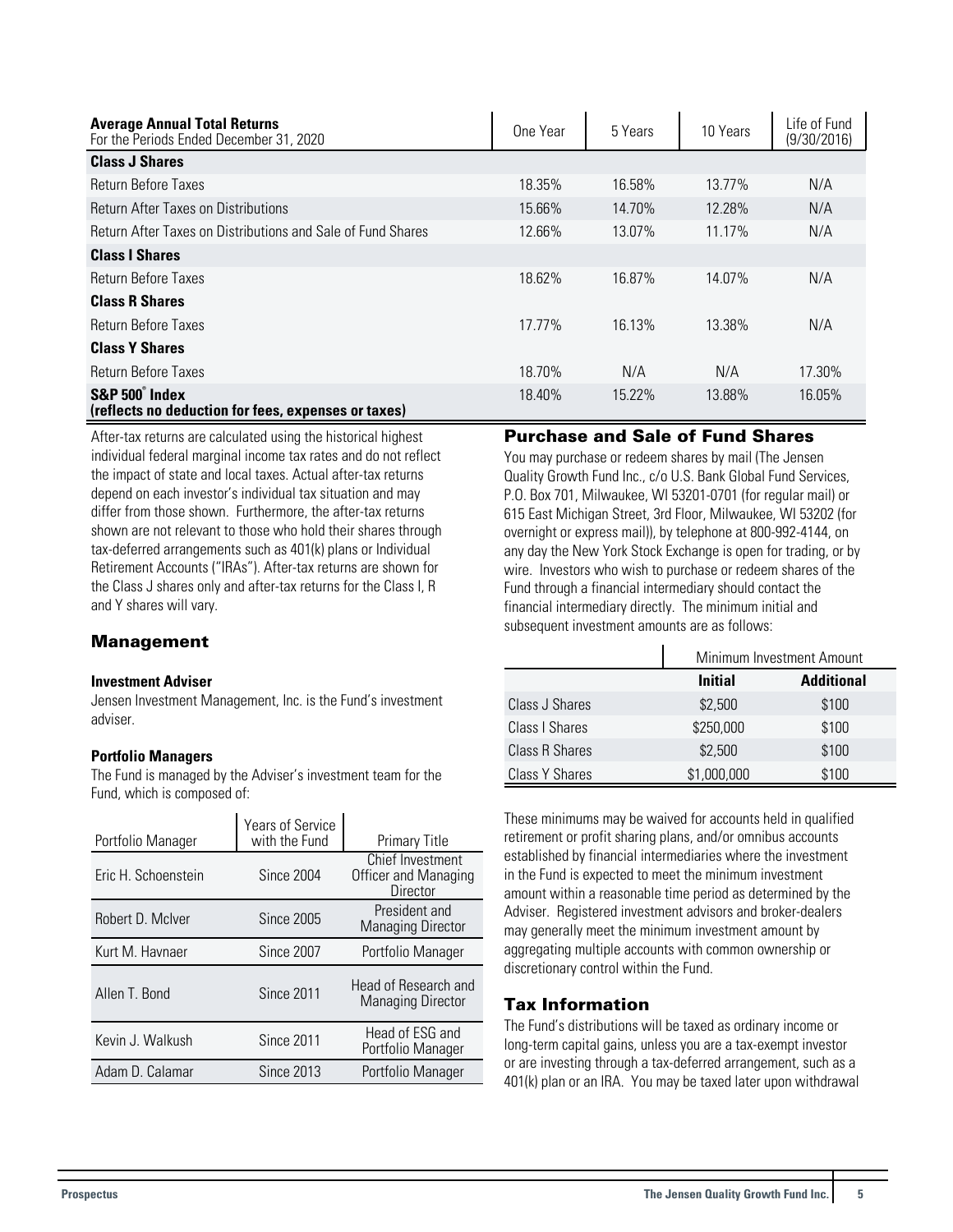of monies from such tax-deferred or other tax-advantaged arrangements.

## Payments to Broker-Dealers and Other Financial Intermediaries

If you purchase Fund shares through a broker-dealer or other financial intermediary (such as a bank), the Fund and its related companies may pay the intermediary for the sale of Fund shares and related services. These payments may create conflicts of interest by influencing the broker-dealer or other intermediary and your salesperson to recommend the Fund over another investment. You may be required to pay commissions and/or other forms of compensation to the broker-dealer or other intermediaries for transactions in the Fund, which are not reflected in the fee table or expense example. Ask your adviser or visit your financial intermediary's website for more information.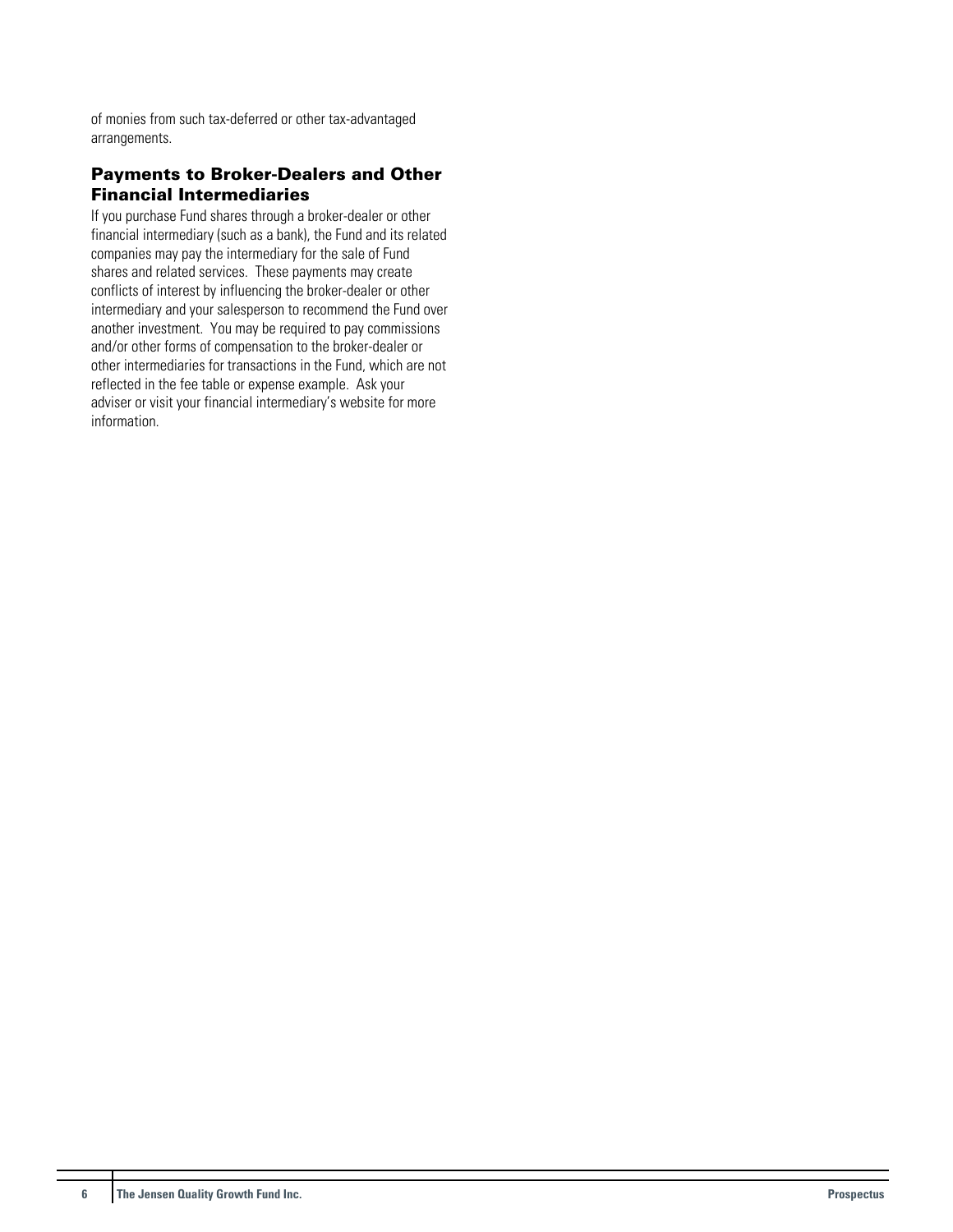## <span id="page-7-0"></span>**Investment Objective, Principal Investment Strategies and Principal Risks**

## Investment Objective

The Fund's investment objective is long-term capital appreciation. The Fund's investment objective is not a fundamental policy and may be changed by the Fund's Board of Directors without shareholder approval upon 60 days' written notice to shareholders.

## Principal Investment Strategies

The Fund's approach to investing focuses on those companies with a record of achieving a high level of business performance over the long term and which are, in the opinion of the Adviser, well positioned to maintain competitive advantages and continued high returns on equity and free cash flow.

#### **Investment Process**

To achieve the Fund's investment objective of long-term capital appreciation, the Fund invests primarily in the publicly traded common stocks of approximately 25 to 30 U.S. companies selected according to the specific, long-term investment criteria established by the Adviser and described more fully below. The Adviser believes these criteria provide objective evidence that a company's management is capable and dedicated to providing above-average returns to the company's shareholders. These companies are selected from a universe of companies that have produced long-term records of consistently high returns on shareholder equity. In order to qualify for this universe, each company must have a market capitalization of \$1 billion or more, and a return on equity of 15% or greater in each of the last 10 years as determined by the Adviser. The Adviser determines on an annual basis the companies that qualify for inclusion in the Fund's investable universe.

As determined by the Adviser in each case, a company must have satisfied all of the following criteria to be purchased by the Fund:

- As determined annually, have a market capitalization of \$1 billion or more and attained a return on equity of at least 15 percent per year for each of its prior 10 fiscal years (which, for example, may include companies with negative equity resulting from debt-financing of large share repurchases);
- Be in excellent financial condition based on certain qualitative factors such as a company's ability to grow its business from free cash flow;
- Have established entry barriers as evidenced by: (a) differentiated products, which can be protected from competition by patents, copyright protection, effective advertising or other means; (b) economies of scale in the production, marketing, or maintenance of the company's products or services; (c) absolute cost advantages, such as obtaining raw materials at lower costs; (d) capital requirements at a level which make it impractical for other firms to enter the

business; or (e) other sustainable competitive advantages identified by the Fund's Adviser;

- Have demonstrated a commitment to mitigating business risk and increasing shareholders' value by strategically investing free cash flow, acquiring companies that contribute to their competitive advantage, repurchasing outstanding shares or increasing dividends;
- Have the capability of continuing to meet all of the above criteria; and
- Be priced at a discount to its intrinsic value. Intrinsic value represents the value of all estimated future cash flows generated by the company discounted to the present. By acquiring the securities of companies having market prices below intrinsic value, the Fund attempts to create a portfolio with less risk than the overall securities markets.

In its determination of which companies qualify for purchase by the Fund, the Adviser also assesses a company's competitive, regulatory, and environmental, social and governance ("ESG") risks to assess whether company management has, in the opinion of the Adviser, adequately managed the impact of those risks to mitigate business risk and enhance shareholder value. The Adviser does not make portfolio purchase or sale decisions solely based on its evaluation of ESG factors.

The Adviser believes that its focus on companies that historically have been able to achieve strong, consistent business performance and earnings growth over the long term, as determined by the Adviser using the above-referenced criteria, is consistent with the Fund's investment objective of long-term capital appreciation.

## **The Fund's Portfolio Securities**

Although the Fund invests primarily in publicly traded common stocks of U.S. companies, it may invest in any of the securities set forth below, referred to as eligible equity securities, issued by companies that meet the Fund's investment criteria at the time the Fund purchases the security.

- Voting common stock that is registered under the Securities Exchange Act of 1934 and is listed on a major United States stock exchange, including the New York Stock Exchange ("NYSE") and the NASDAQ<sup>®</sup> Stock Market.
- Convertible debt securities and convertible preferred stock listed on a major United States stock exchange, including the NYSE and the NASDAQ<sup>®</sup> Stock Market, if the holder has the right to convert the debt securities or preferred stock into common stock that satisfies all the requirements above. The Fund, however,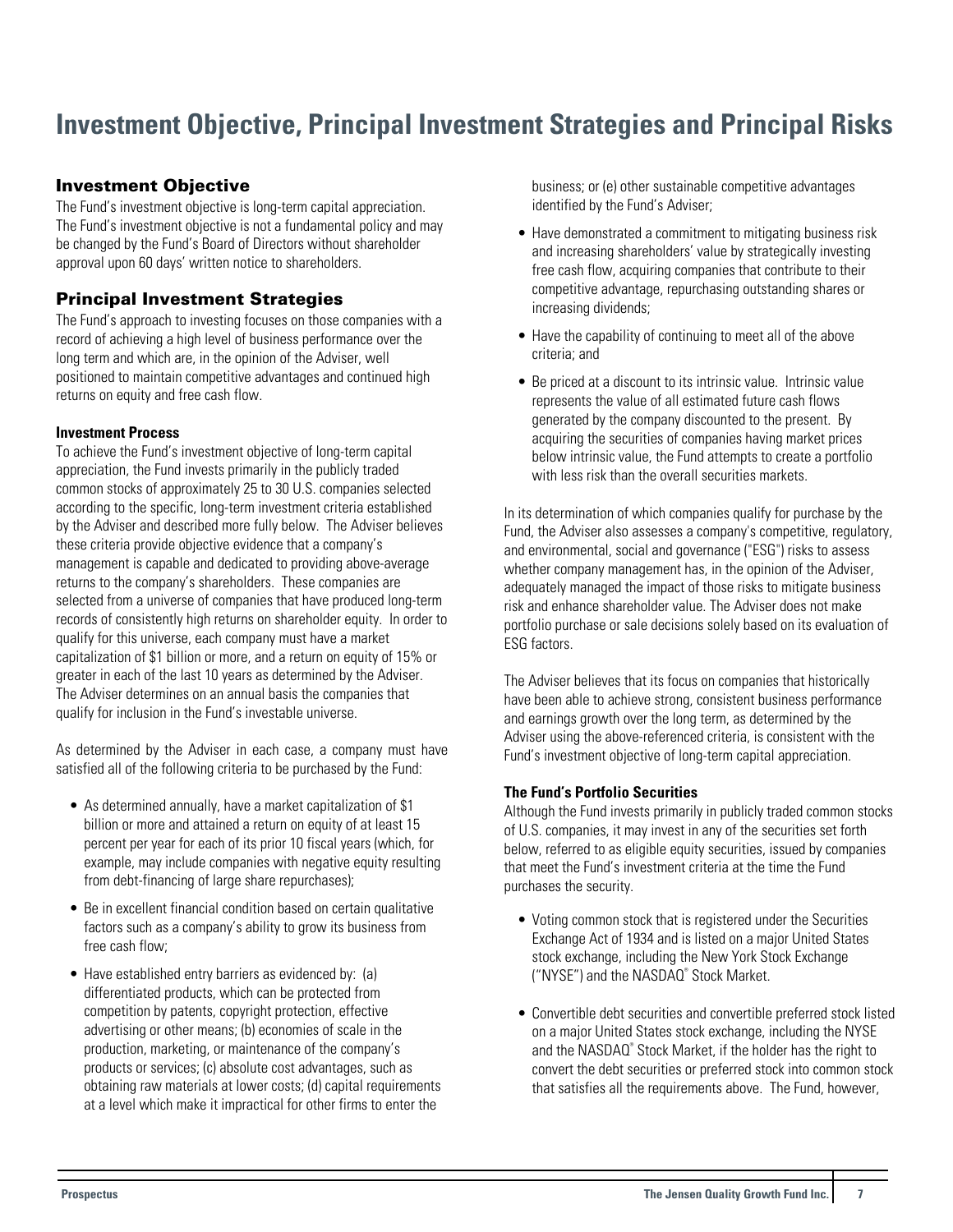does not expect convertible securities to be a significant amount of its total assets.

- American Depository Receipts ("ADRs") for the common stock of foreign corporations, if the ADRs are issued in sponsored programs, registered under the Securities Exchange Act of 1934 and listed on a major United States stock exchange, including the NYSE and the NASDAQ<sup>®</sup> Stock Market. ADRs are receipts issued by domestic banks or trust companies that represent the deposit of a security of a foreign issuer and are publicly traded in the United States. The Fund, however, does not expect ADRs to be a significant portion of its total assets.
- Equity securities listed on a major United States stock exchange, including the NYSE and the NASDAQ® Stock Market, issued by foreign companies. There are no restrictions on the amount of securities of foreign issuers that it may own. The Fund, however, does not expect securities of foreign issuers to be a significant amount of its total assets. An issuer may be classified as either "domestic" or "foreign" depending upon which factors the Adviser considers most important for a given issuer. In making such determinations, the Adviser will generally look to the location of the issuer's principal headquarters. However, if the Adviser believes the issuer is headquartered in a jurisdiction primarily for tax purposes, it will consider other factors, such as the location of the issuer's operational headquarters and senior management.

The Fund purchases investment securities with the expectation of holding them for long-term appreciation. The Fund's investment policy governs the portfolio turnover rate. The Fund's investment policy permits the Fund to sell all or part of its securities of a portfolio company when the Fund's Adviser determines that the security should be replaced with another qualifying security that has a greater opportunity for appreciation. In addition, the Fund will begin to sell its position in a portfolio company if that company no longer satisfies the investment criteria specified above, including if its price exceeds intrinsic value, unless the failure is due to an extraordinary situation that the Adviser believes will not have a material adverse impact on the company's operating performance, in which case the Fund may continue to hold and invest in the company. The strategies and timing for disposing of a position in any portfolio company that no longer satisfies the Fund's investment criteria are based on various and ongoing security-specific and portfolio-level considerations taken into account by the Adviser. As a result, the Fund's sale of its position in a portfolio company may occur over an extended period of time. The Fund is subject to some restrictions governing the percentage of its assets that may be invested in the securities of any one company. See "Fundamental Investment Restrictions," "Portfolio Turnover" and "Tax Status of the Fund" in the Fund's Statement of Additional Information ("SAI") for more information on the Fund's investment policies and restrictions.

The Fund does not engage in active and frequent trading of portfolio securities to achieve its principal investment strategies.

#### **The Fund's Other Investments**

As a non-principal investment strategy, the Fund may invest a portion of its assets in cash or cash equivalents. In addition, in response to adverse market, economic, political or other conditions, the Fund may take temporary defensive investment positions that may be inconsistent with the Fund's principal investment strategies and invest up to 25% of the Fund's total assets in cash or cash equivalents. Some of these short-term instruments include:

- Cash held by the Fund's custodian, U.S. Bank National Association;
- Money market mutual funds;
- FDIC-insured bank deposits;
- United States Treasury bills;
- Commercial paper rated A-1 by Standard and Poor's Corporation ("S&P") or Prime-1 by Moody's Investor Services, Inc. ("Moody's");
- Demand notes of companies whose commercial paper receives the same ratings listed above by S&P or Moody's;
- Institutional-grade paper maturing at 13 months or less; and
- U.S. government agency discount notes.

If the market advances during periods when the Fund is holding a large position in cash or cash equivalents, the Fund may not participate to the extent it would have if the Fund had been more fully invested in accordance with its principal investment strategies, which may result in the Fund not achieving its investment objective.

To the extent that the Fund invests in money market mutual funds for its cash positions, there will be some duplication of expenses because the Fund will bear its pro rata portion of such money market funds' management fees and operational expenses.

#### **Implementation of Investment Objective and Strategies**

The Fund has developed an extensive quality control program to ensure that the Fund's investment strategy, research process and administration are implemented properly. The objectives of this program are to ensure that:

- The Fund's investment strategy is applied consistently over time;
- The objective investment criteria are applied on a uniform basis; and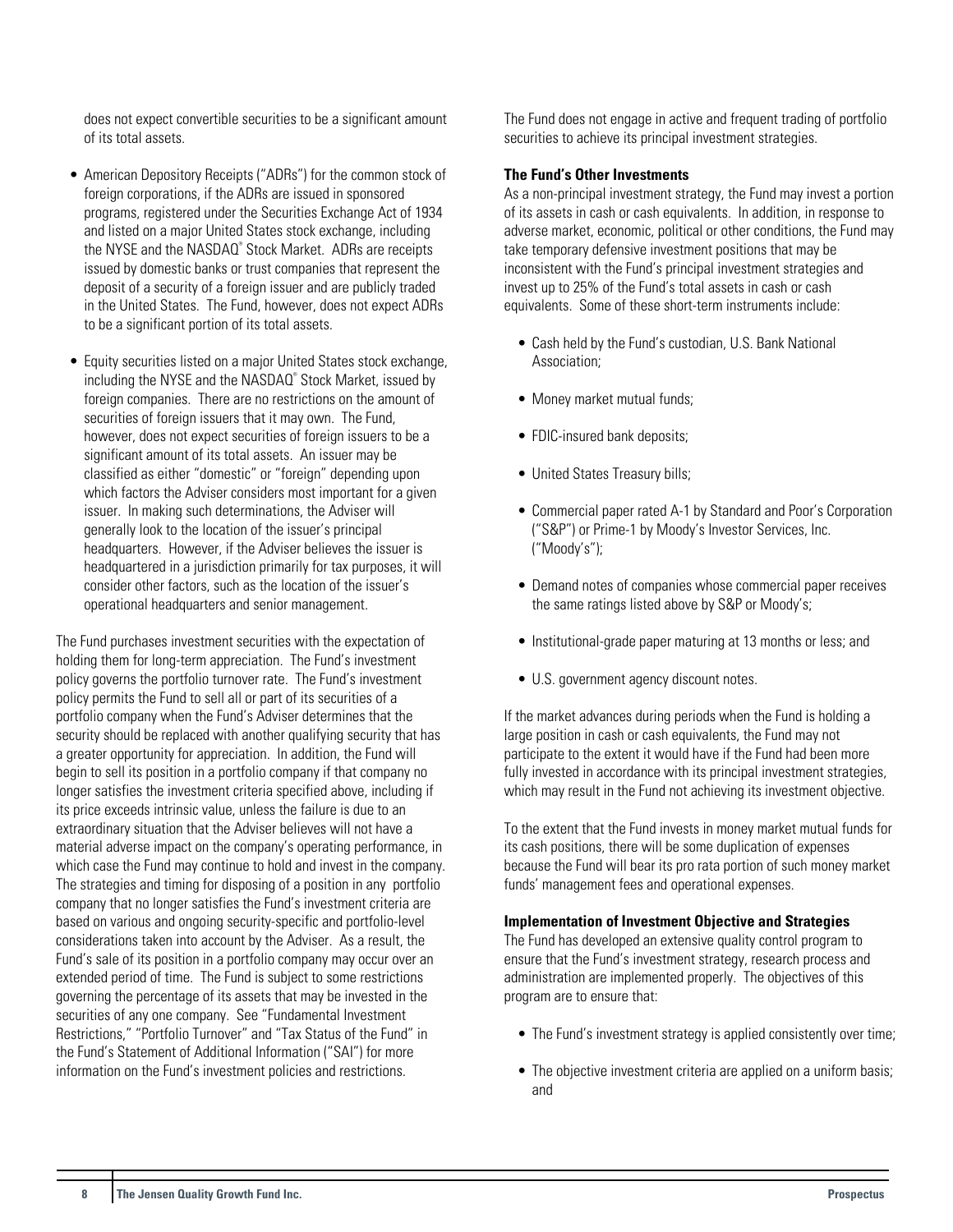<span id="page-9-0"></span>• Management focuses at all times on the best interests of the shareholders of the Fund.

The Fund's investment strategy has been blended with certain administrative policies to accomplish its investment objective. The Fund has:

- Established an investment team to execute the investment discipline;
- Objectively defined the Fund's research process, so that every security in the Fund's portfolio has met specific objective and analytical tests;
- Defined the Fund's trading policy to ensure that the Fund (a) purchases only eligible equity securities issued by companies that meet the Fund's investment criteria and (b) makes changes to its portfolio only when the Adviser determines the issuer's performance makes a change advisable; and
- Established investment policies that prohibit the Fund from trading on margin, lending securities, selling short, or trading in futures or options.

These measures are in addition to those required by the Investment Company Act of 1940, as amended ("1940 Act"). See the Fund's SAI for more information on compliance with the 1940 Act.

## Principal Risks

## **Stock Market Risk**

Because the Fund invests in common stock, the Fund is subject to the risk that the market value of its securities may decrease over a short or extended period of time. The prices of equity securities may change, sometimes rapidly and unpredictably, in response to many different factors such as general economic conditions, interest rates, the historical and prospective financial performance of a company, the value of its assets, and investor sentiment and perception of a company. In addition, particular sectors of the stock market may underperform or outperform the market as a whole, and the value of an individual security held by the Fund may be more volatile than the market as a whole.

## **Management Risk**

The Adviser makes all decisions regarding the Fund's investments. Accordingly, the Fund's investment success depends on the skill of the Adviser in evaluating, selecting and monitoring the Fund's assets and investments. The Fund may only invest in those companies that can be purchased at a discount to their intrinsic values as calculated by the Adviser. Since the intrinsic value is calculated from estimated future cash flows, the Adviser's estimate may be in error or change as the forces of economics, competition, inflation, and other factors affect each particular company, and as a result the market price of a company's securities may never reach the Adviser's estimate of its

intrinsic value. In addition, because intrinsic value is a function of business performance and does not change as much or as frequently as market value, the relationship between the two is not constant, and this disconnect may result in the market price of a company's securities remaining significantly below the Adviser's estimate of its intrinsic value for extended periods of time. Although each company selected for investment by the Fund must have demonstrated at least a decade of high operating performance that the Adviser believes can be continued by maintaining or increasing its advantage over competitors, there is a risk that other companies engaged in the same business may succeed in gaining a competitive advantage. The Adviser's assessment of its investment criteria for a portfolio company may be incorrect. Certain risks are inherent in the ownership of any security, and there is no assurance that the Fund's investment objective will be achieved.

## **Recent Market Events Risk**

The U.S. and international markets have experienced significant periods of volatility in recent years due to a number of economic, political and global macro factors including the impact of the coronavirus (COVID-19) as a global pandemic and related public health issues, growth concerns in the U.S. and overseas, uncertainties regarding interest rates, trade tensions and the threat of tariffs imposed by the U.S. and other countries. In particular, the spread of the novel coronavirus worldwide has resulted in disruptions to supply chains and customer activity, stress on the global healthcare system, rising unemployment claims, quarantines, cancellations, market declines, the closing of borders, restrictions on travel and widespread concern and uncertainty. In addition, the impact and spread of infectious diseases in developing or emerging market countries may cause a relatively greater strain on those countries' healthcare systems than those in developed countries. Health crises and related political, social and economic disruptions caused by the spread of the coronavirus outbreak may also exacerbate other pre-existing political, social and economic risks in certain countries. It is not possible to know the extent of these impacts, and they may be short term or may last for an extended period of time. These developments as well as other events, such as increases in the U.S. inflation rate, potential legal, tax and regulatory changes, and hurricanes or other severe weather-related events, could result in further market volatility and negatively affect financial asset prices, the liquidity of certain securities, and the normal operations of securities exchanges and other markets, despite government efforts to address market disruptions. In addition, the Fund may face challenges with respect to its day-to-day operations if key personnel of the Fund's investment adviser or other service providers are unavailable due to quarantines and restrictions on travel. As a result, the risk environment remains elevated. The Adviser will monitor developments and seek to manage the Fund in a manner consistent with achieving the Fund's investment objective, but there can be no assurance that it will be successful in doing so.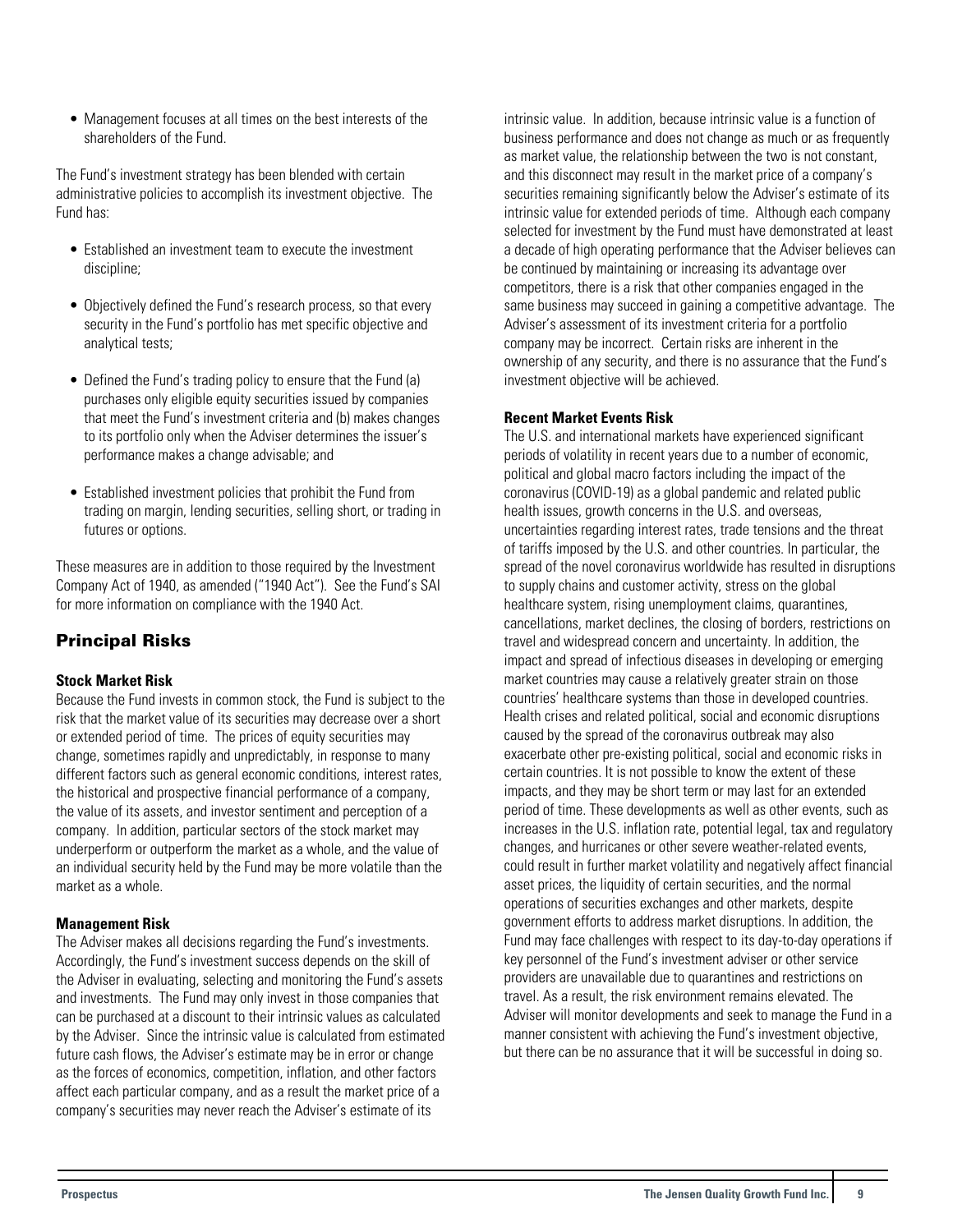#### <span id="page-10-0"></span>**Non-diversification Risk**

The Fund is a non-diversified mutual fund. This means the Fund is not as restricted as some other mutual funds are by the provisions of the 1940 Act with respect to the diversification of its investments. The Fund's "non-diversified status" permits the investment of a greater portion of the Fund's assets in the securities of a smaller number of issuers than would be permissible under a "diversified status." The appreciation or depreciation of a single portfolio security, or the performance of particular sectors of the stock market, may have a greater impact on the NAV of the Fund. Accordingly, the NAV of the Fund may fluctuate more than a comparable "diversified" fund.

#### **Company and Sector Risk**

The Fund's principal investment strategies require that a company selected for investment must, among other criteria and in the determination of the Adviser, have attained a return on equity of at least 15 percent per year for each of the prior 10 years. Due to the relatively limited number of companies that meet this investment criteria and thereby qualify for investment consideration, at times the Fund is prohibited from investing in certain companies and sectors that are experiencing strong, shorter-term market appreciation but have not attained the high level of consistent, long-term business performance that is required for investment consideration by the Fund. As a result, the Fund's performance may trail the overall market over a short or extended period of time compared to what its performance may have been if the Fund was able to invest in such rapidly growing, non-qualifying companies.

#### **Large-Cap Company Risk**

Larger, more established companies may be unable to respond quickly to new competitive challenges such as changes in consumer tastes or innovative smaller competitors. Also, large-cap companies are sometimes unable to attain the high growth rates of successful, smaller companies, especially during extended periods of economic expansion. The Adviser considers companies with market capitalizations in excess of \$10 billion to be large-cap companies.

#### **Growth Stock Risk**

The prices of growth stocks may be more sensitive to changes in current or expected earnings than the prices of other stocks and may be out of favor with investors at different periods of time. Compared to value stocks, growth stocks may experience larger price swings.

## Other Investment Risks

The Fund may engage in certain non-principal investment strategies as discussed in this Prospectus. To the extent that the Fund engages in these non-principal strategies, the Fund will be subject to the following risks:

#### **Preferred Stock Risk**

A preferred stock is a blend of the characteristics of a bond and common stock. It may offer the higher yield of a bond and has priority over common stock in equity ownership, but it does not have the seniority of a bond and, unlike common stock, its participation in the issuer's growth may be limited. Generally, preferred stock has preference over common stock in the receipt of dividends or in any residual assets after payment to creditors should the issuer be dissolved or both. Although the dividend on a preferred stock may be set at a fixed annual rate, in some circumstances it may be changed or deferred by the issuer.

#### **Convertible Securities Risk**

A convertible security is a fixed-income security (a debt instrument or a preferred stock) that may be converted at a stated price within a specified period of time into a certain quantity of the common stock of the same or a different issuer. Convertible securities are senior to common stock in an issuer's capital structure but are usually subordinated to similar non-convertible securities. While providing a fixed-income stream (generally higher in yield than the income derivable from common stock but lower than that afforded by a similar non-convertible security), a convertible security also gives an investor the opportunity, through its conversion feature, to participate in the capital appreciation of the issuing company depending upon a market price advance in the convertible security's underlying common stock.

#### **International Risk, Foreign Securities and ADRs**

Although all of the Fund's portfolio securities must be listed on a major United States stock exchange, including the NYSE and the NASDAQ® Stock Market, the Fund may invest in certain foreign securities and ADRs. The Fund also invests in U.S. companies that engage in significant foreign business. See "Investment Objective, Principal Investment Strategies and Primary Risks—The Fund's Portfolio Securities" in this Prospectus. These investments involve certain risks, such as:

- Political or economic instability in the country where the company is headquartered or doing business;
- Fluctuations in the relative rates of exchange between the currencies of different nations;
- The difficulty of predicting international trade patterns; and
- The possibility of imposition of exchange control regulations.

These securities may also be subject to greater fluctuations in price. With respect to certain foreign countries, there also is a possibility of expropriation, nationalization, confiscatory taxation, political, economic or social instability and diplomatic developments that could affect investments in those countries. See "Investment Policies, Strategies and Associated Risks—American Depositary Receipts" in the Fund's SAI for additional information relating to ADRs.

#### **Cybersecurity Risk**

With the increased use of technologies such as the Internet to conduct business, the Fund is susceptible to operational, information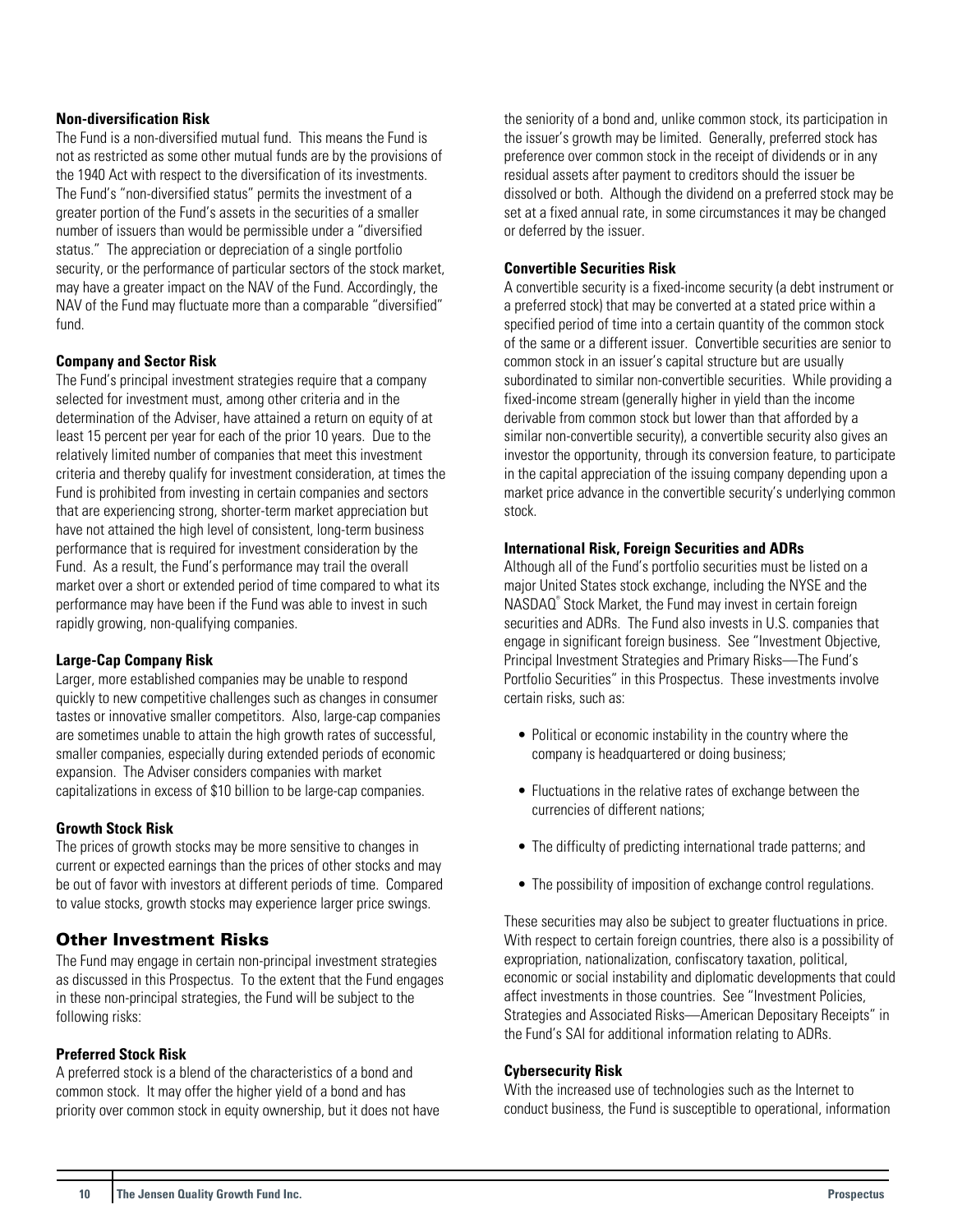<span id="page-11-0"></span>security, and related risks. In general, cyber incidents can result from deliberate attacks or unintentional events. Cyber attacks include, but are not limited to, gaining unauthorized access to digital systems (such as through "hacking" or malicious software coding) for purposes of misappropriating assets or sensitive information, corrupting data, or causing operational disruption. Cyber attacks may also be carried out in a manner that does not require gaining unauthorized access, such as causing denial-of-service attacks on websites (that is, efforts to make network services unavailable to intended users). Cyber incidents affecting the Fund or its service providers may have the ability to cause disruptions and impact business operations, potentially resulting in financial losses, interference with the Fund's ability to calculate its NAV, impediments to trading, the inability of shareholders to transact business, violations of applicable privacy and other law, regulatory fines, penalties, reputational damage, reimbursement or other compensation costs, or additional compliance costs. Similar adverse consequences could result from cyber incidents affecting issuers of

**Management of the Fund**

## Organization of the Fund

The Fund is organized as an Oregon corporation and is managed under the supervision of its Board of Directors. For additional information about the Fund's organization and Board of Directors, please see the Fund's SAI.

## Investment Adviser

The Fund's investment adviser is Jensen Investment Management, Inc., with offices at 5500 Meadows Road, Suite 200, Lake Oswego, Oregon 97035-3623. The investments and business operations of the Fund are managed by the Adviser subject to oversight by the Fund's Board of Directors. The Adviser is also responsible for selecting brokers and dealers to execute the Fund's portfolio transactions. Jensen Investment Management, Inc. has acted as the Fund's investment adviser since the Fund was established in 1992.

The Adviser also serves as investment adviser to individual and institutional accounts, as well as the Jensen Quality Value Fund and the Jensen Global Quality Growth Fund, each of which is an openend mutual fund, and was managing assets totaling approximately \$13.5 billion as of August 31, 2021. For its services to the Fund, the Adviser receives an investment advisory fee paid monthly by the Fund at an annual rate calculated as a percentage of the average daily net assets of the Fund. The table below illustrates the Fund's base investment advisory fee annual rate and the reduced annual fee rates on Fund assets in excess of certain levels (breakpoints):

the Fund's portfolio securities, governmental and other regulatory authorities, exchange and other financial market operators, banks, brokers, dealers, insurance companies and other financial institutions (including financial intermediaries and service providers for Fund shareholders) and other parties. In addition, substantial costs may be incurred in order to prevent any cyber incidents in the future. While the Fund and its service providers have established business continuity plans in the event of, and risk management systems to prevent, such cyber incidents, there are inherent limitations in such plans and systems including the possibility that certain risks have not been identified. Furthermore, the Fund cannot control the cyber security plans and systems put in place by its service providers or any other third parties whose operations may affect the Fund or its shareholders. As a result, the Fund and its shareholders could be negatively impacted.

#### **Annual Investment Advisory Fee**

(as a percentage of the Fund's average daily net assets)

| \$4 billion or<br>less | More than \$4<br>billion, up to \$8<br><b>billion</b> | More than \$8<br>billion, up to<br>\$12 billion | More than \$12<br>billion |
|------------------------|-------------------------------------------------------|-------------------------------------------------|---------------------------|
| 0.500%                 | 0.475%                                                | $0.450\%$                                       | 0.425%                    |

For the Fund's most recent fiscal year ended May 31, 2021, aggregate advisory fees paid to the Adviser by the Fund amounted to 0.48% of average daily net assets of the Fund. The Fund's Board of Directors most recently approved the continuation of the Fund's investment advisory agreement with the Adviser on July 20, 2021. A discussion regarding the Board of Director's decision to continue the Fund's investment advisory agreement with the Adviser will be included in the Fund's semi-annual report to shareholders for the sixmonth period ended November 30, 2021.

## Portfolio Managers

The Fund is managed by a team composed of the Adviser's investment team for the Fund, which is responsible for all investment decisions for the Fund. All members share equal responsibility in managing the Fund and making decisions regarding the Fund's investments. The SAI provides additional information about the investment team's compensation, other accounts managed by each member of the investment team and each member's ownership of securities in the Fund. The investment team is composed of Eric H. Schoenstein, Robert D. McIver, Kurt M. Havnaer, Allen T. Bond, Kevin J. Walkush and Adam D. Calamar.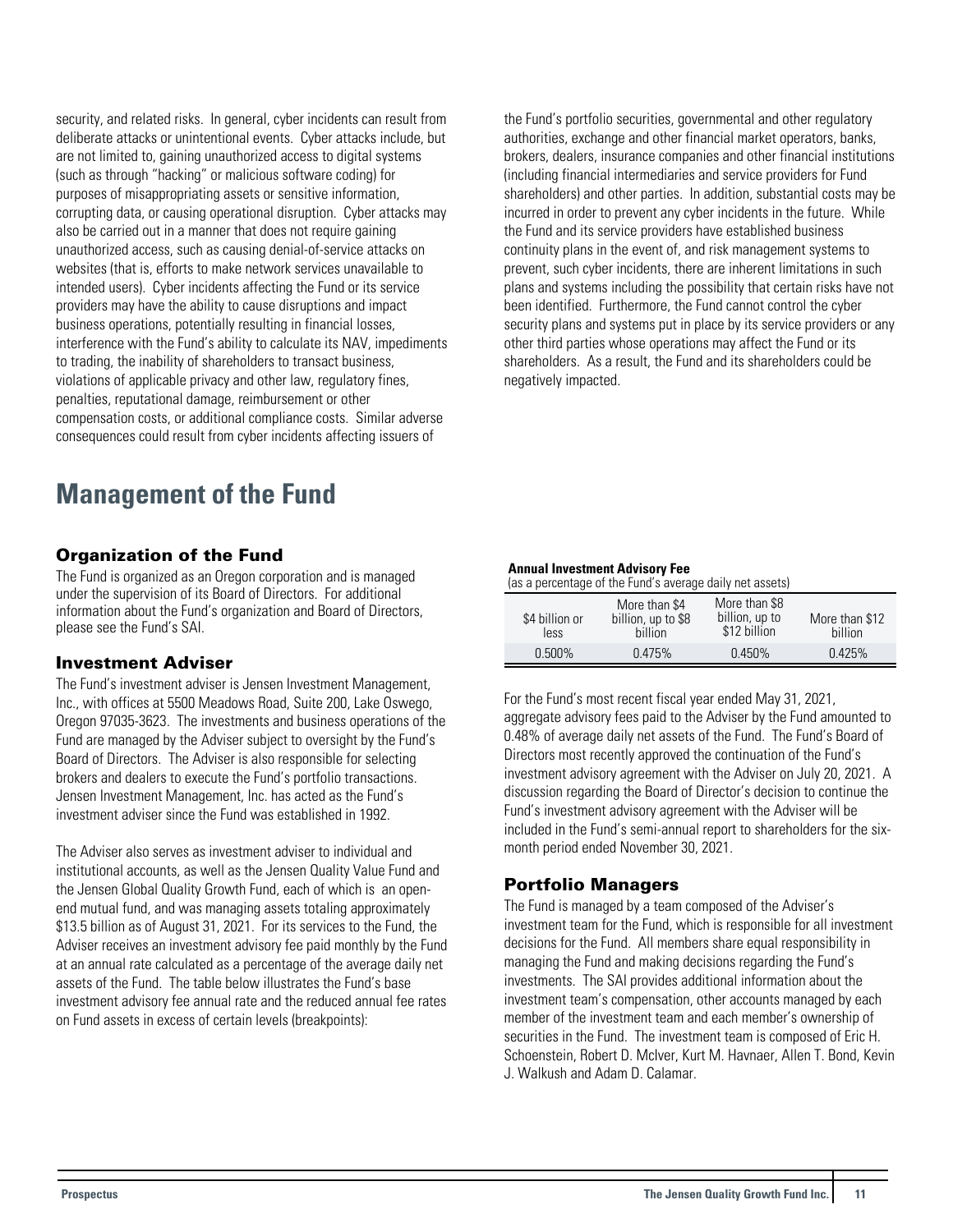<span id="page-12-0"></span>Eric H. Schoenstein was appointed Chief Investment Officer of the Adviser in 2021. Previously, Mr. Schoenstein held the position of Director of Business Analysis. Mr. Schoenstein, has been a Managing Director of the Adviser since 2007 and has over 34 years of accounting and business analysis experience. He spent nearly 14 years with Arthur Andersen LLP, serving as a Senior Audit Manager and providing a wide variety of services to clients in both the public and private sectors, primarily in the manufacturing, transportation and wholesale and retail distribution industries. Mr. Schoenstein has been a member of the investment team since January of 2004.

Robert D. McIver was appointed President of the Fund and President of the Adviser in February 2007, and joined the Adviser in September 2004 as Director of Operations and Portfolio Manager. Mr. McIver was elected as a Director of the Fund by the Fund's Board of Directors in July 2015 to fill a vacancy caused by the retirement of another Fund Director, Gary W. Hibler. Mr. McIver, a Managing Director of the Adviser since 2007, has over 33 years of experience in the banking and investment management business, including 2 years with National Westminster Bank as a corporate banker, 10 years with Schroder Investment Management in London, and two additional years with Schroder & Co. Trust Bank where he served as Chief Investment Officer, Latin America. More recently, he managed two private property management and resort companies in British Columbia, Canada from 2001 – 2004. Mr. McIver has been a member of the investment team since March of 2005.

Kurt M. Havnaer, CFA, Portfolio Manager, has been employed by the Adviser since December 2005, previously holding the position of Business Analyst through September 2015. Mr. Havnaer has over 33 years of experience in the investment management industry. Prior to joining the Adviser, he spent 9 years at Columbia Management Advisors as a high yield analyst and co-portfolio manager. Prior to that, Mr. Havnaer was a portfolio manager, analyst and trader at Safeco Asset Management. He has been a member of the investment team since September of 2007.

Allen T. Bond, CFA, Head of Research and Managing Director, has been employed by the Adviser since February 2007, previously holding the position of Business Analyst through September 2015, and Portfolio Manager from October 2015 through August 2017. Mr. Bond has over 23 years of experience in the investment management industry. Mr. Bond previously served as a Credit Analyst at Washington Mutual where he performed fundamental analysis on investment-grade corporate bond issuers in connection with a fixedincome securities portfolio managed by the insurance company subsidiary of Washington Mutual. Prior to Washington Mutual, he was a High Yield Credit Analyst and Trader for Columbia Management Group. Mr. Bond began his career as a trader at Ferguson Wellman Capital Management. He has been a member of the investment team since May of 2011.

Kevin J. Walkush, Head of ESG and Portfolio Manager, has been employed by the Adviser since May 2007, previously holding the

position of Business Analyst through September 2015. Mr. Walkush has over 16 years of experience in the investment management industry. Mr. Walkush joined the Adviser from Morningstar where he held the position of Stock Analyst. In that role, Mr. Walkush provided equity research coverage of industrial, mining, and alternative energy stocks. Prior to Morningstar, Mr. Walkush consulted for Lux Capital where he performed due diligence on investment candidates as well as prepared university-based technology for commercialization. Mr. Walkush has also held various finance and operational roles at Amazon.com and Weyerhaeuser. He has been a member of the investment team since May of 2011.

Adam D. Calamar, CFA, Portfolio Manager, has been employed by the Adviser since May 2008, and has over 14 years of experience in the investment management industry. Mr. Calamar held the position of Business Analyst from January 2010 through September 2015, and previously held the position of Manager of Institutional Services where he assisted in relationship management with the company's institutional clients. Mr. Calamar was previously employed by Broadmark Asset Management, LLC. He has been a member of the investment team since September 2013.

## Distribution and Servicing of Shares

#### **Distributor**

Quasar Distributors, LLC ("Distributor"), 111 East Kilbourn Avenue, Suite 2200, Milwaukee, Wisconsin, 53202, serves as distributor and principal underwriter for the Fund's shares. Quasar is a registered broker-dealer and member of the Financial Industry Regulatory Authority, Inc.

## **Class J Shares**

## **Distribution and Shareholder Servicing Plan**

The Fund has implemented a combined Distribution and Shareholder Servicing Plan (the "12b-1 Plan") for its Class J shares in accordance with Rule 12b-1 of the 1940 Act. The 12b-1 Plan allows the Fund's Class J shares to pay fees to financial intermediaries (including broker-dealers that sponsor mutual fund supermarket programs) and other service providers for the sale and distribution of Class J shares and for shareholder servicing and maintenance of shareholder accounts. The 12b-1 Plan authorizes and provides for payments of up to 0.25% per year of the Fund's average daily net assets for Class J shares for sale and distribution services and shareholder servicing. As these fees are paid out of the Fund's assets on an ongoing basis, over time these fees will increase the cost of your investment and may cost you more than paying other types of sales charges.

In addition to payments made under the Fund's 12b-1 Plan and other payments made by the Fund such as for sub-transfer agency, account maintenance and recordkeeping, the Adviser makes payments from past profits and other resources, including from its relationship with the Fund, to compensate those financial intermediaries (including broker-dealers that sponsor mutual fund supermarket programs) and other service providers that provide sales and distribution services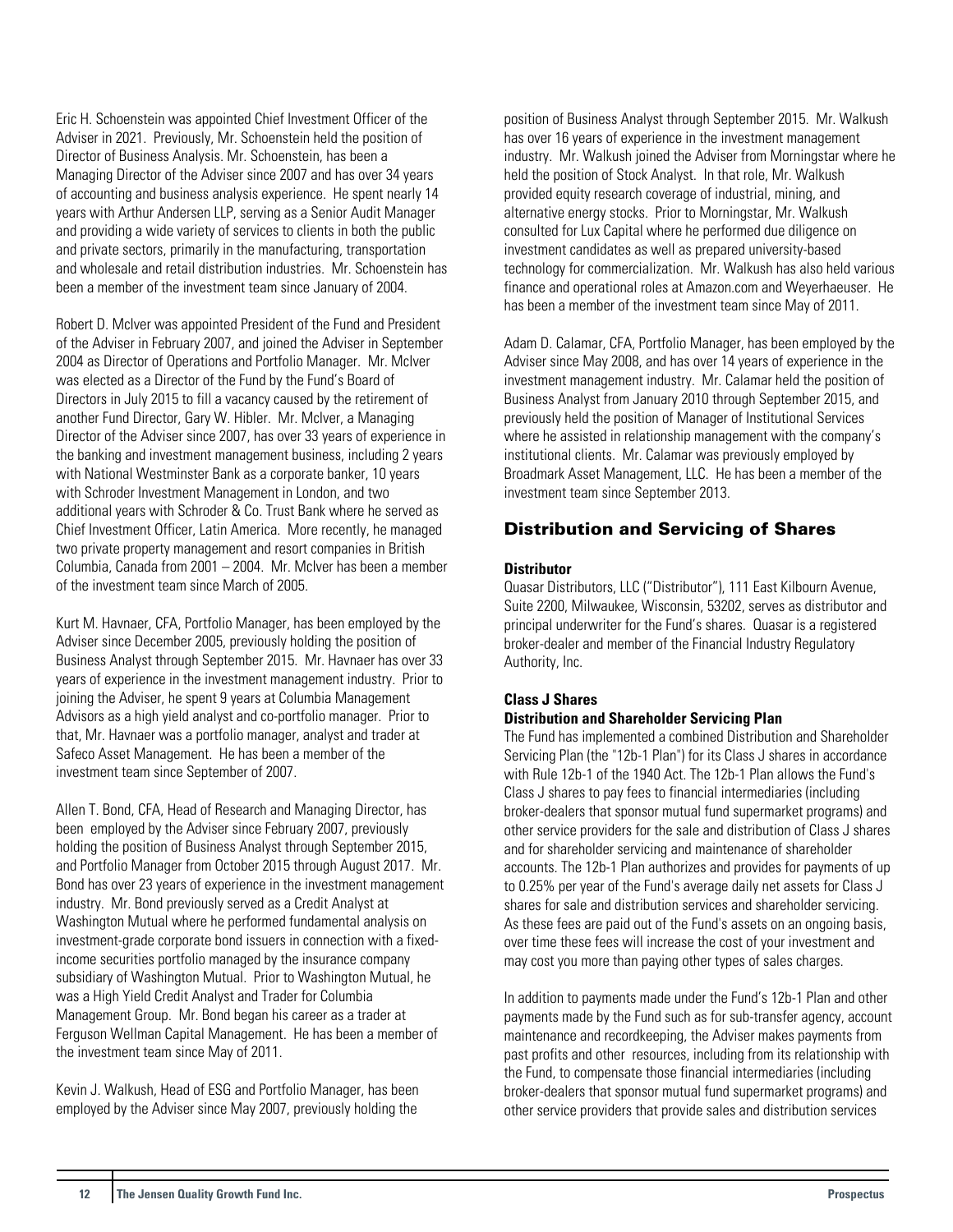and shareholder servicing and account maintenance to the Fund's Class J Shares and charge a higher fee than the 0.25% paid by the Class J shares under the 12b-1 Plan. The portion of these fees that are not sub-transfer agency fees and which are in excess of 0.25% is paid by the Adviser and not by the Class J shares. The fee rates charged by these financial intermediaries vary. The total amount of these payments is substantial, may be substantial to any given recipient and may exceed the costs and expenses incurred by the recipient for any fund-related marketing or shareholder servicing activities. The payments described in this paragraph may be considered "revenue sharing payments." The Fund's SAI provides more information concerning payments to financial intermediaries. Investors should consult their financial intermediary regarding the amount and other details of the payments the financial intermediary receives for the services it provides to the Fund's Class J shares and other mutual funds available to the financial intermediary's customers. To the extent that these fees received by the financial intermediary for its services to the Fund, or other payments it receives for providing Fund marketing support to the Fund, are higher than those paid by other mutual funds, such payments create an incentive for the financial intermediary and its financial professionals to sell the Class J Shares of the Fund rather than other mutual funds or to sell Class J Shares over other share classes of the Fund for which the intermediary does not receive payment or receives a lower amount.

## **Class I Shares**

## **Shareholder Servicing Plan**

The Fund has implemented a Shareholder Servicing Plan (the "Shareholder Servicing Plan") for its Class I shares that authorizes the Fund to make payments to financial intermediaries, retirement plan administrators and other service providers for Class I shareholders in return for their shareholder servicing and maintenance of Class I shareholder accounts, including participant recordkeeping and administrative services provided for participants in retirement plans that maintain Class I accounts in the Fund. These shareholder servicing and maintenance fees may not exceed 0.10% per year of the Fund's average daily net assets for Class I shares and may not be used to pay for any services in connection with the distribution and sale of Class I shares.

In addition to payments under the Fund's Shareholder Servicing Plan, the Adviser makes payments from its past profits and other resources, including its relationship with the Fund, to compensate certain financial intermediaries and other service providers that provide shareholder servicing and account maintenance to the Fund's Class I shares. For any fee charged by a financial intermediary that is higher than the 0.10% paid by the Class I shares under the Shareholder Servicing Plan, or for such fees otherwise not paid under the Shareholder Servicing Plan, this portion of the fees is paid by the Adviser and not by the Class I shares. The fee rates charged by these financial intermediaries vary. The total amount of these payments is substantial, may be substantial to any given recipient and may exceed the costs and expenses incurred by the recipient for any fund-

related marketing or shareholder servicing activities. The payments described in this paragraph may be considered "revenue sharing payments." The Fund's SAI provides more information concerning payments to financial intermediaries. Investors should consult their financial intermediary regarding the details of the payments the financial intermediary receives for providing servicing for the Class I shares and other mutual funds. These payments made by the Fund to a financial intermediary may be higher than payments made for the same services by other mutual funds that are available to customers of the financial intermediary. In such case, the financial intermediary and its financial professionals have an incentive to sell the Class I shares of the Fund rather than other mutual funds that are available to the financial intermediary's customers or to sell Class I shares over other share classes of the Fund or which the intermediary does not receive payment or receives a lower amount.

## **Class R Shares**

#### **Distribution and Shareholder Servicing Plan**

The Fund has implemented a combined Distribution and Shareholder Servicing Plan (the "12b-1 Plan") for its Class R shares in accordance with Rule 12b 1 of the Investment Company Act of 1940. The 12b-1 Plan allows the Fund's Class R shares to pay fees to financial intermediaries and other service providers for the sale and distribution of Class R shares and for shareholder servicing and maintenance of shareholder accounts. The 12b-1 Plan authorizes and provides for payments of up to 0.50% per year of the Fund's average daily net assets for Class R shares for sale and distribution services and shareholder servicing. As these fees are paid out of the Fund's assets on an ongoing basis, over time these fees will increase the cost of your investment and may cost you more than paying other types of sales charges.

In addition, the Adviser may make payments from past profits and other resources, including from its relationship with the Fund, to compensate any financial intermediaries and other service providers that provide sales and distribution services and shareholder servicing and account maintenance to the Fund's Class R shares and charge a higher fee than the 0.50% paid by the Class R shares under the 12b-1 Plan. Any portion of these fees in excess of 0.50% is paid by the Adviser and not by the Class R shares of the Fund. The fee rates charged by these financial intermediaries vary. The Fund's SAI provides more information concerning payments to financial intermediaries. Investors should consult their financial intermediary regarding the amount and other details of the payments the financial intermediary receives for the services it provides to the Fund's Class R shares and other mutual funds available to the financial intermediary's customers. To the extent that these fees paid to the financial intermediary (and any fees paid to the financial intermediary under the Fund's Shareholder Servicing Plan (see below)) for its services to the Fund, or other payments it receives for providing Fund marketing support, are higher than those paid by other mutual funds, such payments create an incentive for the financial intermediary and its financial professionals to sell the Class R shares of the Fund rather than other mutual funds or to sell Class R shares over other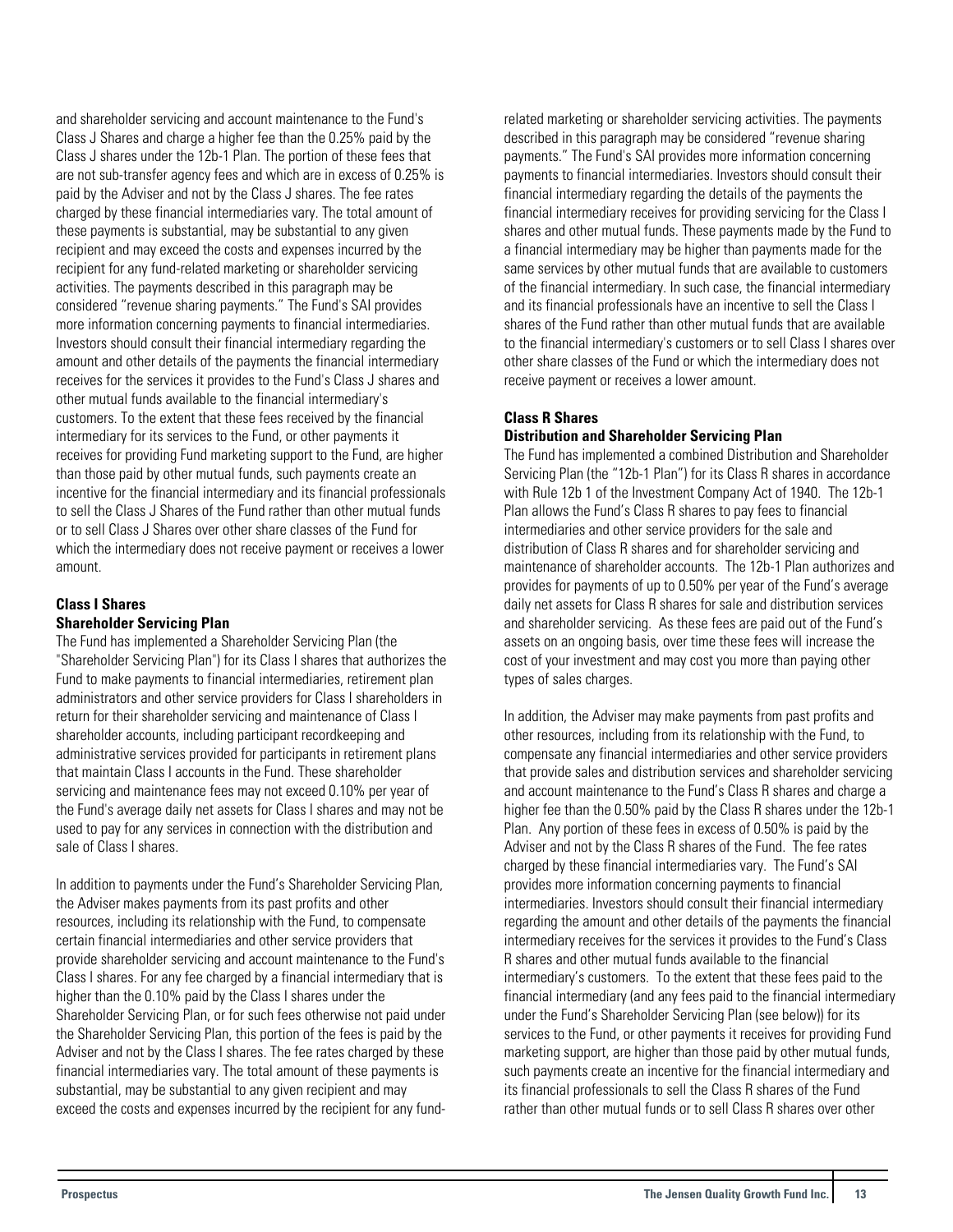<span id="page-14-0"></span>share classes of the Fund for which the intermediary does not receive payment or receives a lower amount.

### **Shareholder Servicing Plan**

The Fund has implemented a Shareholder Servicing Plan (the "Shareholder Servicing Plan") for its Class R shares that authorizes the Fund to make payments to financial intermediaries, retirement plan administrators and other service providers in return for their shareholder servicing and maintenance of Class R shareholder accounts, including participant recordkeeping and administrative services provided for participants in retirement plans that maintain Class R accounts in the Fund. The shareholder servicing and maintenance fees authorized under the Shareholder Servicing Plan may not exceed 0.25% per year of the Fund's average daily net assets for Class R shares and may not be used to pay for any services in connection with the distribution and sale of Class R shares. The fee rates charged by these financial intermediaries vary.

## **Class Y Shares**

## **Shareholder Servicing Plan**

The Class Y Shares are not subject to any 12b-1 fee, sub-transfer agency fee or shareholder servicing plan fee. The Adviser, however, makes payments to certain financial intermediaries for the

## **Shareholder Service Information**

## Pricing of Fund Shares

The price of each class of Fund shares is its net asset value per share ("NAV"). The NAV of each class of shares is calculated at the close of regular trading hours of the NYSE (generally 4:00 p.m., Eastern Time) each day the NYSE is open. Your purchase and redemption requests are priced at the next NAV calculated after receipt of a properly completed purchase or redemption order. The NAV for each class is calculated by dividing the total value of the Fund's securities and other assets that are allocated to the class, less the liabilities allocated to that class, by the total number of shares outstanding for the class. Due to the fact that different expenses are charged to the Class J, Class I, Class R, and Class Y shares, the NAVs of the different classes of the Fund may vary.

The Fund uses the following methods to value securities held in its portfolio:

• Securities listed on U.S. stock exchanges, including the NYSE, are valued at the last sale price at the close on its principal exchange. Securities listed on the NASDAQ® Stock Market are valued at the NASDAQ Official Closing Price. If such a price is lacking for the trading period immediately preceding the time of determination, such securities are valued at their current bid price;

shareholder recordkeeping and servicing the financial intermediaries provide to their individual customers who are beneficial owners of the Fund. The Adviser makes these "revenue sharing" payments out of its profits or other resources to the extent that it is determined that such payments are consistent with regulatory guidance.

#### **Sub-Transfer Agency Fees**

The Fund's Class J shares makes payments to certain financial intermediaries who have chosen to maintain an "omnibus account" with the Fund, which is a single account in the Fund that contains the combined investment in Class J shares for all of a financial intermediary's customers. In turn, these financial intermediaries provide shareholder recordkeeping and servicing to their individual customers who are beneficial owners of the Fund via these omnibus accounts. These payments, commonly known as "sub-transfer agency fees," made by the Fund to such financial intermediaries for the shareholder recordkeeping and servicing they provide to their individual customers who are indirect Fund shareholders approximate the fees that would be paid by the Fund to Fund Services for maintaining and servicing these accounts if the financial intermediaries' customers were instead direct shareholders of the Fund.

- Securities that are traded in the over-the-counter market are valued at their current bid price;
- Short-term money market securities maturing within 60 days are valued on the amortized cost basis; and
- Securities for which market quotations are not readily available shall be valued at their fair value as determined in good faith by or under the direction of the Fund's Board of **Directors**

The market value of the securities in the Fund's portfolio changes daily and the NAV of each class of Fund shares changes accordingly.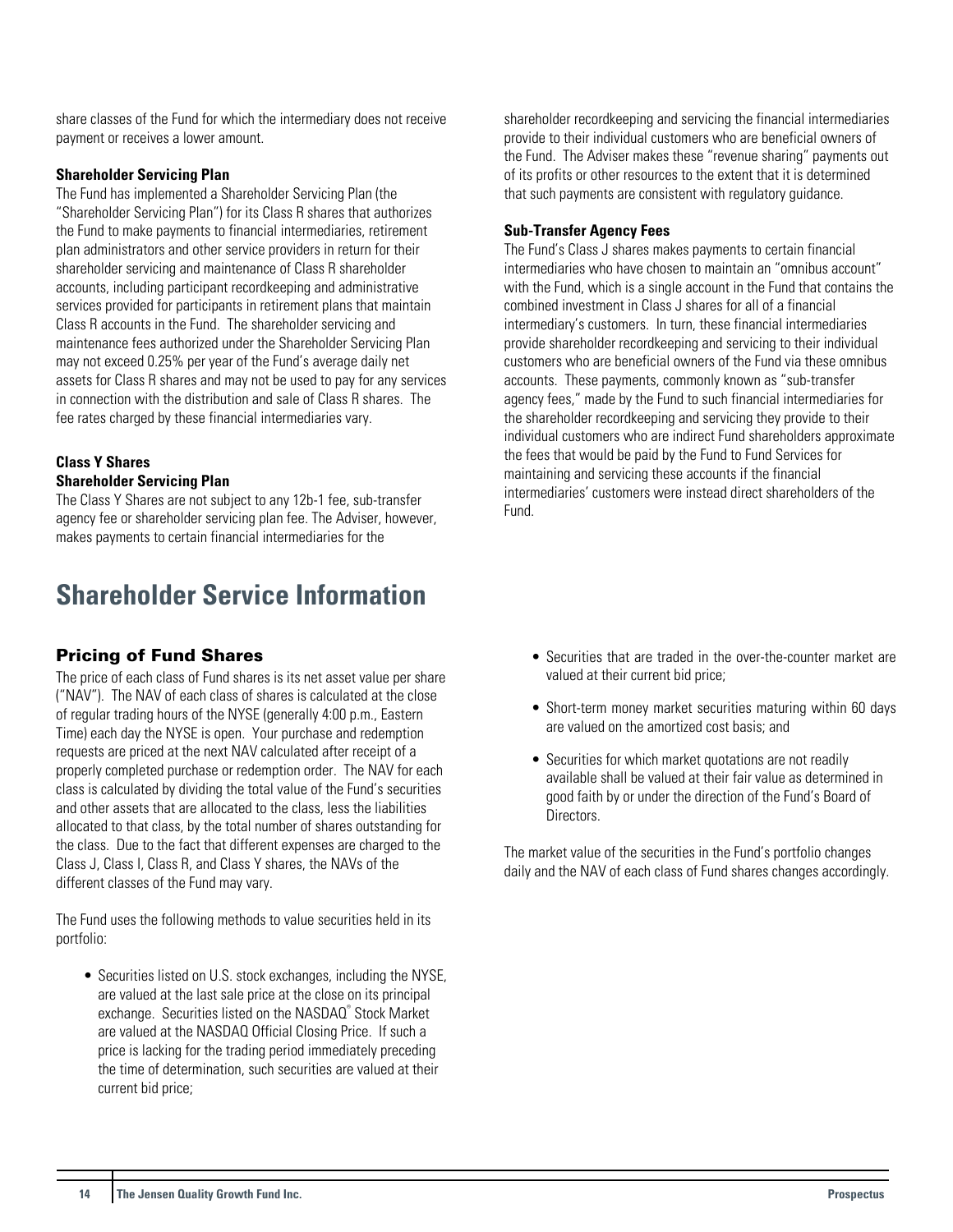## <span id="page-15-0"></span>Fair Value Pricing

The Fund normally invests in common stock of domestic issuers listed on U.S. stock exchanges, including the NYSE or the NASDAQ® Stock Market, the substantial majority of which are large capitalization, highly liquid securities. Nonetheless, these securities may at times not have market quotations readily available, including, but not limited to, such instances where the market quotation for a security has become stale, sales of a security have been infrequent, or where there is a thin market in the security. To address these situations, a fair value pricing policy for the Fund has been approved by the Fund's Board of Directors. When a security is fair valued, it is priced at the amount that the owner of the security might reasonably expect to receive upon its current sale.

Because fair value pricing is subjective in nature, there can be no assurance that the Fund could purchase or sell a portfolio security at the price used to calculate the Fund's NAV. There can be significant deviations between a fair value price at which a portfolio security is being carried and the price at which it is purchased or sold. Furthermore, changes in the fair valuation of portfolio securities may be less frequent and of greater magnitude than changes in the price of portfolio securities valued using market quotations.

The Fund's Board of Directors reviews the fair value pricing policy periodically. See the SAI for more information about the pricing of the Fund's shares.

## How to Buy Fund Shares

The Fund offers four different classes of shares through this prospectus. Class J shares, the Fund's original class of shares, are available to retain investors, Class I shares are available to institutional investors and individuals willing to make significant initial investment, as well as to employees of the Fund's Investment Adviser, Class R shares are available to defined contribution plans and other retirement plans, and Class Y shares are available to institutional investors and individuals willing to make a higher significant investment and to employees and clients of the Adviser as well as to employee benefit plans sponsored by the Adviser. Each share class has its own expense structure and minimum investment amount.

Shares of the Fund are sold at the NAV, which means that you pay no sales charges or commissions when you purchase shares. Your share price will be the next NAV calculated after the Fund receives your request in good order. Forms are available by request and at www.jenseninvestment.com.

## **Class J Shares**

You may purchase Class J shares of the Fund directly from the Fund. Class J shares, the Fund's original class of shares, are available to retail investors.

#### **Class I Shares**

Unless otherwise exempt from its investment minimum, only investors who are willing to make a significant initial investment may purchase Class I shares of the Fund directly from the Fund.

#### **Class R Shares**

You may purchase Class R shares of the Fund directly from the Fund. Class R shares are available to defined contribution plans and other retirement plans.

#### **Class Y Shares**

The Class Y shares are available only to institutional and individual investors willing to make a significant initial investment and to employees and clients of the Adviser. You may purchase Class Y shares of the Fund directly from the Fund.

If we cannot confirm your identity through reasonable means, your account will be rejected or you will not be allowed to perform a transaction on the account until such information is received. The Fund also reserves the right to close the account within five business days if clarifying information or documentation is not received. In the rare event that we are unable to verify your identity, the Fund reserves the right to redeem your account at the current day's net asset value.

#### **Additional Purchase Information Pertaining to the Fund**

When making a purchase request, make sure your request is in good order. For purchases made through Fund Services, "good order" means your purchase request includes:

- The *name* of the Fund;
- The *dollar* amount of shares to be purchased;
- Account application form or investment stub; and
- Check payable to "The Jensen Quality Growth Fund Inc."

For information about your financial intermediary's requirements for purchases in good order, please contact your financial intermediary.

#### **Share Classes and Minimum Investments Pertaining to the Fund**

This Prospectus offers four classes of Fund shares: Class J shares, Class I shares, Class R shares and Class Y shares. The four classes of Fund shares are subject to the same investment advisory fees but are subject to different distribution and/or shareholder servicing fees.

Except as described in this section, the minimum investment amount for each class of Fund shares is as follows: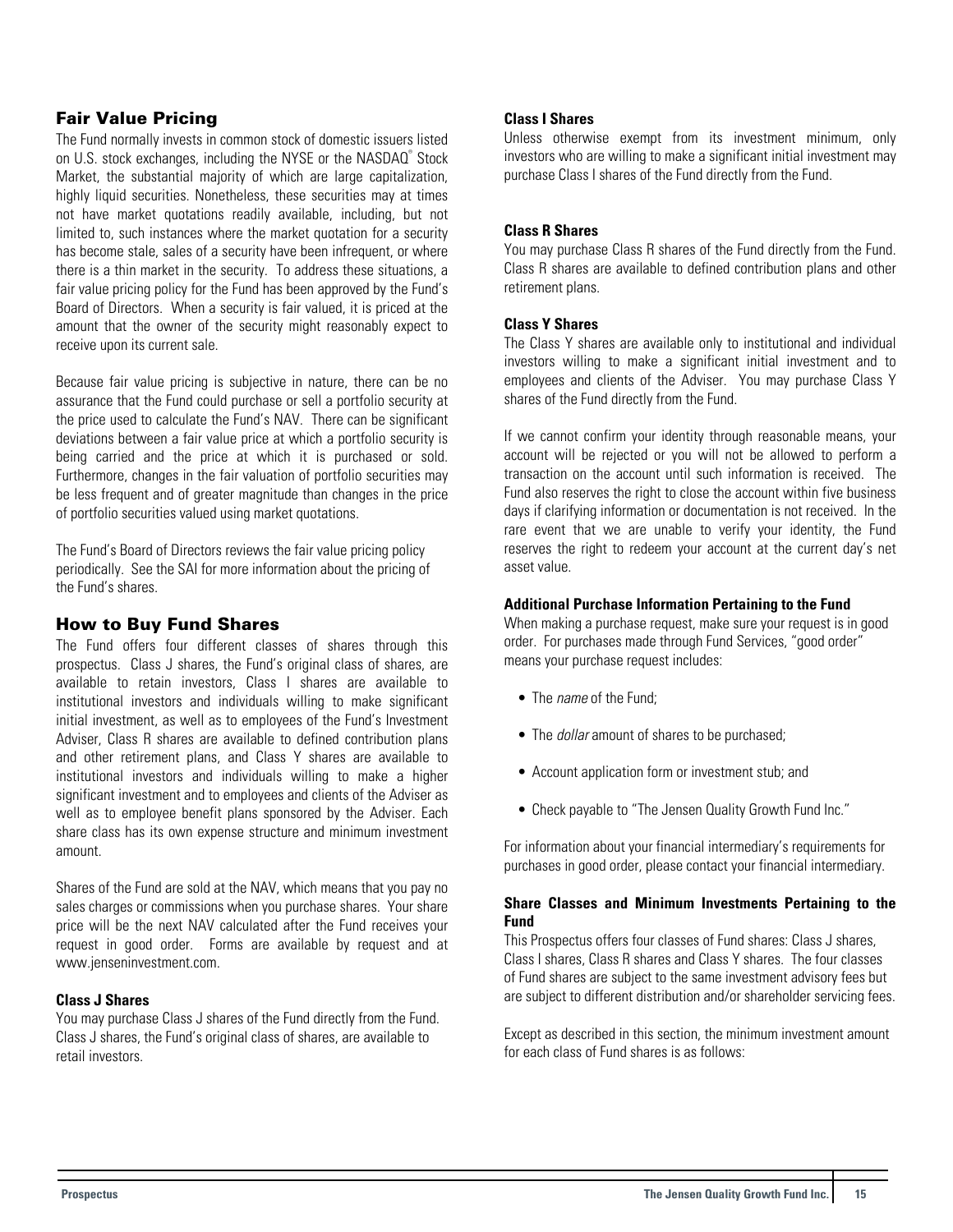|         | Initial<br>Investment | Subsequent<br>Investment |
|---------|-----------------------|--------------------------|
| Class J | \$2,500               | \$100                    |
| Class I | \$250,000             | \$100                    |
| Class R | \$2,500               | \$100                    |
| Class Y | \$1,000,000           | \$100                    |

These minimums may be waived for accounts held in qualified retirement or profit sharing plans, and/or omnibus accounts established by financial intermediaries where the investment in the Fund is expected to meet the minimum investment amount within a reasonable time period as determined by the Adviser. Registered investment advisors and broker-dealers may generally meet the minimum investment amount by aggregating multiple accounts with common ownership or discretionary control within the Fund.

Current and former employees of the Adviser and their spouses (including domestic partners) and children, may purchase Class Y shares and are not subject to any minimum initial investment amount. Subsequent investments by such shareholders are subject to the \$100 minimum described above.

The Fund reserves the right to waive the minimum initial investment or minimum subsequent investment amounts at its discretion. Shareholders will be given at least 30 days' written notice of any increase in the minimum dollar amount of initial or subsequent investments.

#### **Financial Intermediaries**

You may purchase shares of the Fund through a third-party financial intermediary, such as a broker-dealer (including one that sponsors a mutual fund supermarket program), financial institution or other financial service firm. When you purchase shares of the Fund through a financial intermediary, the financial intermediary may be listed as the shareholder of record of the shares. In addition, a financial intermediary may use procedures and impose restrictions that are different from those applicable to shareholders that invest in the Fund directly.

The price per share you will receive will be the NAV next computed after your request is received in good order by the financial intermediary. The Fund may make arrangements with certain financial intermediaries ("Authorized Intermediaries") to receive purchase and redemption orders on its behalf. Authorized Intermediaries may be authorized to designate other intermediaries to receive purchase and redemption requests on behalf of the Fund. The Fund will be deemed to have received a purchase order when an Authorized Intermediary or, if applicable, its designee receives the order. Purchase requests submitted to an Authorized Intermediary or its designee after the Authorized Intermediary's or designee's imposed cut-off time may not be received by the Fund prior to the Fund's cut-off time at the close of regular trading (generally 4:00 p.m., Eastern time) on that day. Such purchase requests will be

processed at the NAV calculated at the close of regular trading on the next day that the NYSE is open for business. For more information about your financial intermediary's rules and procedures, whether your financial intermediary is an Authorized Intermediary, and whether your financial intermediary imposes cut-off times for the receipt of orders that are earlier than the cut-off times established by the Fund, contact your financial intermediary directly.

If you intend to invest in the Fund through a financial intermediary, you should read the program materials provided by the financial intermediary as a supplement to this Prospectus. Financial intermediaries may charge you transaction-based fees or other charges for the services they provide to you. These charges are not reflected in the fee table or expense example in this Prospectus, and such charges are retained by the financial intermediary and are not paid to the Fund or the Adviser.

#### **Buying Shares by Mail**

Complete an application and send it to the address below, with a check for at least the minimum amount and made payable to "The Jensen Quality Growth Fund Inc.":

#### **By Mail:**

The Jensen Quality Growth Fund Inc. c/o U.S. Bank Global Fund Services PO Box 701 Milwaukee, WI 53201-0701

#### **By Overnight or Express Mail:**

The Jensen Quality Growth Fund Inc. c/o U.S. Bank Global Fund Services 615 East Michigan Street Milwaukee, WI 53202-5207

To make additional investments once you have opened your account, write your account number on the check and send it together with the Invest by Mail form from your most recent confirmation statement received from Fund Services. If you do not have the Invest by Mail form, include the Fund name, your name, address, and account number on a separate piece of paper along with your check.

The Fund does not consider the U.S. Postal Service or other independent delivery services to be its agents. Therefore, deposit in the mail or with such services, or receipt at Fund Services' post office box, of purchase orders or redemption requests does not constitute receipt by Fund Services. Receipt of purchase orders or redemption requests is based on when the order is received at Fund Services' offices.

The Fund will not accept payment in cash or money orders. To prevent check fraud, the Fund will not accept third-party checks, Treasury checks, credit card checks, traveler's checks or starter checks for the purchase of shares. The Fund is unable to accept post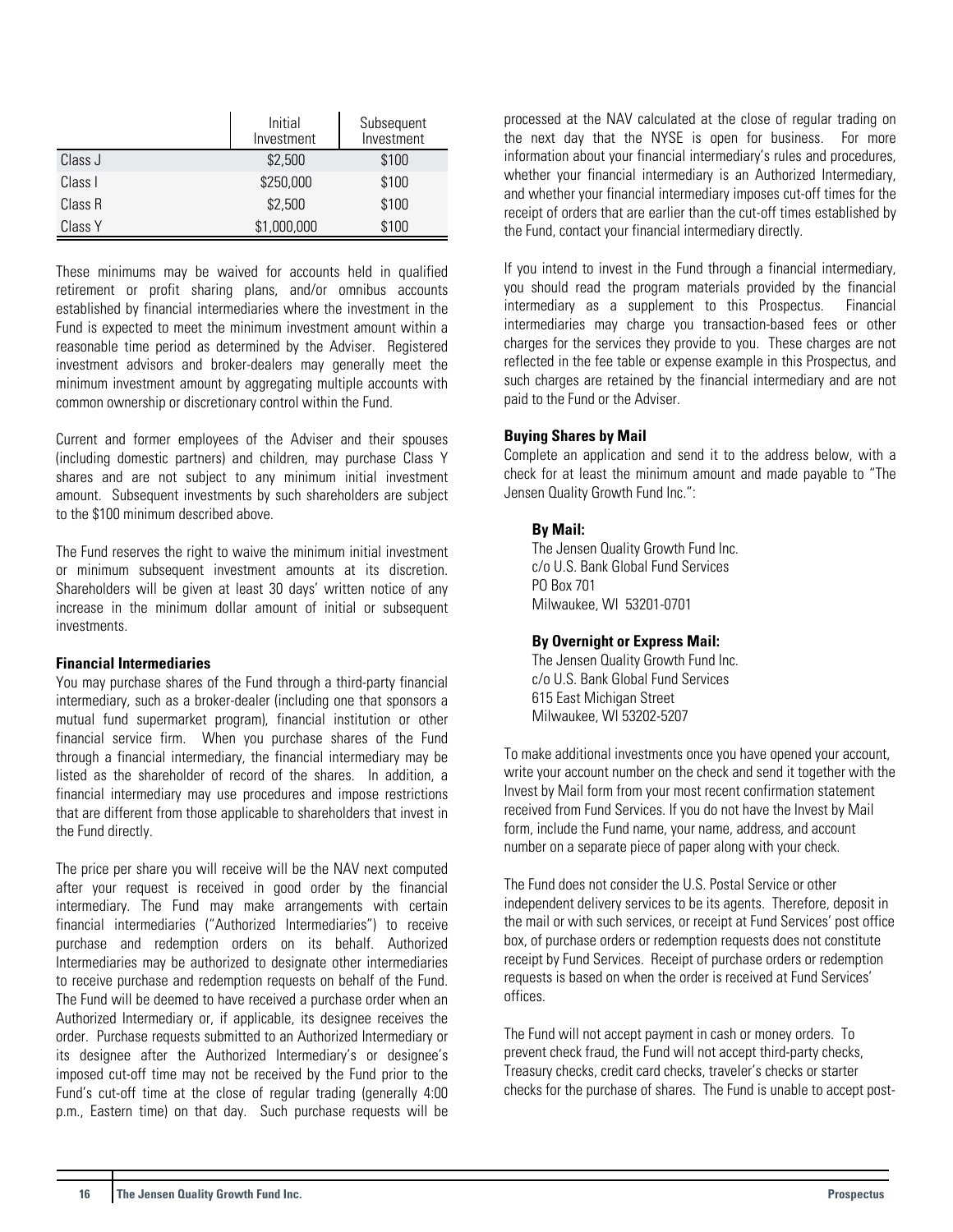dated checks or any conditional order or payment. All purchases must be in U.S. dollars drawn on a domestic financial institution.

#### **NOTE: Fund Services will charge your account a \$25 fee for any payment returned. In addition, you will be responsible for any losses suffered by the Fund as a result.**

## **Buying Shares by Wire**

If you are making an initial investment in the Fund by wire transfer, please contact the Fund by telephone before you wire funds to make arrangements with a telephone service representative to submit your completed application via mail, overnight delivery, or facsimile. Upon receipt of your completed application, your account will be established and a service representative will contact you to provide your new account number and wiring instructions. If you do not receive this information within one business day, you should call Fund Services toll free at 800-992-4144. You may then contact your bank to wire funds according to the instructions you were given. Your purchase will be placed as of the date the funds are received provided the funds are received before the close of the market. If the funds are received after the close of the market, your shares will be purchased using the next business day's closing NAV. The Fund and U.S. Bank National Association are not responsible for the consequences of delays resulting from the banking or Federal Reserve wire system, or from incomplete wiring instructions.

For subsequent investments by wire, please contact Fund Services at 800-992-4144 prior to sending your wire. This will alert the Fund to your intention and will ensure proper credit when your wire is received. Instruct your bank to wire transfer your investment to:

U.S. Bank National Association 777 E. Wisconsin Ave Milwaukee, Wisconsin 53202 ABA Number: 075000022 For credit to U.S. Bank Global Fund Services Account Number 112-952-137 Further credit to: The Jensen Quality Growth Fund Inc. Shareholder account name and account number

## **Buying Shares by Telephone**

If you have established bank instructions on your account and have not declined telephone transaction privileges on your New Account Application Form, you may purchase additional shares of the Fund, in amounts of \$100 or more, by telephoning Fund Services toll free at 800-992-4144. If your account has been open for seven business days, this option allows you to move money from your bank account to the Fund account upon request. Only bank accounts held at U.S. banks that are Automated Clearing House ("ACH") members may be used for telephone transactions. Shares will be purchased in your account at the applicable price determined on the day of your order, as long as your order is received prior to 4:00 p.m. Eastern Time. If your payment is rejected by your bank, Fund Services will charge your account a \$25 fee. In addition to the fee, you will also be responsible for any resulting loss incurred by the Fund.

## **Automatic Investment Program (Class J shares only)**

You may purchase Fund shares automatically from your bank under the automatic investment program, which allows monies to be transferred directly from your checking or savings account to invest in the Fund.

- Purchases may be made on a monthly basis.
- To be eligible, your account must be maintained at a domestic financial institution that is an ACH member.
- You may sign up for the automatic investment program by completing an application form.
- Minimum initial investment is \$100 (for automatic investment program only).
- Minimum subsequent investment is \$100.

Please call our shareholder services at 800-992-4144 for more information about participating in the program. Any request to change or terminate your Automatic Investment Plan should be submitted to Fund Services five days prior to effective date of the request. Fund Services will charge your account a \$25 fee for any ACH payment that is not honored.

#### **Anti-Money Laundering Program**

The Fund has established an Anti-Money Laundering Compliance Program (the "Program") as required by the USA PATRIOT Act and related anti-money laundering laws and regulations. To ensure compliance with these laws, the Account Application asks for, among other things, the following information for all "customers" seeking to open an "account" (as those terms are defined in rules adopted pursuant to the USA PATRIOT Act):

- full name;
- date of birth (individuals only);
- Social Security or taxpayer identification number; and
- permanent street address (a P.O. Box alone is not acceptable).

Accounts opened by entities, such as corporations, limited liability companies, partnerships, business trusts or trusts, will require additional documentation including in the case of a legal entity, the identity of the beneficial owners of the entity. Please note that if any information listed above is missing, your Account Application will be returned and your account will not be opened. In compliance with the USA PATRIOT Act and other applicable anti-money laundering laws and regulations, Fund Services will verify the information on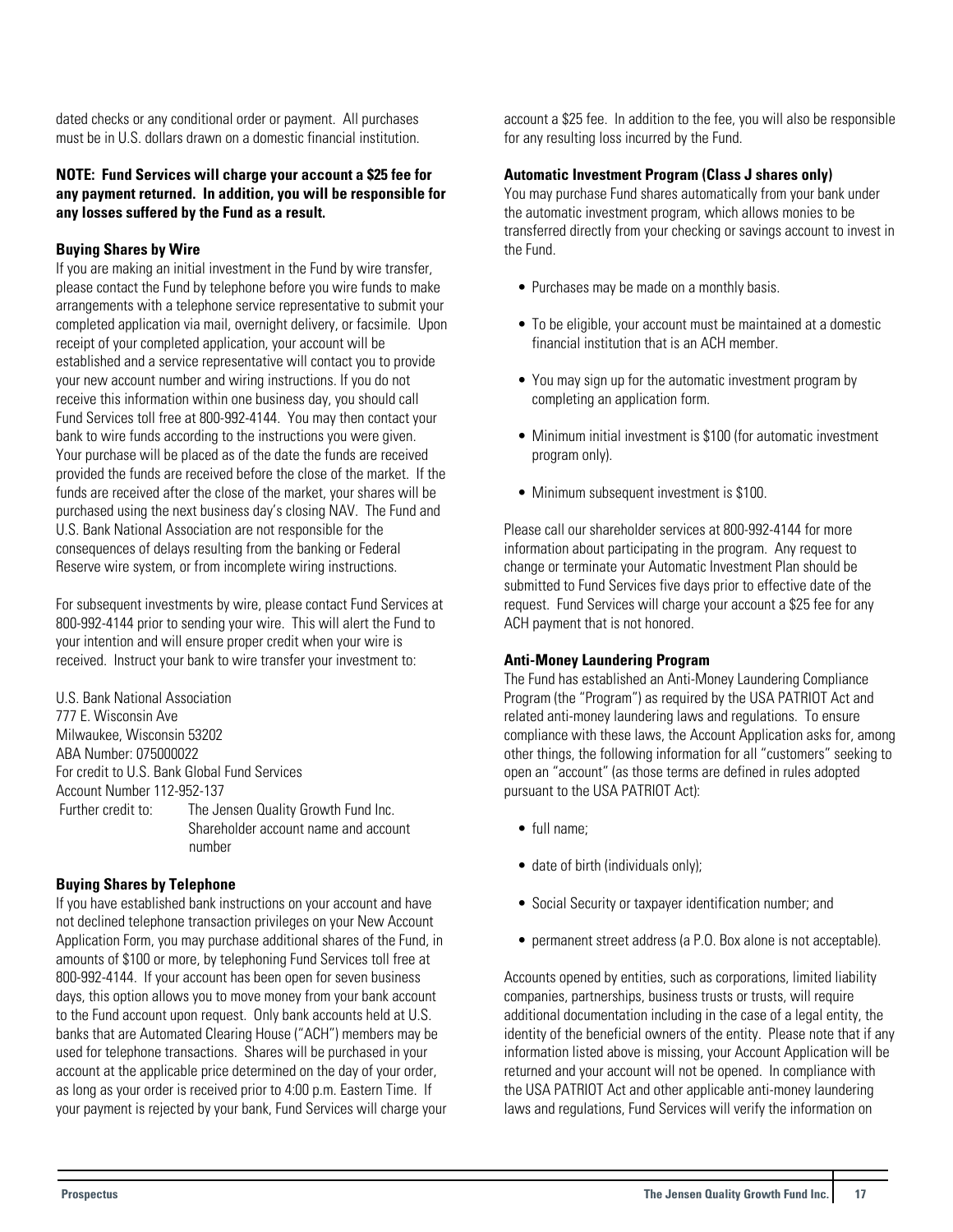your application as part of the Program. The Fund reserves the right to request additional clarifying information to form a reasonable belief as to the true identity of a customer. In the rare event that we are unable to verify your identity, the Fund reserves the right to redeem your account at the current day's net asset value. If you require additional assistance when completing your application, please contact Fund Services at 800-992-4144.

#### **Choosing a Distribution Option**

When you complete your account application, you may choose from four distribution options.

- **1.** You may invest all income dividends and capital gains distributions in additional shares of the Fund. This option is assigned automatically if no other choice is made.
- **2.** You may elect to receive income dividends and capital gains distributions in cash.
- **3.** You may elect to receive income dividends in cash and to reinvest capital gains distributions in additional shares of the Fund.
- **4.** You may elect to invest income dividends in additional shares of the Fund and receive capital gains distributions in cash.

If you elect to receive distributions and/or dividends by check and the post office cannot deliver such check, or if such check remains uncashed for six months, the Fund reserves the right to reinvest the distribution check in your account at the Fund's then current NAV per share and to reinvest all subsequent distributions in shares of the Fund until an updated address is received. You may change your election at any time. Your request for a change must be received by Fund Services in writing or by telephone at least five days prior to the record date for the distribution for which a change is requested.

## Retirement Plans

Tax-deferred retirement plans including:

- IRAs;
- Keogh plan accounts;
- SEP accounts; and
- Other ERISA-qualified plans

may invest in the Fund, subject to the other requirements of the Fund. If a plan has already been established with a custodian or trustee, the plan may purchase shares of the Fund in the same manner as any other shareholder, subject to any special charges imposed by the plan's custodian or trustee.

If you want to establish an individual retirement account naming Fund Services as custodian, please call our shareholder services at 800-992-4144 for information and forms.

#### **Additional Purchase Information**

The Fund reserves the right to reject your purchase order and suspend the offering of the Fund's shares to you if management determines the rejection or suspension is in the best interests of the Fund.

Shares of the Fund have not been registered for sale outside of the United States, Puerto Rico, Guam and the U.S. Virgin Islands. The Fund generally does not sell shares to investors residing outside the United States, even if they are United States citizens or lawful permanent residents, except to investors with United States military APO or FPO addresses.

#### **Stock Certificates**

The issuance of Fund shares is recorded on the books of the Fund in full and fractional shares carried to the third decimal place. For investor convenience and to avoid additional operating costs, the Fund does not expect to issue share certificates.

#### **Conversion and Exchange of Shares**

For Other Classes of the Fund

Holders of Class J shares may be or become eligible to invest in Class I shares or Class Y shares of the Fund. Holders of Class I shares may be or become eligible to invest in Class Y shares of the Fund. Such shareholders may convert their shares into shares of the other share class provided that following the conversion the shareholder meets the then-applicable eligibility requirements for the share class. Neither the Class I shares nor Class Y shares is subject to any sales charges or Rule 12b-1 distribution fees. The conversion will be executed on the basis of the respective net asset values of the share classes.

Investors who hold Class I shares of the Fund through a fee-based program of a financial intermediary, but who subsequently become ineligible to participate in the program or withdraw from the program, may be subject to conversion of their Class I shares by their program provider to another class of shares of the Fund having expenses (including Rule 12b-1 fees) that may be higher than the expenses of the Class I shares. Investors should contact their program provider to obtain information about their eligibility for the provider's program and the class of shares they would receive upon such a conversion.

Ordinarily, your conversion of one class of shares of the Fund into another class of shares of the Fund is not considered to be a taxable transaction for federal income tax purposes. You should consult your tax adviser.

For Another Fund Managed by the Adviser

You may exchange all or a portion of your investment from the Fund to the same share class in an identically registered account of any other mutual fund managed by the Adviser. Any new account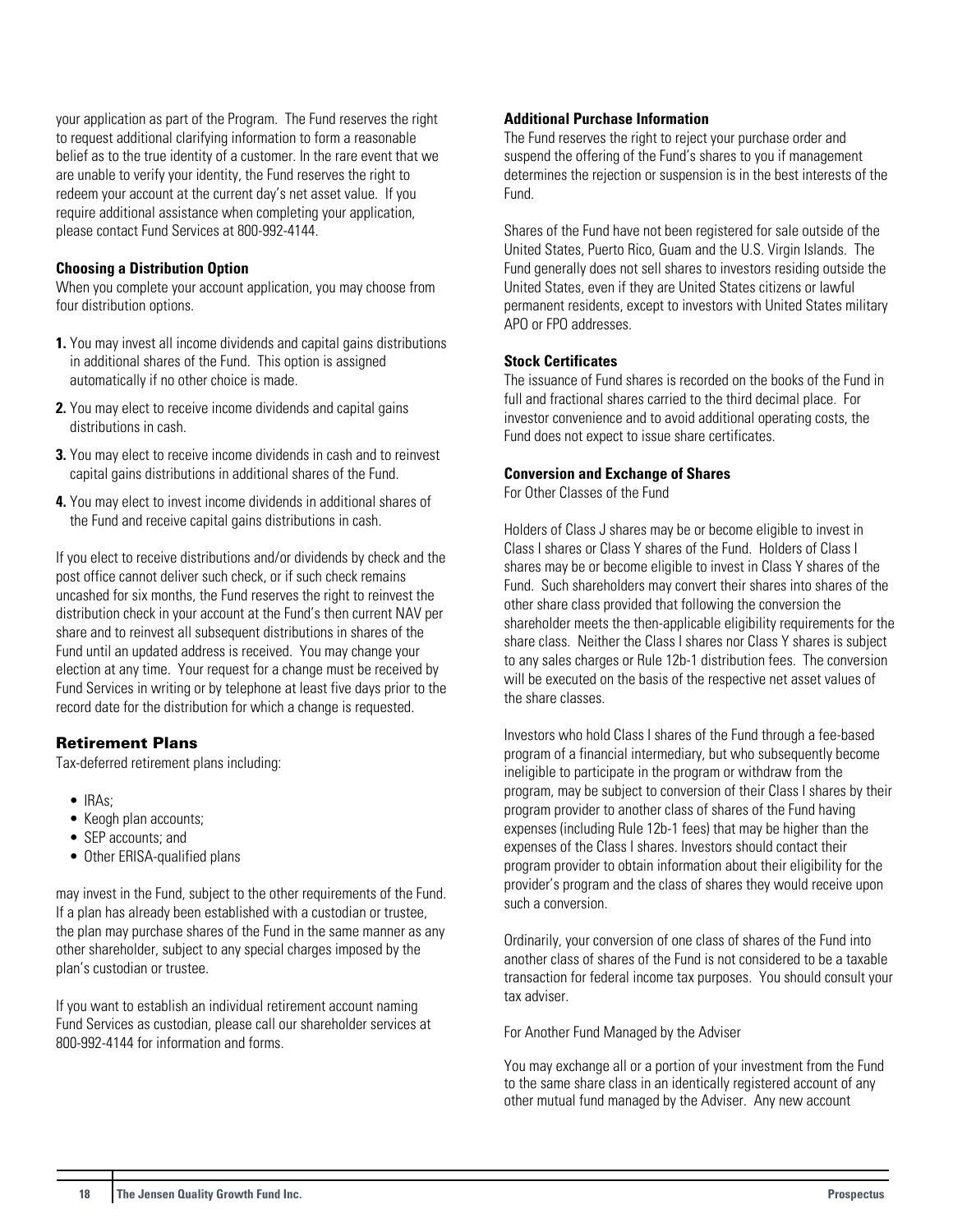<span id="page-19-0"></span>established through an exchange will be subject to the minimum investment requirements described above. Exchanges will be executed on the basis of the relative NAV of the shares exchanged. An exchange of Fund shares for shares of another mutual fund is considered to be a sale of shares for federal income tax purposes which may result in a realized taxable gain or loss. Call the Fund (toll-free) at 800-992-4144 to learn more about exchanges.

## **The Fund and Fund Services are available to assist you in opening accounts and when purchasing, exchanging or redeeming shares.**

## **Closure of the Fund**

The Board of Directors retains the right to close the Fund (or partially close the Fund) to new purchases if it is determined to be in the best interest of shareholders. Based on market and Fund conditions, the Adviser may recommend to the Board of Directors that the Fund be closed to new investors, all investors or certain classes of investors (such as fund supermarkets) at any time. If the Fund is closed to new purchases it will continue to honor redemption requests, subject to any suspensions by the Fund of redemption rights at times when the NYSE is closed or during certain other periods as permitted under the federal securities laws.

#### **Householding**

In an effort to decrease costs, the Fund has reduced the number of duplicate prospectuses, and certain other shareholder documents you receive and sends only one copy of each to those addresses shared by two or more accounts. Call toll-free at 800-992-4144 to request individual copies of these documents, or if your shares are held through a financial institution please contact them directly. The Fund will begin sending individual copies 30 days after receiving your request. This policy does not apply to account statements.

#### **Lost Shareholders, Inactive Accounts and Unclaimed Property**

It is important that the Fund maintains a correct address for each shareholder. An incorrect address may cause a shareholder's account statements and other mailings to be returned to the Fund. Based upon statutory requirements for returned mail, the Fund will attempt to locate the shareholder or rightful owner of the account. If the Fund is unable to locate the shareholder, then it will determine whether the shareholder's account can legally be considered abandoned. Your mutual fund account may be transferred to the state government of your state of residence if no activity occurs within your account during the "inactivity period" specified in your state's abandoned property laws. The Fund is legally obligated to escheat (or transfer) abandoned property to the appropriate state's unclaimed property administrator in accordance with statutory requirements. The shareholder's last known address of record determines which state has jurisdiction. Please proactively contact Fund Services toll-free at 800-992-4144 at least annually to ensure your account remains in active status.

If you are a resident of the state of Texas, you may designate a representative to receive notifications that, due to inactivity, your mutual fund account assets may be delivered to the Texas Comptroller. Please contact Fund Services if you wish to complete a Texas Designation of Representative form.

## How to Redeem Fund Shares

You may redeem Fund shares on any business day the NYSE is open. Shares of the Fund are redeemed at the next NAV calculated after the Fund has received your redemption request in good order. Payment is typically made within one to three business days of receipt of a valid redemption request.

## **Redemption by Mail**

You may mail your redemption request to:

## **By Mail:**

The Jensen Quality Growth Fund Inc. c/o U.S. Bank Global Fund Services PO Box 701 Milwaukee, WI 53201-0701

#### **By Overnight or Express Mail:**

The Jensen Quality Growth Fund Inc. c/o U.S. Bank Global Fund Services 615 East Michigan Street Milwaukee, WI 53202-5207

The Fund does not consider the U.S. Postal Service or other independent delivery services to be its agents. Therefore, deposit in the mail or with such services, or receipt at Fund Services' post office box, of purchase orders or redemption requests does not constitute receipt by Fund Services. Receipt of purchase orders or redemption requests is based on when the order is received at Fund Services' offices.

It is important that your redemption request be mailed to the correct address and be in good order. If a redemption request is inadvertently sent to the Fund at its corporate address, it will be forwarded to Fund Services, but the effective date of the redemption will be delayed. No redemption will be made until a request is submitted in good order.

A redemption request made through Fund Services is considered to be in "good order" if the following information is included:

- The *name* of the Fund and Class of shares:
- The *dollar* amount or number of shares being redeemed;
- The account registration number; and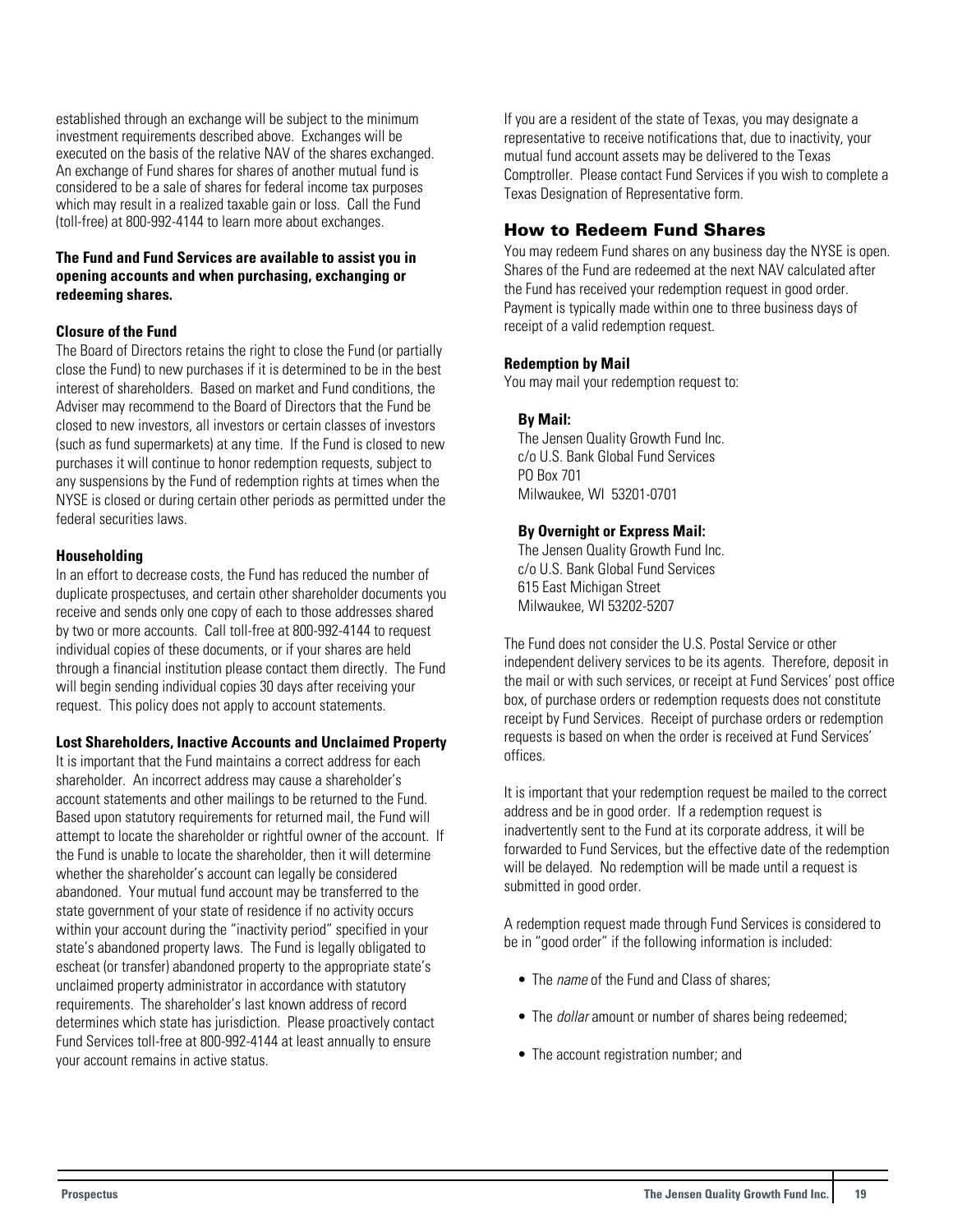• The signatures of all registered shareholders as registered, providing a signature guarantee(s), if applicable (see the section entitled "Signature Guarantee" below).

The Fund reserves the right to change the requirements for what constitutes a redemption request in "good order." Shareholders will be given advance notice if the requirements of "good order" change. For information about your financial intermediary's requirements for redemption requests in good order, please contact your financial intermediary.

Redemption requests for accounts registered in the names of corporations, fiduciaries and institutions may require additional redemption documents, such as corporate resolutions, certificates of incumbency or copies of trust documents. Please contact Fund Services if your account is registered in one of these categories.

You may receive proceeds of your sale by a check sent to the address of record, or electronically via the ACH network using the previously established bank instructions or federal wire transfer to your preestablished bank account. The Fund expects that it will typically take one to three business days following the receipt of your redemption request to pay out redemption proceeds, regardless of whether the redemption proceeds are paid by check, ACH transfer or wire. Please note that wire transfers are subject to a \$15 fee. There is no charge to have proceeds sent via ACH. Funds, however, are typically not credited to your bank until one to three business days after redemption. In all cases, proceeds will be processed within seven calendar days after the Fund receives your redemption request, unless the Fund has suspended your right of redemption or postponed the payment date as permitted under the federal securities laws.

The Fund typically expects it will hold cash or cash equivalents to meet redemption requests. The Fund may also use the proceeds from the sale of portfolio securities to meet redemption requests if consistent with the management of the Fund. These redemption methods will be used regularly and may also be used in periods of stressed market conditions. The Fund reserves the right to satisfy redemption requests in kind as described below. Redemptions inkind are typically used to meet redemption requests that represent a large percentage of the Fund's net assets in order to minimize the effect of large redemptions on the Fund and its remaining shareholders. Redemptions in-kind may be used in circumstances as described above, and may also be used in periods of stressed market conditions. The Fund has in place a line of credit that may be used to meet redemption requests during periods of stressed market conditions.

## **IRA Redemption**

If you are an IRA shareholder, you must indicate on your written redemption request whether or not to withhold federal income tax. If your redemption request fails to make an indication, your redemption proceeds will be subject to withholding at a current withholding rate of 10%.

Shares held in IRA accounts may be redeemed by telephone at 800-992-4144. Investors will be asked whether or not to withhold taxes from any distribution.

IRA accounts will be charged a \$15 annual maintenance fee.

#### **Redemption by Telephone**

Unless you have declined telephone transaction privileges on your New Account Application Form, you may redeem shares in any amount not less than \$100 and not more than \$50,000 by instructing Fund Services by telephone at 800-992-4144. A signature verification from a Signature Validation Program member or other acceptable form of authentication from a financial institution source may be required of all shareholders in order to add or change telephone redemption privileges on an existing account. Once a telephone transaction has been placed, it cannot be canceled or modified after the close of regular trading on the NYSE (generally, 4:00 p.m., Eastern time). If an account has more than one owner or authorized person, the Fund will accept telephone instructions from any one owner or authorized person.

Note: Neither the Fund nor any of its service providers will be liable for any loss or expense in acting upon instructions that are reasonably believed to be genuine. To confirm that all telephone instructions are genuine, the Fund will use reasonable procedures, such as requesting:

- That you correctly state your Fund account number;
- The name in which your account is registered;
- The Social Security or tax identification number under which the account is registered; and
- The address of the account holder, as stated in the New Account Application Form.

Telephone trades must be received by or prior to market close. During periods of high market activity, shareholders may encounter higher than usual call waits. Please allow sufficient time to place your telephone transaction. Once a telephone transaction has been placed, it cannot be canceled or modified after the close of regular trading on the NYSE (generally, 4:00 p.m., Eastern time). If an account has more than one owner or authorized person, the Fund will accept telephone instructions from any one owner or authorized person. Telephone redemptions will not be made if you have notified Fund Services of a change of address within 15 calendar days before the redemption request. Neither the Fund nor Fund Services is liable for any loss incurred due to failure to complete a telephone transaction prior to market close.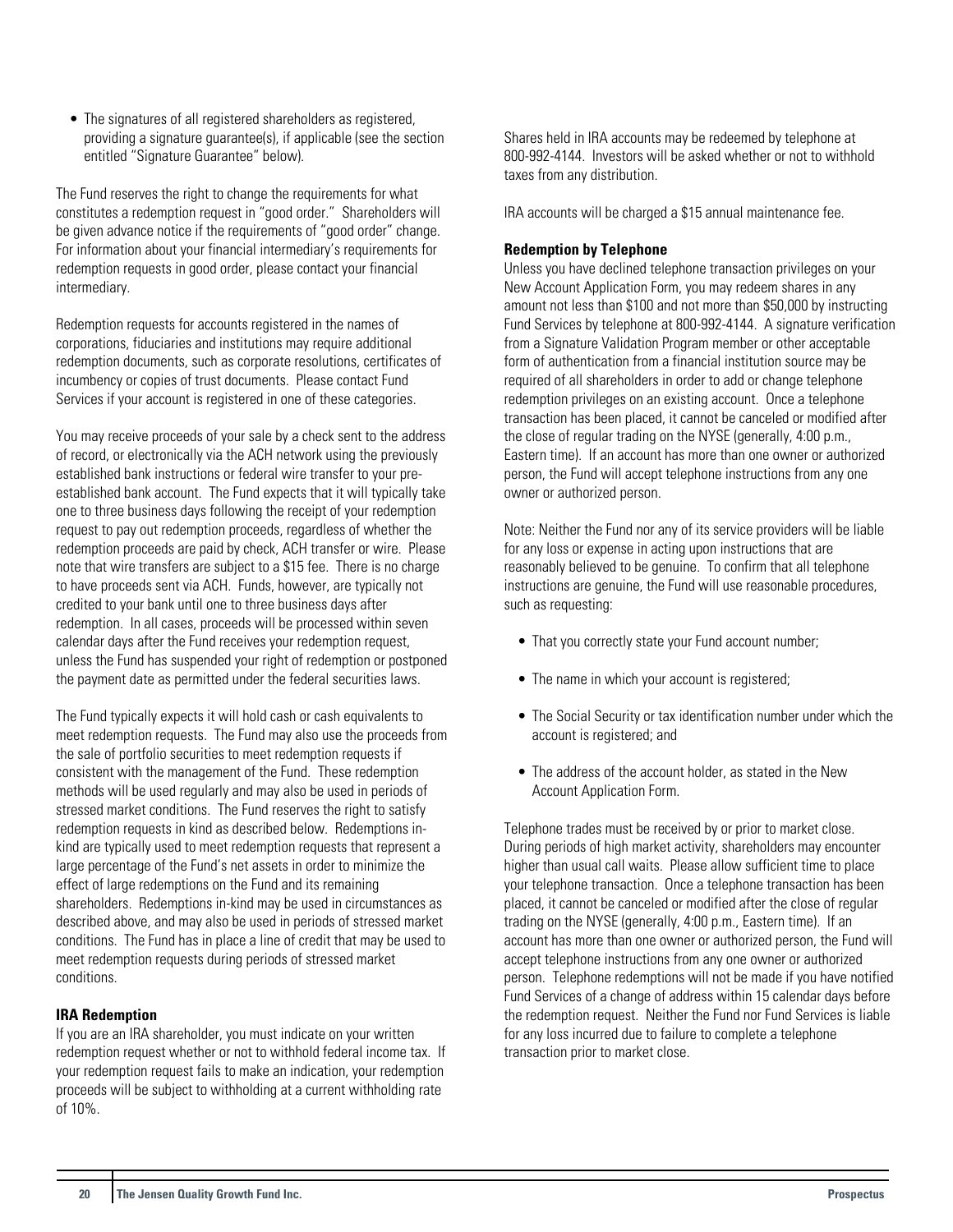#### **Systematic Withdrawal Program**

The Fund offers a systematic withdrawal plan (the "SWP") whereby shareholders or their representatives may request a redemption in a specific dollar amount be sent to them each month, calendar quarter or annually. Investors may choose to have a check sent to the address of record, or proceeds may be sent to a pre-designated bank account via the ACH network. To start this program, your account must have Fund shares with a value of at least \$10,000, and the minimum amount that may be withdrawn each month, calendar quarter, or year is \$500. This program may be terminated or modified by the Fund at any time. Any request to change or terminate your SWP should be communicated in writing or by telephone to Fund Services no later than five days before the next scheduled withdrawal. A withdrawal under the SWP involves a redemption of Fund shares, and may result in a capital gain or loss for federal income tax purposes. In addition, if the amount withdrawn exceeds the amounts credited to your account, the account ultimately may be depleted. Please call 800-992-4144 for additional information regarding the SWP.

#### **Signature Guarantee**

Fund Services may require a signature guarantee for certain redemption requests. Signature guarantees can be obtained from domestic banks, brokers, dealers, credit unions, national securities exchanges, registered securities associations, clearing agencies and savings associations, as well as from participants in the New York Stock Exchange Medallion Signature Program and the Securities Transfer Agents Medallion Program ("STAMP"), but not from a notary public. A signature guarantee, from either a Medallion program member or a non-Medallion program member, of each owner is required in the following situations:

- If ownership is being changed on your account;
- When redemption proceeds are payable or sent to any person, address or bank account not on record;
- If a change of address was received by Fund Services within the last 15 calendar days; or
- For redemptions over \$50,000 from any shareholder account.

The Fund reserves the right to require a signature guarantee or other acceptable signature verification under other circumstances. Nonfinancial transactions including establishing or modifying certain services on an account may require a signature guarantee, a signature verification from a Signature Validation Program member, or other acceptable form of authentication from a financial institution source. Signature guarantees may be obtained from domestic banks, brokers, dealers, credit unions, national securities exchanges, registered securities associations, clearing agencies and savings associations, as well as from participants in the New York Stock Exchange Medallion Signature Program and the Securities Transfer Agents Medallion Program ("STAMP") but not from a notary public.

#### **Redemption-in-Kind**

The Fund generally pays redemption proceeds in cash. However, under unusual conditions that make the payment of cash unwise (and for the protection of the Fund's remaining shareholders), the Fund may pay all or part of a shareholder's redemption proceeds in liquid securities with a market value equal to the redemption price (redemption-in-kind). Any securities redeemed in kind remain subject to general market risks until sold. For federal income tax purposes, redemptions in-kind are taxed in the same manner to a redeeming shareholder as redemptions paid in cash. In addition, sales of such in-kind securities may generate taxable gains.

Specifically, if the amount you are redeeming during any 90-day period is in excess of the lesser of \$250,000 or 1% of the Fund's NAV, valued at the beginning of such period, the Fund has the right to redeem your shares by giving you the amount that exceeds \$250,000 or 1% of the Fund's NAV in securities instead of cash. If the Fund pays your redemption proceeds in kind by a distribution of securities, you could incur subsequent brokerage or other charges in converting the securities to cash, and will bear any market risks associated with such securities until they are converted into cash.

#### **Redemption Price and Payment for Fund Shares**

Redemption requests are processed at the NAV next computed after Fund Services or other authorized agent receives a redemption request in good order (as defined above). If your redemption request is received by Fund Services or other authorized agent in good order before the close of regular trading hours on the NYSE (currently, 4 p.m. Eastern Time), the request is effective on the day received. If your redemption request is received in good order after the close of regular trading hours on the NYSE, it is effective on the next business day.

Payment for your redeemed Fund shares will be mailed to you generally within one or two business days, but no later than the seventh day after your redemption request is received in good order by Fund Services. However, if any portion of the shares to be redeemed represents an investment made by check or electronic funds transfer through the ACH network, the Fund may delay the payment of the redemption proceeds until Fund Services is reasonably satisfied that the purchase amount has been collected. This may take up to 12 calendar days from the date you purchased shares. You may avoid these delays by purchasing shares of the Fund by wire transfer. The Fund may, however, suspend your right of redemption or postpone the payment date at times when the NYSE is closed or during certain other periods as permitted under the federal securities laws.

The Fund may be required to withhold a percentage for federal income tax (backup withholding) from dividend payments, distributions, and redemption proceeds if you do not provide a correct social security or tax identification number or the Internal Revenue Service ("IRS") notifies the Fund that you are subject to backup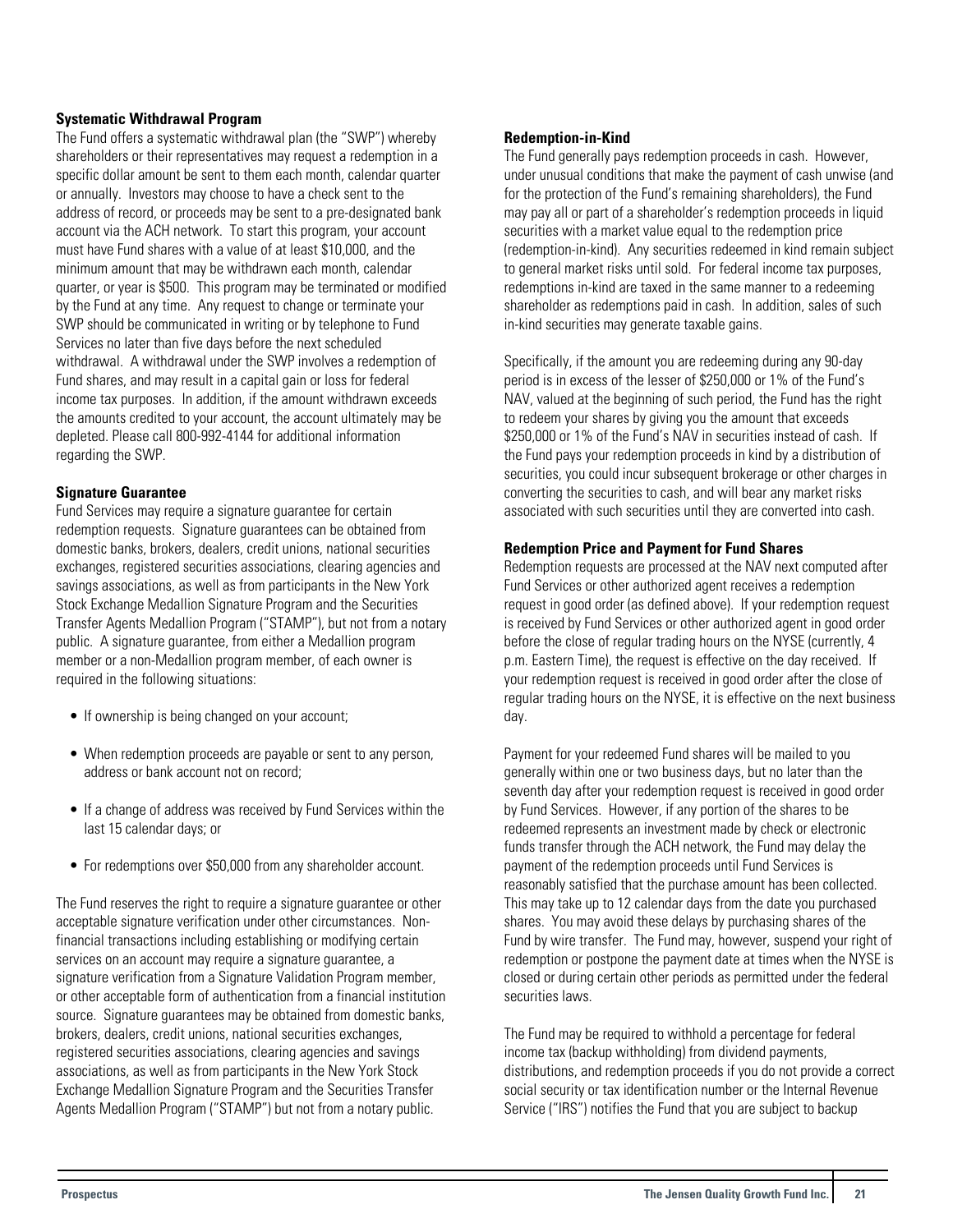withholding. See the section entitled "Dividends, Distributions and Taxes" in this Prospectus for more information.

Your redemption payment will be mailed by check to the account name(s) and address exactly as registered. You may also request payment by wire transfer or electronic funds transfer through the ACH network to your predetermined bank account. There is no charge for redemption payments that are mailed or sent via ACH. ACH payments are usually available within 2 business days. Redemption payments sent by wire transfer must be at least \$1,000, and Fund Services currently charges \$15 for each wire transfer which, for financial intermediaries, may be paid for by the Fund. Your bank may also impose an incoming wire charge. Wire fees are charged against the account only in the case of dollar specific redemptions. In the case of share specific or complete liquidation, fees are deducted from the redemption proceeds.

#### **Redemptions at the Option of the Fund**

In addition, the Fund may institute a policy whereby it automatically redeems shares if an account balance drops below a specified amount as a result of redemptions by the shareholder. If such a policy is instituted, the Fund may not implement such redemption if the decrease in the account balance was caused by any reason other than shareholder redemptions. As of the date of this Prospectus, the Fund had not instituted such a policy. However, the Fund's Board of Directors is authorized to institute such a policy if it determines that such a policy is in the best interests of the Fund and its shareholders.

The Fund may require the redemption of shares if, in its opinion, such action would prevent the Fund from becoming a personal holding company, as defined in the Internal Revenue Code.

## **Financial Intermediaries**

You may also redeem your shares of the Fund through a third-party financial intermediary, such as a broker-dealer, financial institution or other financial service firm. Such financial intermediaries are authorized to designate other financial intermediaries to receive redemption orders on behalf of the Fund. If you purchased your shares of the Fund through a financial intermediary, your redemption order must be placed through the same financial intermediary. The Fund will be deemed to have received the redemption order when such financial intermediary receives the order. A financial intermediary may use procedures and impose restrictions (and possibly charge fees) that are different from those applicable to shareholders who redeem directly from the Fund.

## **Market Timing**

The Fund is designed for long-term investors. Investors who engage in frequent purchases and redemptions of the Fund's shares, referred to as "market timing," may dilute the value of the Fund's shares, interfere with the efficient management of the Fund's portfolio and increase the Fund's brokerage and administrative costs. The Fund's Board of Directors has adopted a policy regarding such market timing. The Fund believes that its investment strategy is not

attractive to market timing investors because its portfolio holdings are primarily of domestic issuers, which eliminates "time-zone arbitrage" that may be associated with funds that have significant holdings in foreign securities traded on foreign exchanges. In addition, the Fund invests primarily in large capitalization "blue chip" companies that historically have exhibited a relatively low level of the short-term volatility usually sought by market-timing investors. As a result, the Fund does not currently impose any trading restrictions or redemption fees on Fund shareholders.

However, the Fund discourages market timing and monitors trading activity using a variety of procedures and techniques, including analysis of data for any large redemptions, including the identity and holding period of the redeeming shareholder. These procedures and techniques are applied uniformly to all shareholders and may change from time to time as approved by the Fund's Board of Directors.

In an effort to discourage market timing and minimize potential harm to the Fund and its shareholders, the Fund reserves the right to identify trading practices as abusive. The Fund reserves the right to reject your purchase order and suspend the offering of the Fund's shares to you if management determines that the rejection or suspension is in the best interests of the Fund.

Due to the complexity and subjectivity involved in identifying market timing and the volume of shareholder transactions the Fund handles, there can be no assurance that the Fund's efforts will identify all trades or trading practices that may be considered abusive. The ability of the Fund to apply its market timing policy to investors investing through financial intermediaries is dependent on the receipt of information necessary to identify transactions by the underlying investors and the financial intermediary's cooperation in implementing the policy. In particular, because the Fund receives purchase and sale orders through financial intermediaries that use omnibus accounts, the Fund cannot always detect market timing. In compliance with Rule 22c-2 of the 1940 Act, the Distributor, on behalf of the Fund, has entered into shareholder information agreements with each of the Fund's financial intermediaries. Under the terms of each shareholder information agreement, the financial intermediary must, upon request, provide the Fund with certain shareholder identity and trading information so that the Fund can enforce its market timing policy. There may be limitations, however, on the ability of financial intermediaries to impose restrictions on the trading practices of their clients. As a consequence, the Fund's ability to monitor and discourage abusive trading practices in omnibus accounts of financial intermediaries may be limited.

#### **Additional Redemption Information**

Neither the Fund, the Adviser nor Fund Services will be liable for any loss, cost or expense of acting on written instructions believed by the party receiving the instructions to be genuine and in accordance with the procedures described in this Prospectus.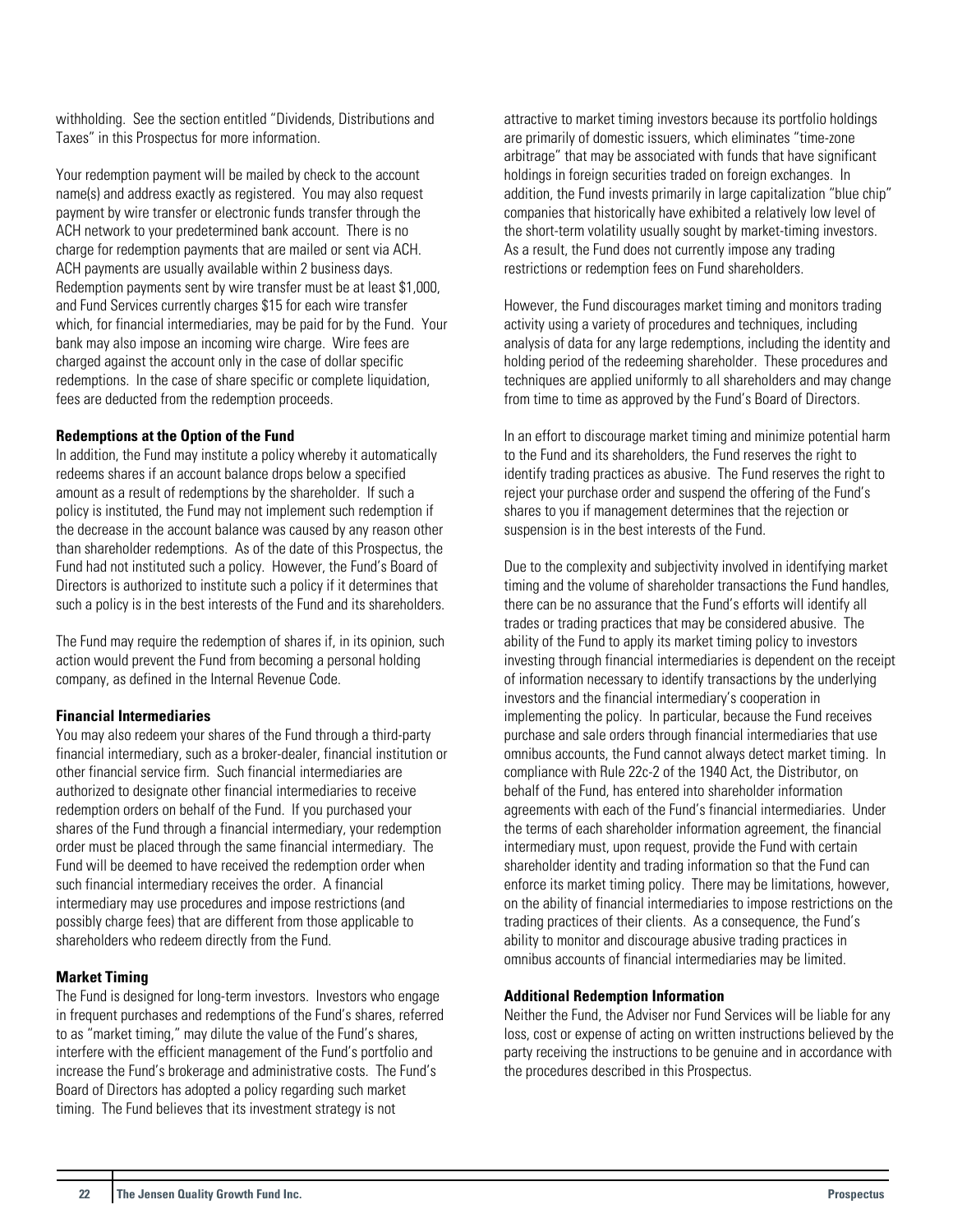## <span id="page-23-0"></span>**General Transaction Policies**

The Fund reserves the right to:

- Vary or waive any minimum investment requirement.
- Redeem all shares in your account if your balance falls below the Fund's minimum for the applicable class of shares. If, within 60 days of the Fund's written request, you have not increased your account balance, you may be required to redeem your shares. The Fund will not require you to redeem shares if the value of your account drops below the investment minimum due to fluctuations of NAV.

## **Distributions and Taxes**

The Fund declares and makes distributions from its net investment income on a quarterly basis and declares and distributes any net capital gain realized by the Fund at least on an annual basis. These distributions are paid in additional shares of the Fund unless the shareholder elects to receive distributions in cash as described in the section entitled "How to Purchase Shares – Choosing a Distribution Option."

If you elect to receive distributions from the Fund of net investment income and/or capital gains paid in cash and the U.S. Postal Service cannot deliver the check or a check remains outstanding for six months, the Fund reserves the right to reinvest the check in your account at the Fund's current NAV and reinvest all subsequent distributions in shares of the Fund.

The Fund will notify its shareholders following the end of each calendar year of the amounts of dividend distributions and capital gain distributions paid (or deemed paid) for the year.

The Fund intends to qualify at all times as a regulated investment company ("RIC") under Subchapter M of the Internal Revenue Code of 1986, as amended. By qualifying as a RIC and satisfying certain other requirements, the Fund will not be subject to federal income or excise taxes to the extent the Fund distributes its net investment income and realized capital gains to its shareholders. The remainder of this discussion assumes the Fund qualifies as a RIC and has satisfied the annual income, investment and distribution requirements.

The taxation of distributions from the Fund is the same whether paid in cash or in additional shares. For federal income tax purposes, distributions of investment company taxable income are treated as ordinary income, and distributions reported by the Fund as a capital gain dividend  $(i.e.,$  as the excess of net long-term capital gain over net short-term capital loss) in written statements furnished to the Fund's shareholders are generally taxable as long-term capital gains

- Delay paying redemption proceeds for up to seven days after receiving a request, if an earlier payment could adversely affect the Fund.
- Modify or terminate the Automatic Investment Plan at any time.

Your broker/dealer or other financial service firm may establish policies that differ from those of the Fund. For example, the financial service firm may charge transaction fees, set higher minimum investments, or impose certain limitations on buying or selling shares in addition to those identified in this Prospectus. Contact your broker/dealer or other financial service firm for details.

to the recipient shareholder regardless of the length of time the shareholder held the Fund's shares. In the case of non-corporate shareholders, certain net investment income distributions may be attributable to and reported by the Fund as "qualified dividend" income in written statements furnished to the Fund's shareholders, currently taxable at long-term capital gain rates. For corporate shareholders, a portion of the Fund's distributions of investment company taxable income may qualify for the dividends-received deduction to the extent the Fund receives dividends directly or indirectly from U.S. corporations, reports the amount distributed as eligible for deduction and the corporate shareholder meets certain holding period requirements with respect to its shares.

For a non-corporate shareholder, distributions of the Fund's net capital gain (net long-term capital gain less net short-term capital loss) are generally taxable as long-term capital gain regardless of the length of time that a shareholder has owned Fund shares. Distributions of net capital gain are not eligible for qualified dividend income treatment or the dividends-received deduction referred to in the previous paragraph.

You may also be subject to state or local taxes with respect to holding or selling Fund shares or on distributions from the Fund. You are advised to consult your tax adviser with respect to state and local tax consequences of owning shares of the Fund.

Federal law requires the Fund to withhold a percentage of all distributions and redemption proceeds paid to shareholders that have not provided their correct taxpayer identification number or certified that withholding does not apply. Each prospective shareholder is asked to certify on its application to open an account that the social security number or other tax identification number provided is correct and that the prospective shareholder is not subject to a percentage backup withholding for previous under-reporting of income to the IRS. The Fund generally does not accept an application to open an account that does not comply with these requirements.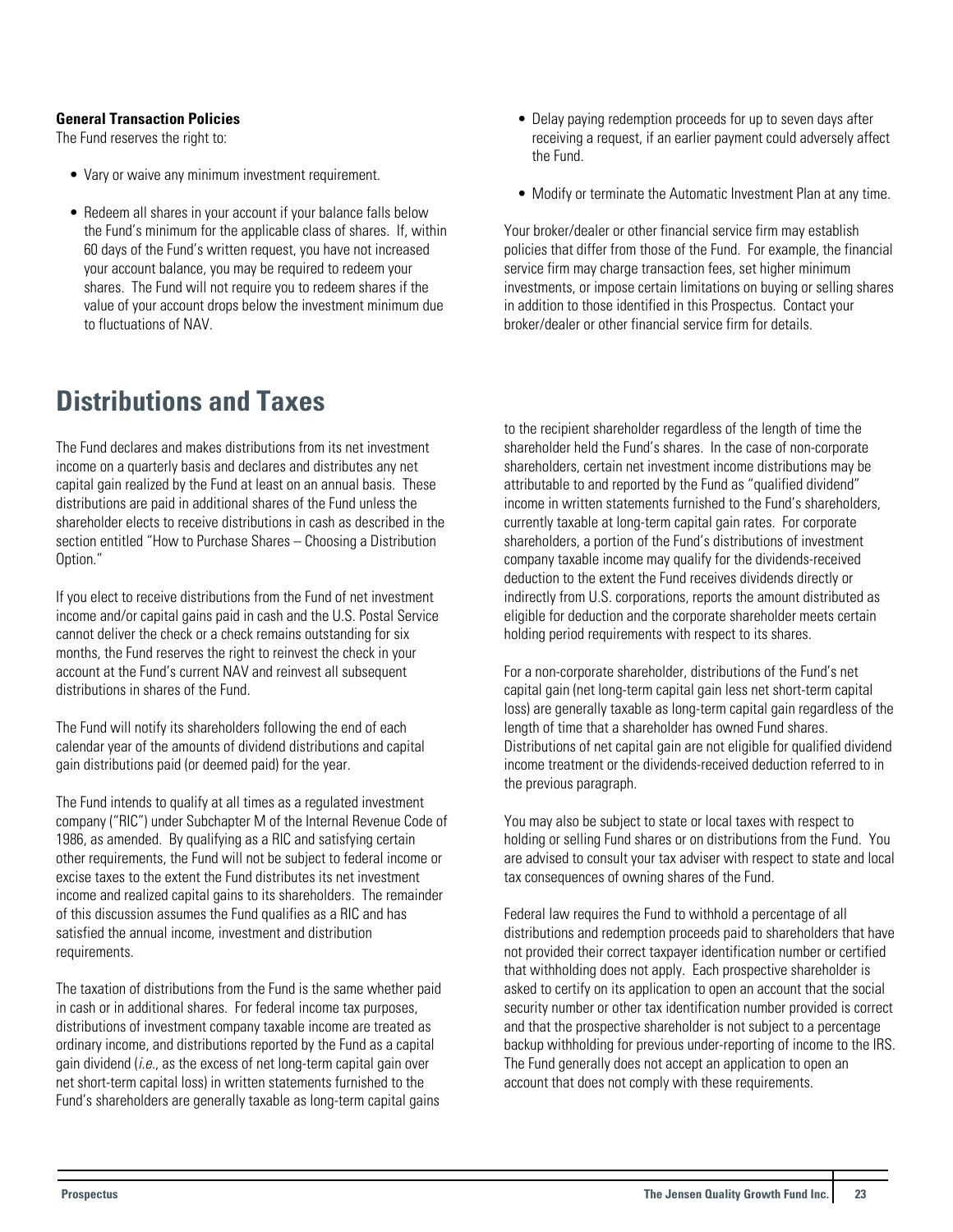<span id="page-24-0"></span>In addition to the federal income tax, certain individuals, trusts and estates are subject to a tax of 3.8% on net investment income. The net investment income tax is imposed on the lesser of: (i) the taxpayer's investment income, net of deductions properly allocable to such income; or (ii) the amount by which the taxpayer's modified adjusted gross income exceeds certain thresholds (\$250,000 for married individuals filing jointly, \$200,000 for unmarried individuals and \$125,000 for married individuals filing separately). The Fund's distributions are includable in a shareholder's investment income for purposes of this net investment income tax. In addition, any capital gain realized by a shareholder upon a sale or redemption of Fund shares is includable in such shareholder's investment income for purposes of this net investment income tax.

The Fund is required to report to you and the IRS the cost basis of Fund shares acquired after January 1, 2012 when you subsequently sell or redeem those shares. The Fund will determine cost basis using the loss/gain utilization method unless you elect in writing any alternate IRS-approved cost basis method. Please see the SAI for more information regarding cost basis reporting.

## **Confirmation and Statements**

Fund Services will send you a statement of your account after every transaction affecting your share balance or account registration. Please allow seven to ten business days for Fund Services to confirm your order. Fund Services will send a quarterly account statement to you, regardless of whether you have purchased or redeemed any shares during the quarter. Generally, a statement with tax information will be mailed to you by January 31 of each year. A copy of the tax statement also is filed with the IRS.

The federal income tax status of all distributions made by the Fund for the preceding year will be annually reported to shareholders. Distributions made by the Fund may also be subject to state and local taxes. Additional tax information may be found in the SAI.

You may also be subject to state or local taxes with respect to distributions from the Fund or sales, exchanges, or redemptions of Fund shares. You are advised to consult your tax adviser with respect to state and local tax consequences of owning shares of the Fund.

**This tax discussion is only a brief summary of some of the important federal tax considerations generally affecting the Fund and its shareholders. There may be other federal, state or local tax considerations applicable to a particular shareholder. Prospective investors in the Fund are urged to consult their tax advisers prior to purchasing shares of the Fund.**

The Fund will send you an audited annual report each year and an unaudited semi-annual report after the Fund's second fiscal quarter. Each of these reports includes a statement listing the Fund's portfolio securities.

## **Disclosure of Portfolio Holdings Information**

The Fund's complete portfolio holdings are filed with the SEC within 60 days of the end of each fiscal quarter in the Annual Report and Semi-Annual Report to Fund shareholders on Form N-CSR and in the quarterly holdings report on Part F of Form N-PORT. The Fund also discloses its portfolio holdings as of each calendar quarter end on its website at www.jenseninvestment.com. The portfolio holdings information is normally updated within 10 days after each quarter end and remains posted on the website until replaced with the next

## **Shareholder Inquiries**

calendar quarter's portfolio holdings information or at other times during the quarter when the Fund makes significant changes to its portfolio holdings. Portfolio holdings information posted on the Fund's website may be separately provided to any person commencing the day after it is first published on the website. A further description of the Fund's policies and procedures with respect to the disclosure of the Fund's portfolio securities is available in the Fund's SAI.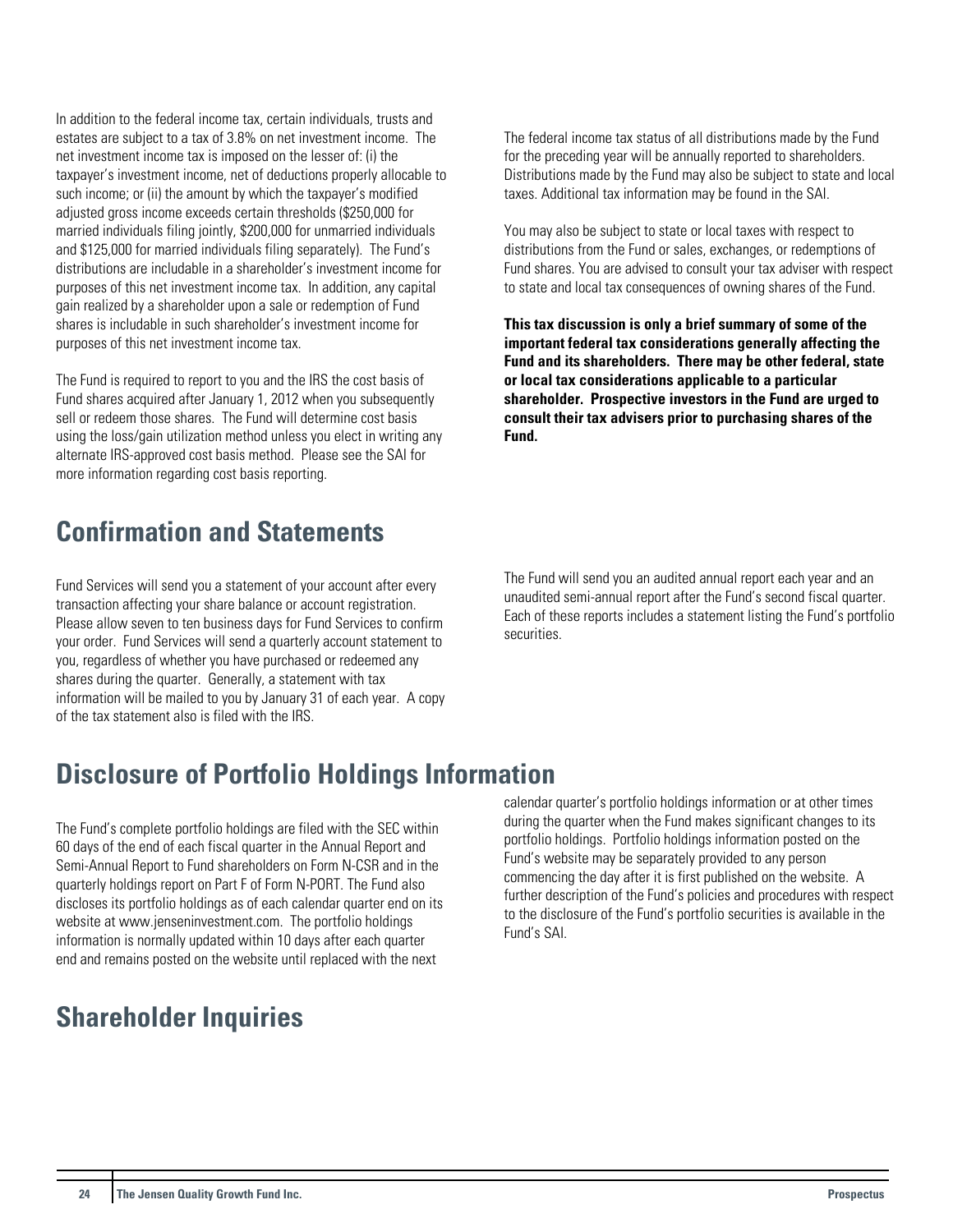<span id="page-25-0"></span>Shareholder inquiries are answered promptly. Any inquiries you have should be addressed to U.S. Bank Global Fund Services at 615 E. Michigan Street, Milwaukee, Wisconsin 53202 (telephone 800-992-4144).

.

In addition, you may review your account information online by visiting online by visiting

https://www.jenseninvestment.com/individual/contact-us/ and clicking on the US Bank Investor Portal or visiting https://www.secureaccountview.com/BFWeb/clients/jensen/index

## **Index Description**

#### **Investors cannot invest directly in an index, although they may invest in the underlying securities.**

The S&P 500° Index is a widely recognized, unmanaged index of common stock of mostly larger-sized U.S. companies.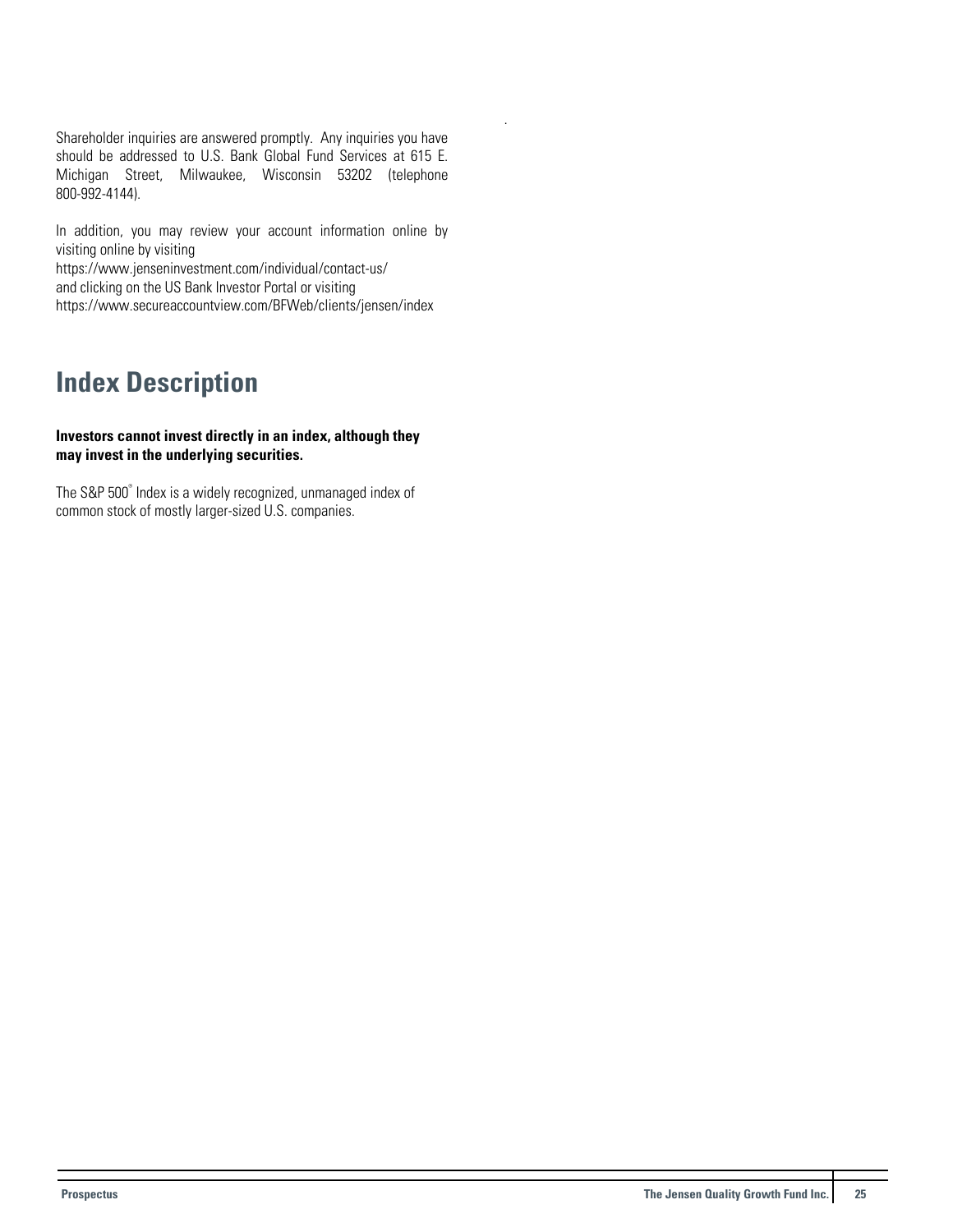## <span id="page-26-0"></span>**Financial Highlights**

The financial highlights table is intended to help you understand the Fund's financial performance for the past five years. Certain information reflects financial results for a single Fund share. The total returns in the table represent the rate an investor would have earned or lost on an investment in the Fund, assuming the

reinvestment of all dividends and distributions. This information has been audited by Cohen & Company, Ltd., the Fund's independent registered public accounting firm, whose report, along with the Fund's financial statements, is included in the Fund's 2021 Annual Report, which is available without charge upon request.

#### **Class J Year Ended May 31,**

| <b>Per Share Data:</b>                               | '21         | 20          | '19         | '18         | '17         |
|------------------------------------------------------|-------------|-------------|-------------|-------------|-------------|
| Net asset value, beginning of year                   | \$49.46     | \$47.79     | \$47.87     | \$43.44     | \$38.78     |
| Income from investment operations:                   |             |             |             |             |             |
| Net investment income <sup>(1)</sup>                 | 0.52        | 0.58        | 0.47        | 0.44        | 0.45        |
| Net realized and unrealized gains on investments     | 15.63       | 5.30        | 3.88        | 5.49        | 6.00        |
| Total from investment operations                     | 16.15       | 5.88        | 4.35        | 5.93        | 6.45        |
| <b>Less distributions:</b>                           |             |             |             |             |             |
| Dividends from net investment income                 | (0.52)      | (0.54)      | (0.46)      | (0.41)      | (0.43)      |
| Distributions from capital gains                     | (5.09)      | (3.67)      | (3.97)      | (1.09)      | (1.36)      |
| Total distributions                                  | \$(5.61)    | \$(4.21)    | \$(4.43)    | \$(1.50)    | \$(1.79)    |
| Net asset value, end of year                         | \$60.00     | \$49.46     | \$47.79     | \$47.87     | \$43.44     |
| Total return                                         | 33.95%      | 12.15%      | 9.58%       | 13.77%      | 17.12%      |
| <b>Supplemental data and ratios:</b>                 |             |             |             |             |             |
| Net assets, end of year (000's)                      | \$2,549,594 | \$2,422,553 | \$2,700,303 | \$2,594,126 | \$2,604,964 |
| Ratio of expenses to average net assets              | 0.82%       | 0.84%       | 0.86%       | 0.87%       | 0.87%       |
| Ratio of net investment income to average net assets | 0.89%       | 1.11%       | 0.97%       | 0.92%       | 1.12%       |
| Portfolio turnover rate                              | 12.33%      | 23.38%      | 17.50%      | $9.06\%$    | 6.80%       |

(1) Net investment income per share is calculated using the ending accumulated net investment income balances prior to consideration or adjustments for permanent book-to-tax differences.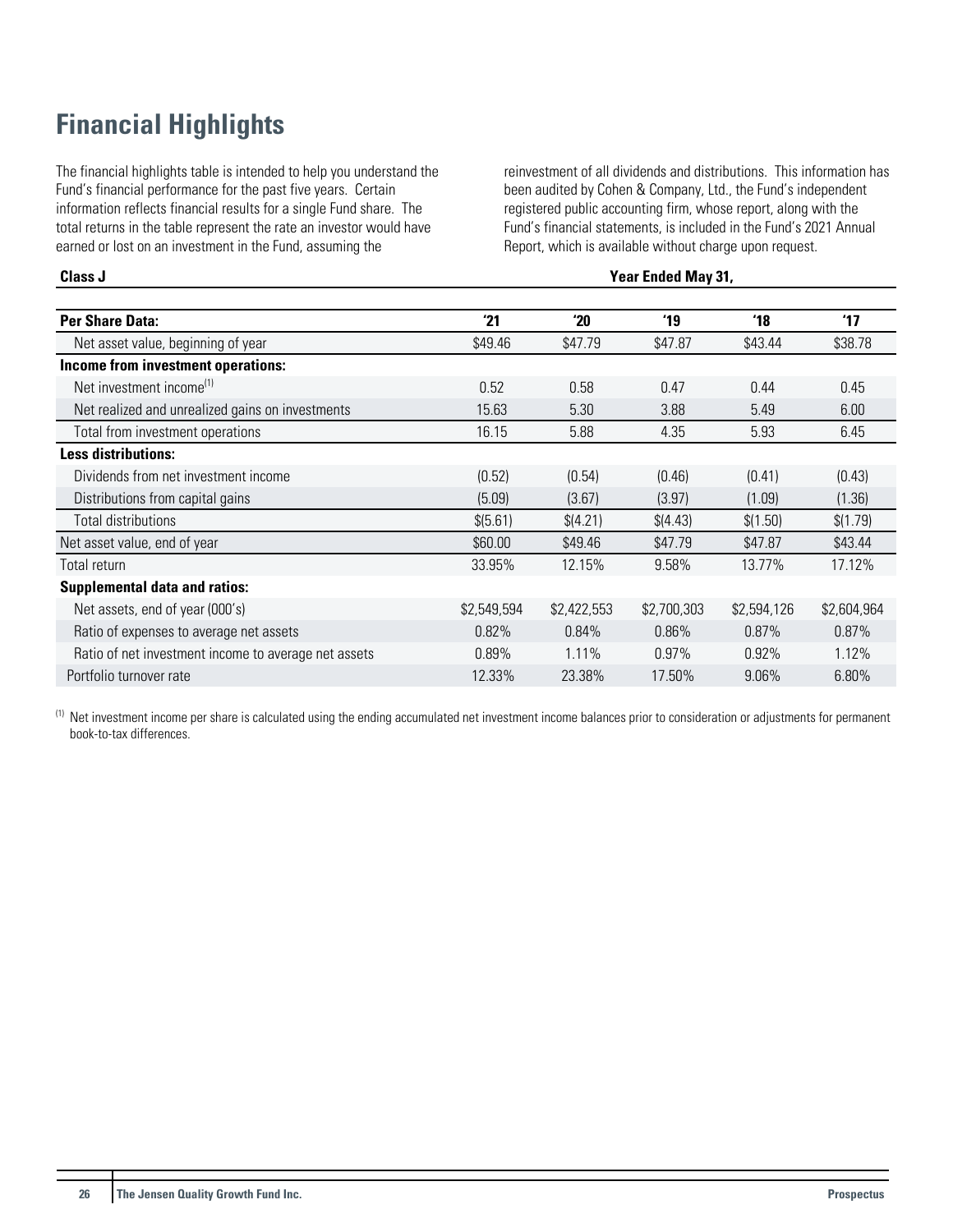| <b>Class I</b>                                       |             | Year Ended May 31, |                |                |               |  |
|------------------------------------------------------|-------------|--------------------|----------------|----------------|---------------|--|
| <b>Per Share Data:</b>                               | 21          | 20                 | $^{\prime}$ 19 | $^{\prime}$ 18 | $^{\prime}17$ |  |
| Net asset value, beginning of year                   | \$49.46     | \$47.81            | \$47.90        | \$43.46        | \$38.80       |  |
| Income from investment operations:                   |             |                    |                |                |               |  |
| Net investment income <sup>(1)</sup>                 | 0.61        | 0.66               | 0.60           | 0.55           | 0.56          |  |
| Net realized and unrealized gains on investments     | 15.65       | 5.34               | 3.87           | 5.51           | 6.00          |  |
| Total from investment operations                     | 16.26       | 6.00               | 4.47           | 6.06           | 6.56          |  |
| <b>Less distributions:</b>                           |             |                    |                |                |               |  |
| Dividends from net investment income                 | (0.64)      | (0.68)             | (0.59)         | (0.53)         | (0.54)        |  |
| Distributions from capital gains                     | (5.09)      | (3.67)             | (3.97)         | (1.09)         | (1.36)        |  |
| <b>Total distributions</b>                           | \$ (5.73)   | \$(4.35)           | \$(4.56)       | \$(1.62)       | \$(1.90)      |  |
| Net asset value, end of year                         | \$59.99     | \$49.46            | \$47.81        | \$47.90        | \$43.46       |  |
| Total return                                         | 34.24%      | 12.41%             | 9.85%          | 14.08%         | 17.42%        |  |
| <b>Supplemental data and ratios:</b>                 |             |                    |                |                |               |  |
| Net assets, end of year (000's)                      | \$5,003,474 | \$4,002,485        | \$3,454,461    | \$3,261,893    | \$3,052,698   |  |
| Ratio of expenses to average net assets              | 0.61%       | 0.60%              | 0.61%          | 0.62%          | 0.60%         |  |
| Ratio of net investment income to average net assets | 1.10%       | 1.37%              | 1.22%          | 1.18%          | 1.38%         |  |
| Portfolio turnover rate                              | 12.33%      | 23.38%             | 17.50%         | 9.06%          | 6.80%         |  |

 $^{(1)}$  Net investment income per share is calculated using the ending accumulated net investment income balances prior to consideration or adjustments for permanent book-to-tax differences.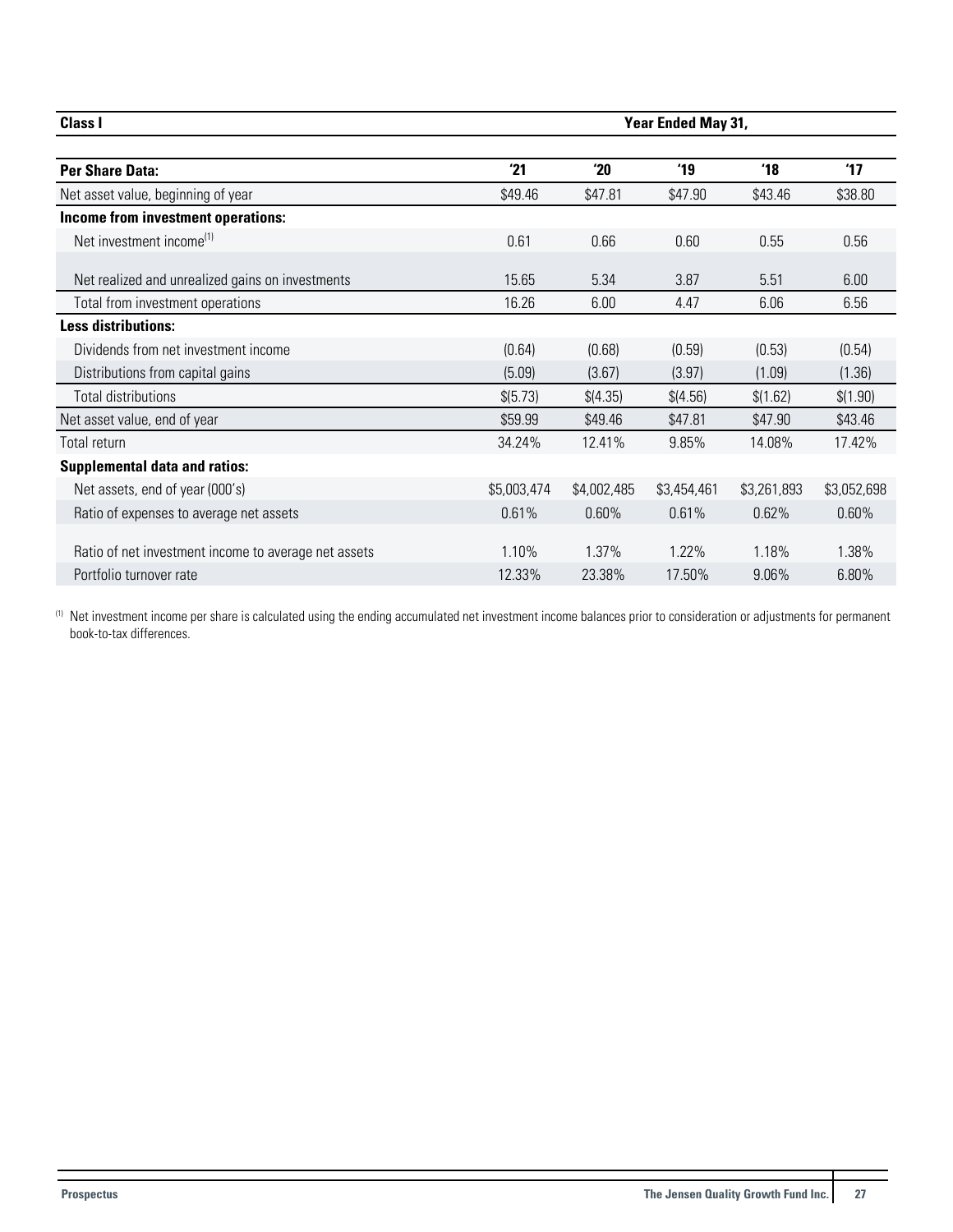| <b>Class R</b>                                       |          | <b>Year Ended May 31,</b> |               |               |               |  |
|------------------------------------------------------|----------|---------------------------|---------------|---------------|---------------|--|
| Per Share Data:                                      | 21       | 20                        | $^{\prime}19$ | $^{\prime}18$ | $^{\prime}17$ |  |
| Net asset value, beginning of year                   | \$49.18  | \$47.53                   | \$47.62       | \$43.23       | \$38.59       |  |
| Income from investment operations:                   |          |                           |               |               |               |  |
| Net investment income <sup>(1)</sup>                 | 0.25     | 0.34                      | 0.28          | 0.26          | 0.29          |  |
| Net realized and unrealized gains on investments     | 15.57    | 5.30                      | 3.86          | 5.47          | 5.98          |  |
| Total from investment operations                     | 15.82    | 5.64                      | 4.14          | 5.73          | 6.27          |  |
| <b>Less distributions:</b>                           |          |                           |               |               |               |  |
| Dividends from net investment income                 | (0.25)   | (0.32)                    | (0.26)        | (0.25)        | (0.27)        |  |
| Distributions from capital gains                     | (5.09)   | (3.67)                    | (3.97)        | (1.09)        | (1.36)        |  |
| Total distributions                                  | \$(5.34) | \$(3.99)                  | \$(4.23)      | \$(1.34)      | \$(1.63)      |  |
| Net asset value, end of year                         | \$59.66  | \$49.18                   | \$47.53       | \$47.62       | \$43.23       |  |
| Total return                                         | 33.36%   | 11.66%                    | 9.17%         | 13.34%        | 16.69%        |  |
| <b>Supplemental data and ratios:</b>                 |          |                           |               |               |               |  |
| Net assets, end of year (000's)                      | \$26,380 | \$23,995                  | \$28,197      | \$31,597      | \$27,300      |  |
| Ratio of expenses to average net assets              | 1.26%    | 1.27%                     | 1.24%         | 1.24%         | 1.24%         |  |
| Ratio of net investment income to average net assets | 0.44%    | 0.68%                     | 0.58%         | 0.56%         | 0.75%         |  |
| Portfolio turnover rate                              | 12.33%   | 23.38%                    | 17.50%        | 9.06%         | 6.80%         |  |

(1) Net investment income per share is calculated using the ending accumulated net investment income balances prior to consideration or adjustments for permanent book-to-tax differences.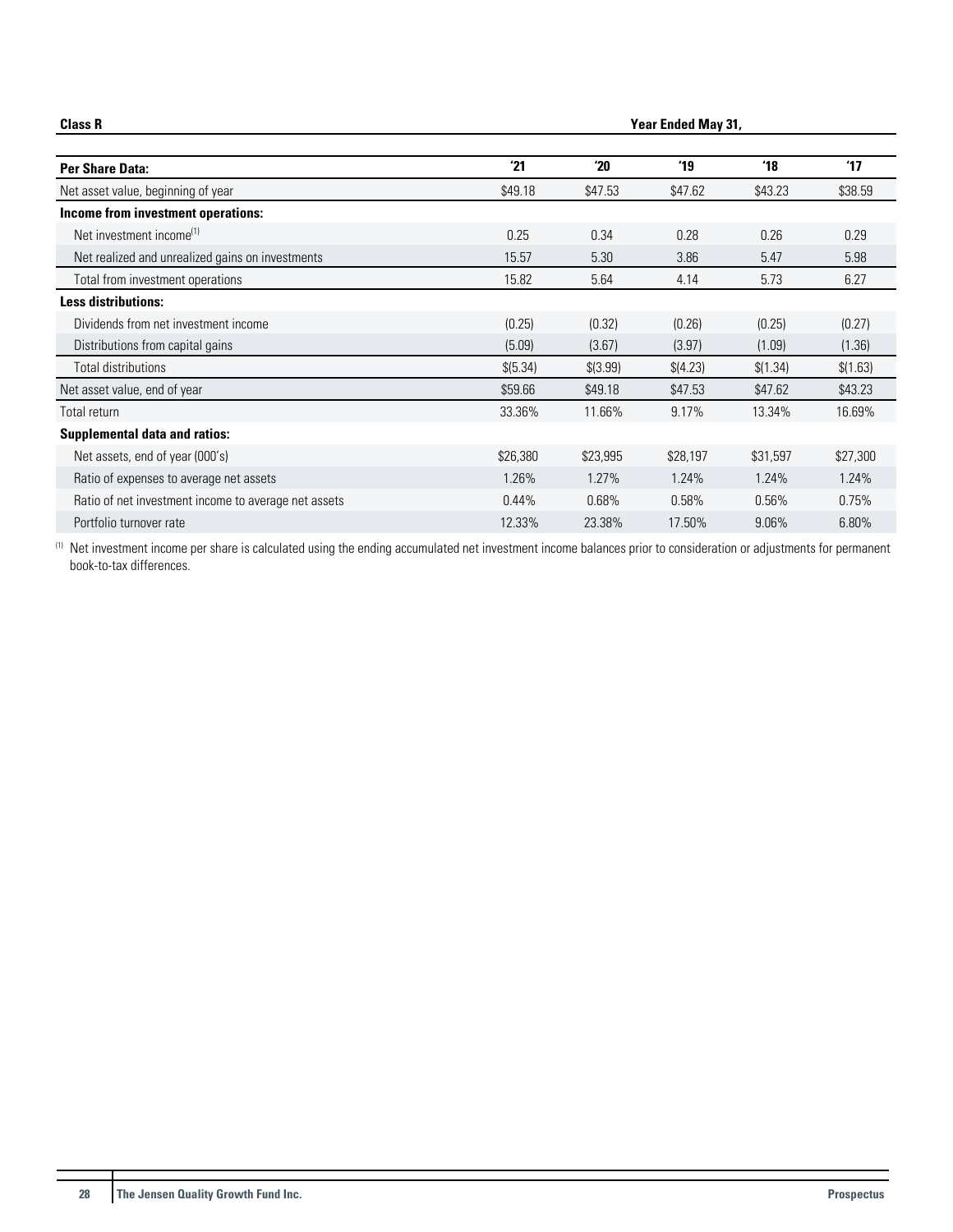#### **Class Y**

| Per Share Data:                                      | <b>Year Ended</b><br>May 31, 2021 | <b>Year Ended</b><br>May 31, 2020 | <b>Year Ended</b><br>May 31, 2019 | <b>Year Ended</b><br>May 31, 2018 | September 30, 2016 <sup>(1)</sup><br>through May 31, 2017 |
|------------------------------------------------------|-----------------------------------|-----------------------------------|-----------------------------------|-----------------------------------|-----------------------------------------------------------|
| Net asset value, beginning of year                   | \$49.46                           | \$47.80                           | \$47.90                           | \$43.46                           | \$40.12                                                   |
| Income from investment operations:                   |                                   |                                   |                                   |                                   |                                                           |
| Net investment income <sup>(2)</sup>                 | 0.66                              | 0.73                              | 0.63                              | 0.58                              | 0.34                                                      |
| Net realized and unrealized gains on investments     | 15.64                             | 5.31                              | 3.87                              | 5.51                              | 4.65                                                      |
| Total from investment operations                     | 16.30                             | 6.04                              | 4.50                              | 6.09                              | 4.99                                                      |
| <b>Less distributions:</b>                           |                                   |                                   |                                   |                                   |                                                           |
| Dividends from net investment income                 | (0.69)                            | (0.71)                            | (0.63)                            | (0.56)                            | (0.29)                                                    |
| Distributions from capital gains                     | (5.09)                            | (3.67)                            | (3.97)                            | (1.09)                            | (1.36)                                                    |
| Total distributions                                  | \$(5.78)                          | \$(4.38)                          | \$(4.60)                          | \$(1.65)                          | \$(1.65)                                                  |
| Net asset value, end of year                         | \$59.98                           | \$49.46                           | \$47.80                           | \$47.90                           | \$43.46                                                   |
| Total return                                         | 34.34%                            | 12.51%                            | 9.90%                             | 14.16%                            | 12.85%(3)                                                 |
| <b>Supplemental data and ratios:</b>                 |                                   |                                   |                                   |                                   |                                                           |
| Net assets, end of period (000's)                    | \$2,755,356                       | \$2,306,038                       | \$916,705                         | \$536,621                         | \$440,892                                                 |
| Ratio of expenses to average net assets              | 0.52%                             | 0.54%                             | 0.55%                             | 0.55%                             | $0.56\%^{(4)}$                                            |
| Ratio of net investment income to average net assets | 1.18%                             | 1.46%                             | 1.31%                             | 1.25%                             | $1.55\%^{(4)}$                                            |
| Portfolio turnover rate                              | 12.33%                            | 23.38%                            | 17.50%                            | 9.06%                             | $6.80\%$ <sup>(3)</sup>                                   |

(1) Commencement of Operations

 $^{(2)}$  Net investment income per share is calculated using the ending accumulated net investment income balances prior to consideration or adjustments for permanent book-to-tax differences.

(3) Not annualized

(4) Annualized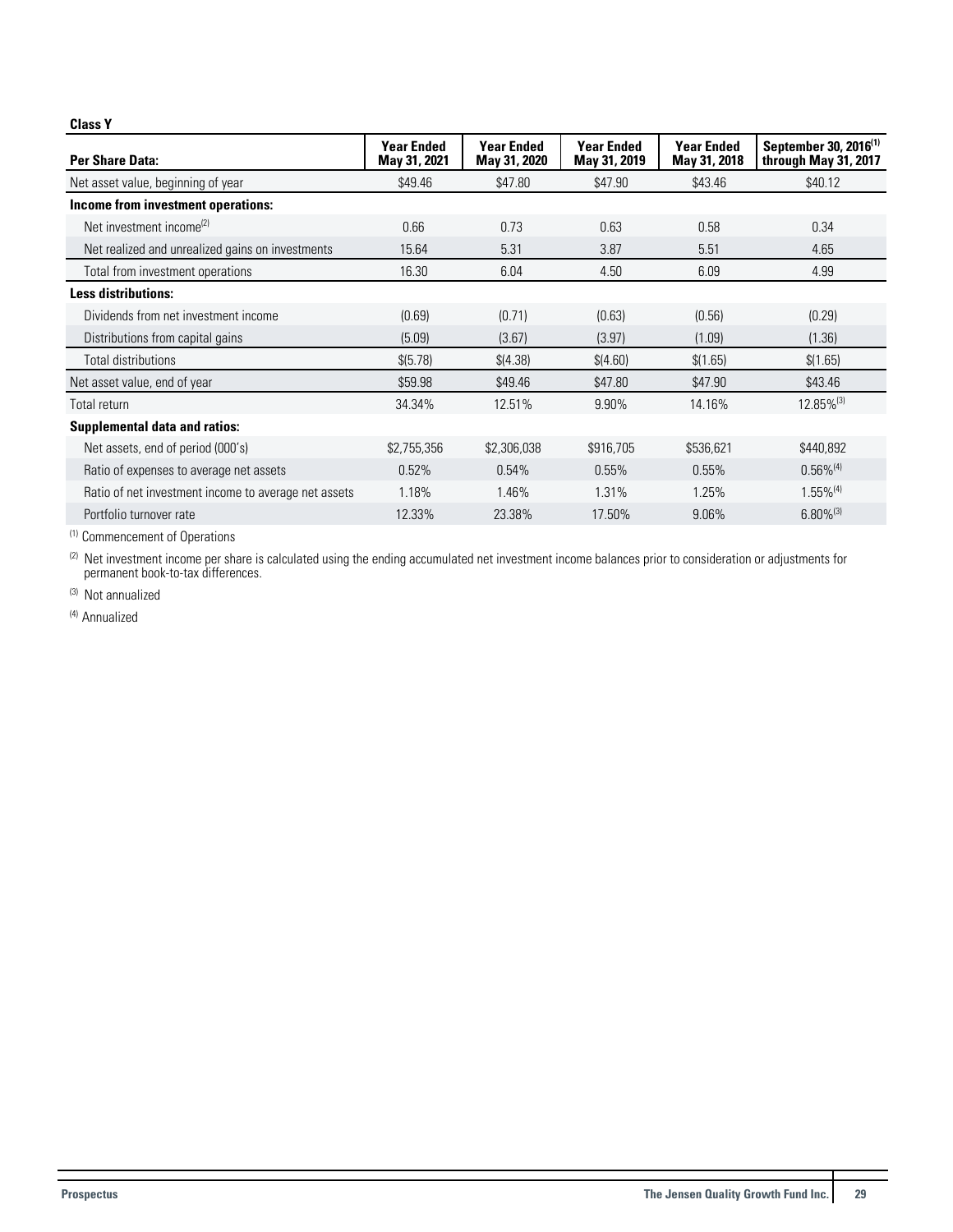## **The Jensen Quality Growth Fund Inc.**

## **Investment Adviser**

Jensen Investment Management, Inc. 5500 Meadows Road, Suite 200 Lake Oswego, OR 97035-3623<br>Telephone: 503-726-4384 Telephone: 503-726-4384 800-221-4384 www.jenseninvestment.com

## **Custodian**

U.S. Bank, National Association Custody Operations 1555 North RiverCenter Drive, Suite 302 Milwaukee, WI 53212-3958

#### **Transfer Agent, Fund Administrator and Fund Accountant**

U.S. Bancorp Fund Services, LLC 615 East Michigan Street Milwaukee, WI 53202-5207 Telephone: 800-992-4144

## **Distributor**

Quasar Distributors, LLC 111 East Kilbourn Avenue, Suite 2200 Milwaukee, WI 53202-5207

#### **Legal Counsel**

Stoel Rives LLP 760 SW Ninth Avenue, Suite 3000 Portland, OR 97205

**Independent Registered Public Accounting Firm** Cohen & Company, Ltd.

1350 Euclid Avenue, Suite 800 Cleveland, OH 44115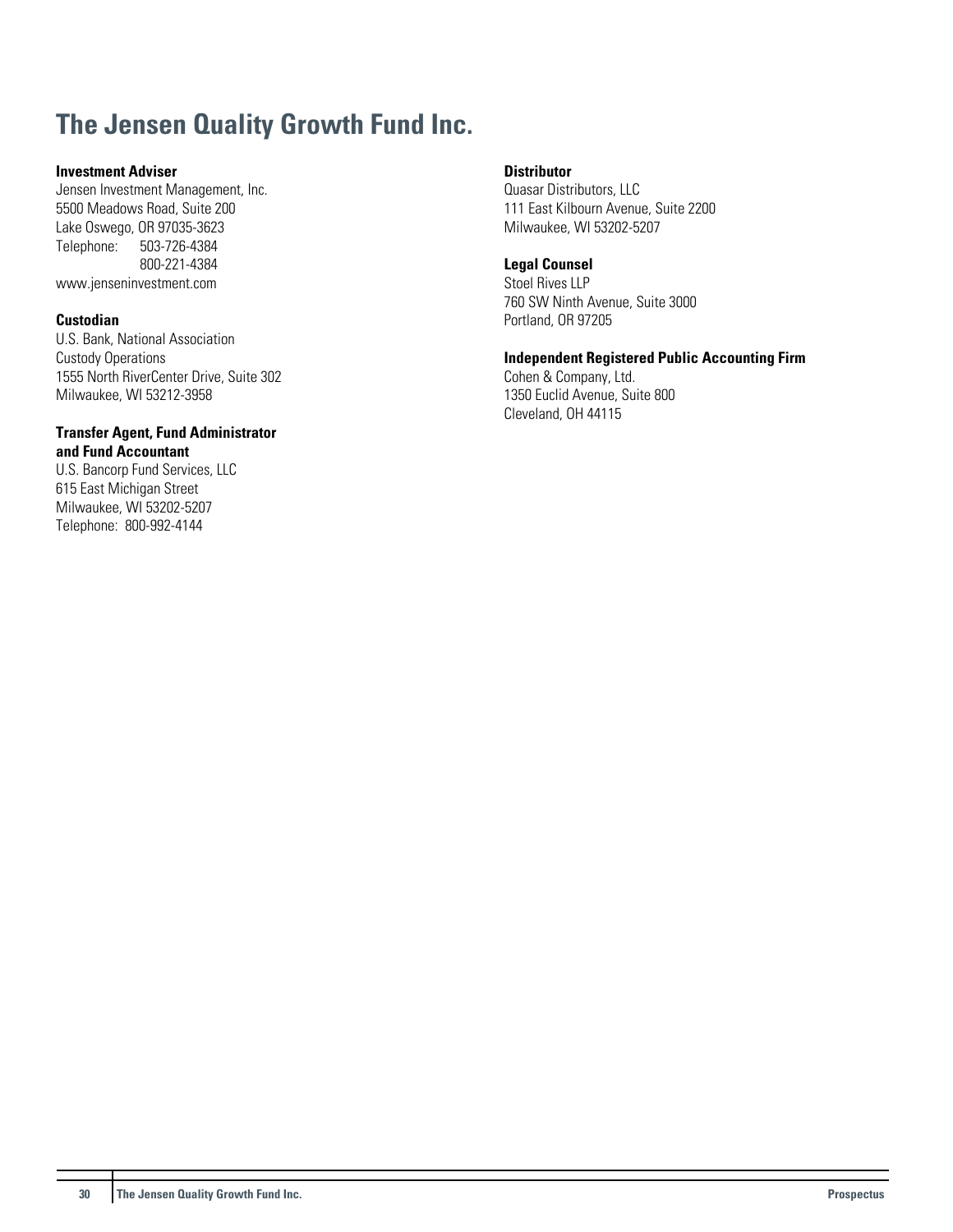## <span id="page-31-0"></span>**Notice of Privacy Policy**

The Jensen Quality Growth Fund Inc. (the "Fund"), has had a long-standing policy of maintaining strict confidentiality over customer information. The Fund's policy is as follows:

## Confidentiality and Security

All nonpublic personal information about our customers ("you") will be kept strictly confidential. We maintain physical, electronic and operational safeguards to protect customer nonpublic personal information.

Categories of information the Fund discloses and parties to whom the Fund discloses that information:

The Fund does not disclose any nonpublic personal information about its current or former shareholders to nonaffiliated third parties without the shareholder's authorization, except as permitted or required by law. For example, the Fund is permitted by law to disclose all of the information it collects, as described below, to its Transfer Agent to process your transactions. The Fund is also permitted by law (and may be required by law) to disclose any nonpublic personal information it collects from you to law enforcement agencies, the Securities and Exchange Commission, and other federal and state regulatory authorities.

### Categories of information the Fund collects:

The Fund collects nonpublic personal information about you from the following sources:

- Information the Fund receives from you on or in applications or other forms, correspondence, or conversations, including, but not limited to, your name, address, telephone number, social security number, and date of birth; and
- Information about your transactions with the Fund, its affiliates, or others, including, but not limited to, your account number and balance, investment history, parties to transactions, and information about our communications with you, such as account statements and trade confirmations.
- In the event that you hold shares of the Fund through a financial intermediary, including, but not limited to, a broker-dealer, bank, or trust company, the privacy policy of your financial intermediary will govern how your nonpublic personal information would be shared with nonaffiliated third parties.